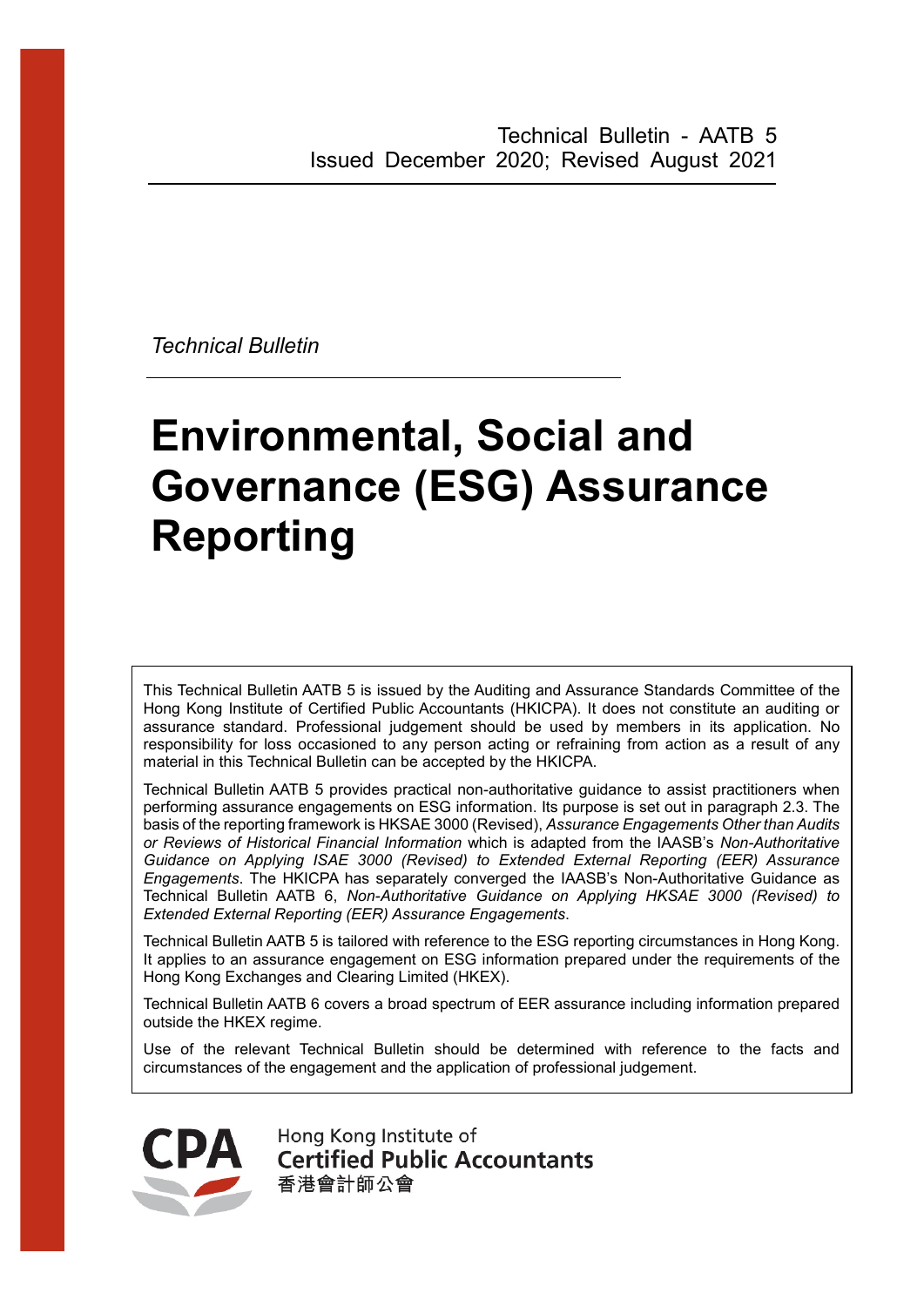**Copyright 2021 The Hong Kong Institute of Certified Public Accountants. All rights reserved.**

**This Technical Bulletin** *Environmental, Social and Governance (ESG) Assurance Reporting* **includes extracts from** *Non-Authoritative Guidance on Applying ISAE 3000 (Revised) to Extended External Reporting (EER) Assurance Engagements* **of the International Auditing and Assurance Standards Board (IAASB), published by the International Federation of Accountants (IFAC) in April 2021 and is used with permission of IFAC.**

**Contact Permissions@ifac.org for permission to reproduce, store or transmit, or to make other similar uses of this document.**

**Permission is granted to make copies of this Technical Bulletin provided that such copies are for use in academic classrooms or for personal use and are not sold or disseminated, and provided further that each copy bears the following credit line: "Copyright by the Hong Kong Institute of Certified Public Accountants. All rights reserved. Used by permission". Otherwise, written permission from the Hong Kong Institute of Certified Public Accountants is required to reproduce, store or transmit this document, except as permitted by law.** 

**This Technical Bulletin is intended to provide information to members on the current practices in Hong Kong in regard to such engagements only. Professional advice should be taken before applying the content of this publication to your particular circumstances. While the Hong Kong Institute of Certified Public Accountants endeavours to ensure that the information in this publication is correct, no responsibility for loss to any person acting or refraining from action as a result of using any such information can be accepted by the HKICPA.**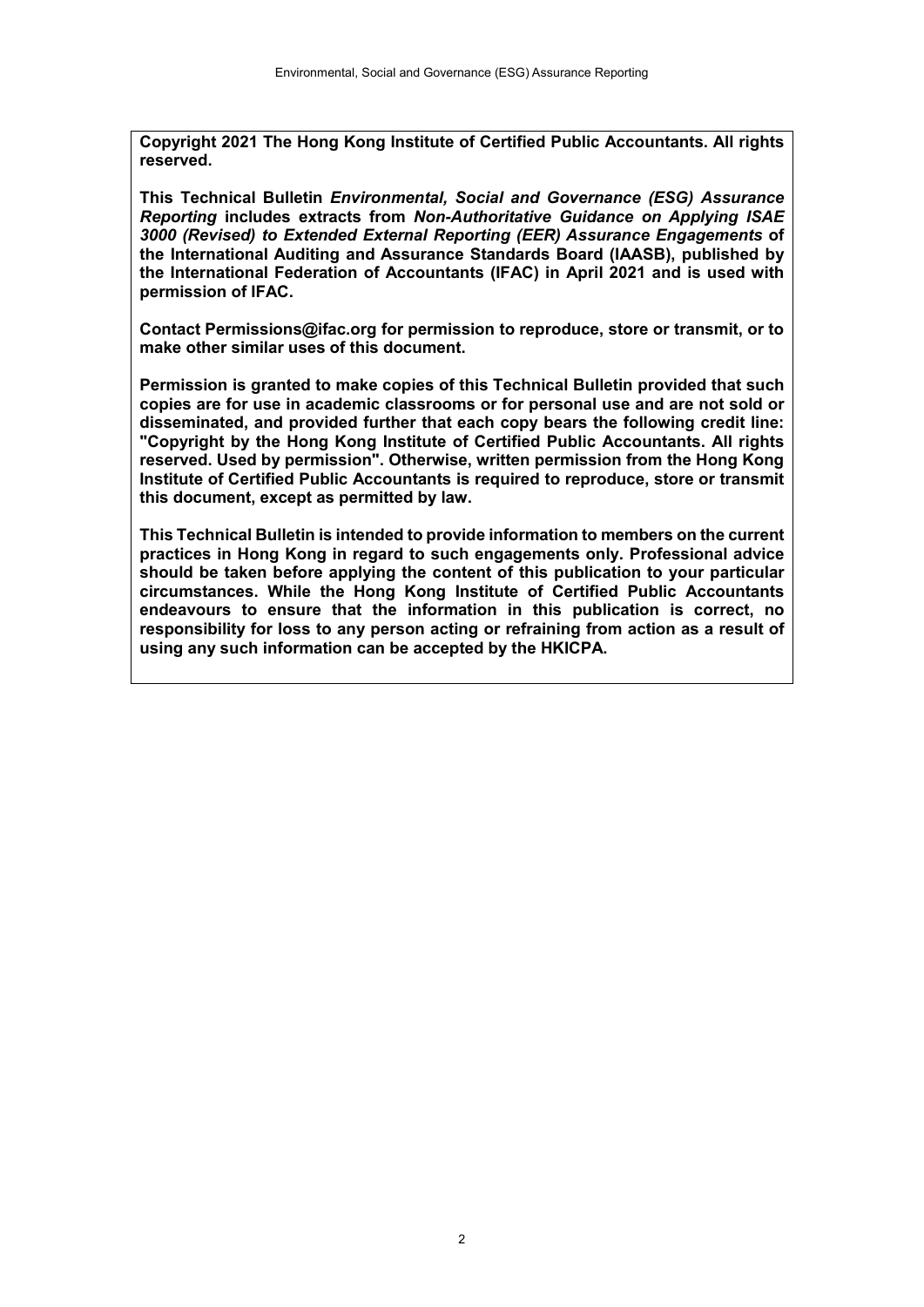## **HONG KONG INSTITUTE OF CERTIFIED PUBLIC ACCOUNTANTS**

## **TECHNICAL BULLETIN**

## **ENVIRONMENTAL, SOCIAL AND GOVERNANCE (ESG) ASSURANCE REPORTING**

This Technical Bulletin is issued by the Auditing and Assurance Standards Committee of the Hong Kong Institute of Certified Public Accountants (HKICPA). The Technical Bulletin does not constitute an auditing or assurance standard. Professional judgement should be used by members in its application. No responsibility for loss occasioned to any person acting or refraining from action as a result of any material in this Technical Bulletin can be accepted by the HKICPA.

| <u>Contents</u> |                                                                                                 | <b>Page Number</b> |
|-----------------|-------------------------------------------------------------------------------------------------|--------------------|
| Chapter 1       | Introduction                                                                                    | 4                  |
| Chapter 2       | Assurance framework                                                                             | 5                  |
| Chapter 3       | Special features of ESG reporting                                                               | $6 - 12$           |
| Chapter 4       | Appropriate competence and capabilities of the assurance<br>practitioner                        | $13 - 14$          |
| Chapter 5       | Specific considerations regarding the disclosure requirements<br>under HKEX ESG Reporting Guide | 15-17              |
| Chapter 6       | Level of assurance                                                                              | 18-19              |
| Chapter 7       | Suitable criteria                                                                               | $20 - 21$          |
| Chapter 8       | Addressing qualitative ESG information                                                          | 22-31              |
| Chapter 9       | Addressing future-oriented ESG information                                                      | $32 - 39$          |
| Chapter 10      | Reporting                                                                                       | 40-44              |
| Appendix 1      | Guidance on the procedures in limited and reasonable assurance<br>engagements                   |                    |
| Appendix 2      | Illustrations of assurance reports on ESG information                                           |                    |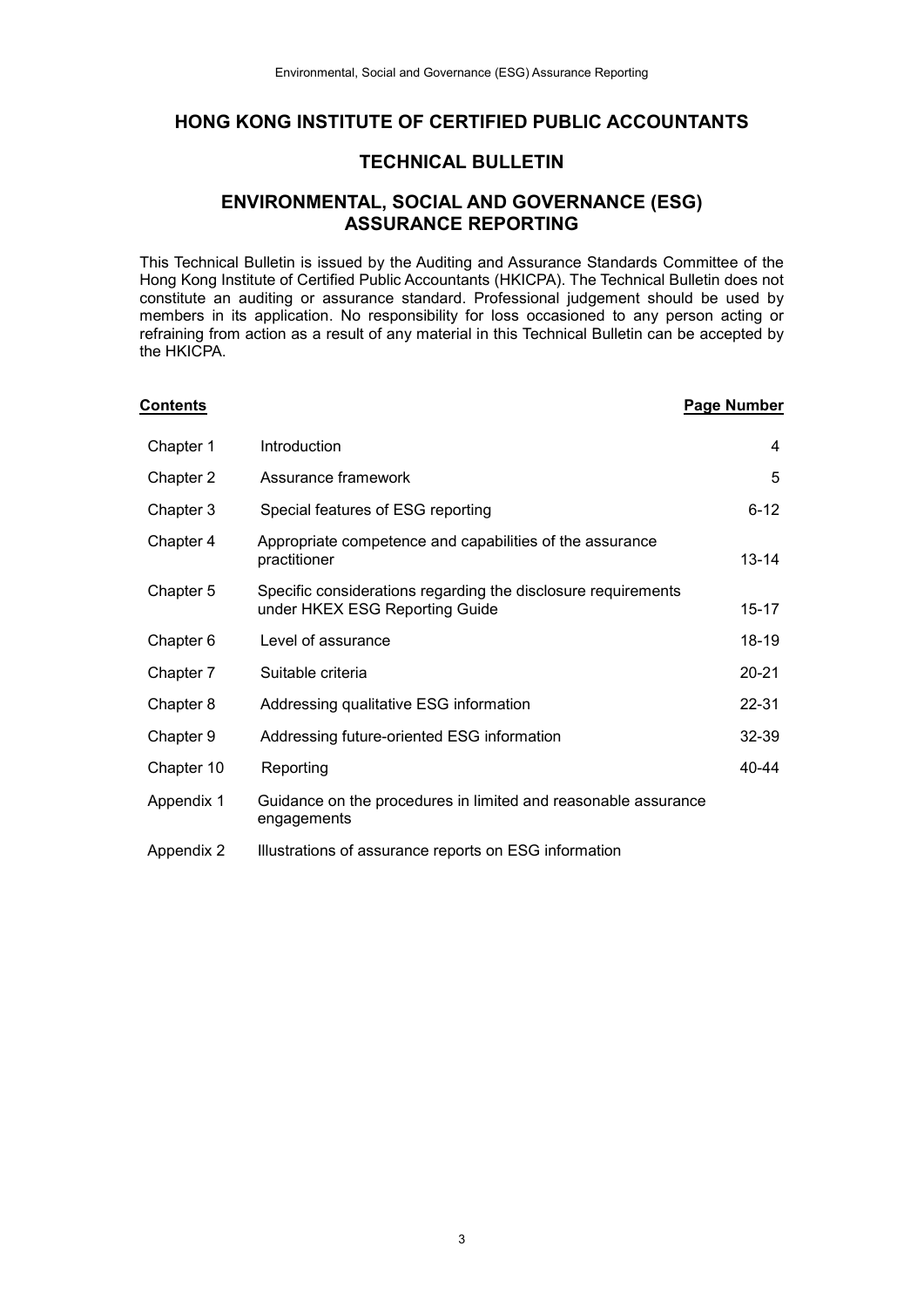# **Chapter 1 Introduction**

1

- 1.1 Globally, there is an increasing demand for environmental, social and governance (ESG) information by investors and stakeholders who pursue long-term investment in sustainable and socially responsible companies. Since 2016, the Hong Kong Exchanges and Clearing Limited (HKEX) requires all companies listed on the HKEX to issue an ESG report in accordance with its Environmental, Social and Governance Reporting Guide[1](#page-3-0) (HKEX ESG Reporting Guide). In December 2019, the HKEX released an enhancement to the HKEX ESG Reporting Guide to strengthen the leadership role and accountability of the issuer's board on ESG information. The enhanced HKEX ESG Reporting Guide are effective for issuers' financial years commencing on or after 1 July 2020.
- 1.2 Paragraph 9 of the HKEX ESG Reporting Guide encourages issuers to seek independent assurance to strengthen the credibility of ESG information disclosed. An issuer may choose to obtain external assurance for all or part of its ESG report. While optional, the HKEX states that where independent assurance is obtained, the issuer should clearly describe in the ESG report the level, scope and processes adopted for the assurance given. Issuers may decide whether to disclose the name of the assurance practitioner[2](#page-3-1).
- 1.3 Private companies may also prepare ESG information for various reasons and some may voluntarily seek assurance on the information disclosed. Practitioners may make reference to this non-authoritative technical bulletin (Technical Bulletin) when undertaking such engagements.
- 1.4 For the purposes of a practitioner's reporting on ESG information, the Institute's Auditing and Assurance Standards Committee (AASC) has determined that an assurance engagement in accordance with Hong Kong Standard on Assurance Engagements (HKSAE) 3000 (Revised) *Assurance Engagements Other than Audits or Reviews of Historical Financial Information* be generally suitable for these engagements.

<span id="page-3-0"></span><sup>1</sup> Appendix 27 to the HKEX Main Board Listing Rules or Appendix 20 to the HKEX GEM Listing Rules: [https://www.hkex.com.hk/Listing/Rules-and-Guidance/Environmental-Social-and-Governance/ESG-](https://www.hkex.com.hk/Listing/Rules-and-Guidance/Environmental-Social-and-Governance/ESG-Reporting-Guide-and-FAQs?sc_lang=en)[Reporting-Guide-and-FAQs?sc\\_lang=en](https://www.hkex.com.hk/Listing/Rules-and-Guidance/Environmental-Social-and-Governance/ESG-Reporting-Guide-and-FAQs?sc_lang=en)

<span id="page-3-1"></span><sup>2</sup> In the interest of simplicity, the terms "practitioner" and "assurance practitioner" are used interchangeably throughout this Technical Bulletin.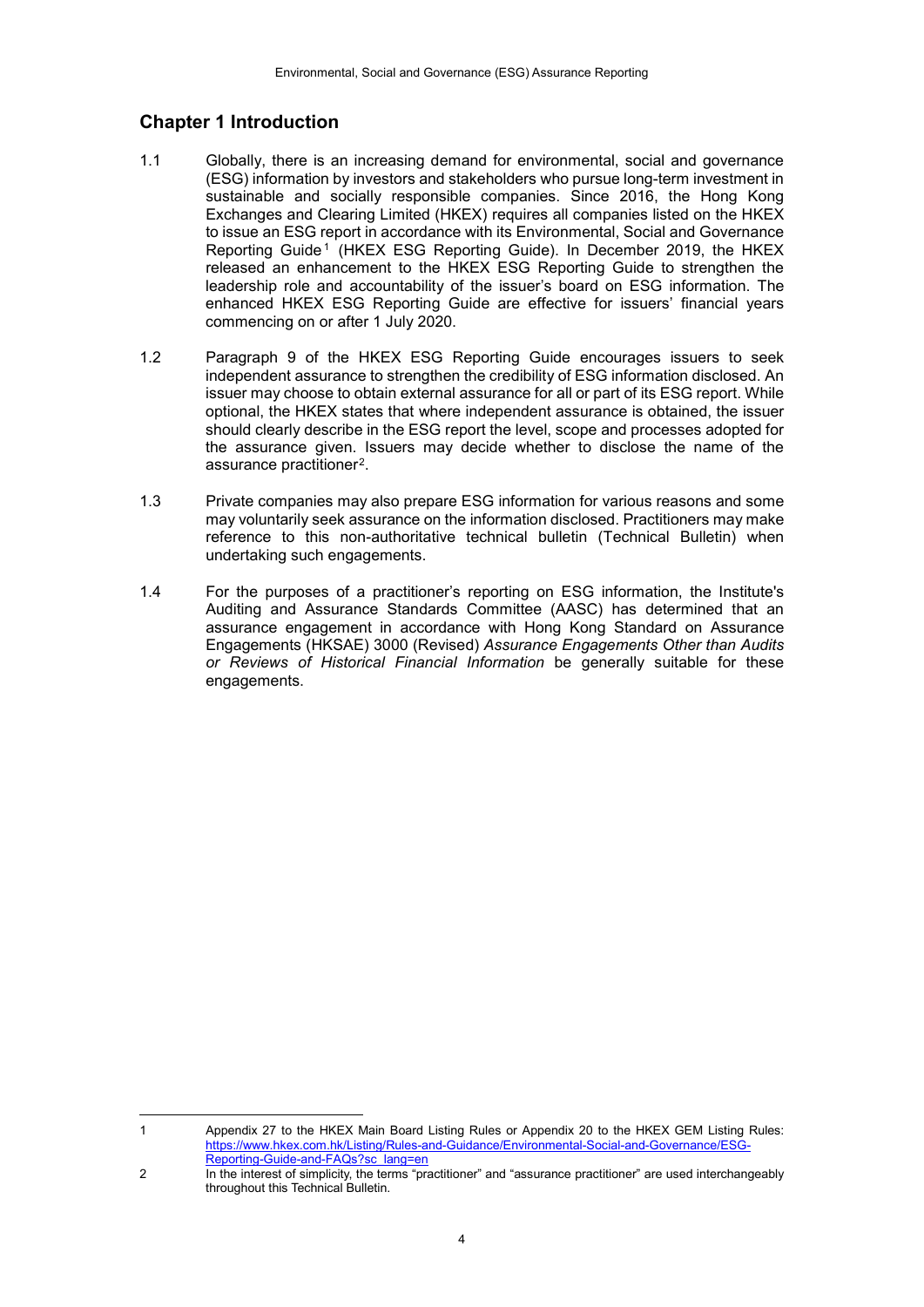# **Chapter 2 Assurance framework**

- 2.1 An ESG report describes not only the ESG performances of an organization, but also the way an entity manages the most important topics, in terms of principles, values, policies and management systems. The entity should assess whether each of these aspects is material to its business operations and if so include them in its ESG report.
- 2.2 An ESG report should cover information on the underlying ESG subject matters which may be financial information or non-financial information. Financial information is linked to an entity's financial statements and is expressed in monetary terms. Nonfinancial information can be quantitative, such as tons of greenhouse gas emission, or qualitative, such as an entity's organizational structure.
- 2.3 The purpose of this Technical Bulletin is to provide practical non-authoritative support material intended to assist practitioners in performing assurance engagements in accordance with HKSAE 3000 (Revised) on ESG information. Although this Technical Bulletin may also assist other parties on other assurance engagements, it has not been developed with the needs of such parties in mind. Practitioners applying this Technical Bulletin should have an understanding of HKSAE 3000 (Revised), the HKEX ESG Reporting Guide and applicable ESG reporting frameworks. This Technical Bulletin is not a substitute for reading the HKSAE 3000 (Revised) in full and should be applied to practitioners' reporting based on specific facts and circumstances.
- 2.4 Practitioners following this Technical Bulletin to undertake an assurance engagement on ESG information under HKSAE 3000 (Revised), should:
	- (a) Comply with the provisions of the *Code of Ethics for Professional Accountants* (the Code) issued by the Institute related to assurance engagements, or other professional requirements, or requirements imposed by law or regulation, that are at least as demanding<sup>[3](#page-4-0)</sup>. Further guidance on ethical requirements is set out in paragraphs A30 to A34 and A60 of HKSAE 3000 (Revised); and
	- (b) Comply with the engagement acceptance and continuance requirements set out in paragraphs 21 to 30 of HKSAE 3000 (Revised); further guidance is set out in paragraphs A34 to A59 of HKSAE 3000 (Revised).
- 2.5 The practitioner may also conduct the assurance engagement in accordance with HKSAE 3410 *Assurance Engagements on Greenhouse Gas Statements* issued by the HKICPA in relation to an entity's greenhouse gas statement.
- 2.6 In April 2021, the International Auditing and Assurance Standards Board (IAASB) issued *Non-Authoritative Guidance on Applying ISAE 3000 (Revised) to Extended External Reporting (EER) Engagements* (IAASB's EER Guidance) [4](#page-4-1) to assist practitioners on performing assurance engagements in accordance with International Standard on Assurance Engagements (ISAE) 3000 (Revised) *Assurance Engagements Other than Audits or Reviews of Historical Financial Information*[5](#page-4-2) on extended external reporting (EER) by entities of all sizes about a broad range of reporting topics. EER encapsulates many different types of reporting that provide information about the financial and non-financial consequences of any entity's activities. Where necessary, practitioners are encouraged to refer to the IAASB's EER Guidance for guidance when performing an assurance engagement over ESG information.

<span id="page-4-0"></span><sup>1</sup> 3 Paragraph 20, HKSAE 3000 (Revised).<br>4 It is available at: https://www.iaasb.org/

<sup>4</sup> It is available at[: https://www.iaasb.org/publications/non-authoritative-guidance-applying-isae-3000-](https://www.iaasb.org/publications/non-authoritative-guidance-applying-isae-3000-revised-extended-external-reporting-assurance)

[revised-extended-external-reporting-assurance](https://www.iaasb.org/publications/non-authoritative-guidance-applying-isae-3000-revised-extended-external-reporting-assurance)

<span id="page-4-2"></span><span id="page-4-1"></span>**EXAMPLE 2000** (Revised) issued by the HKICPA is based on and adopted from ISAE 3000 (Revised).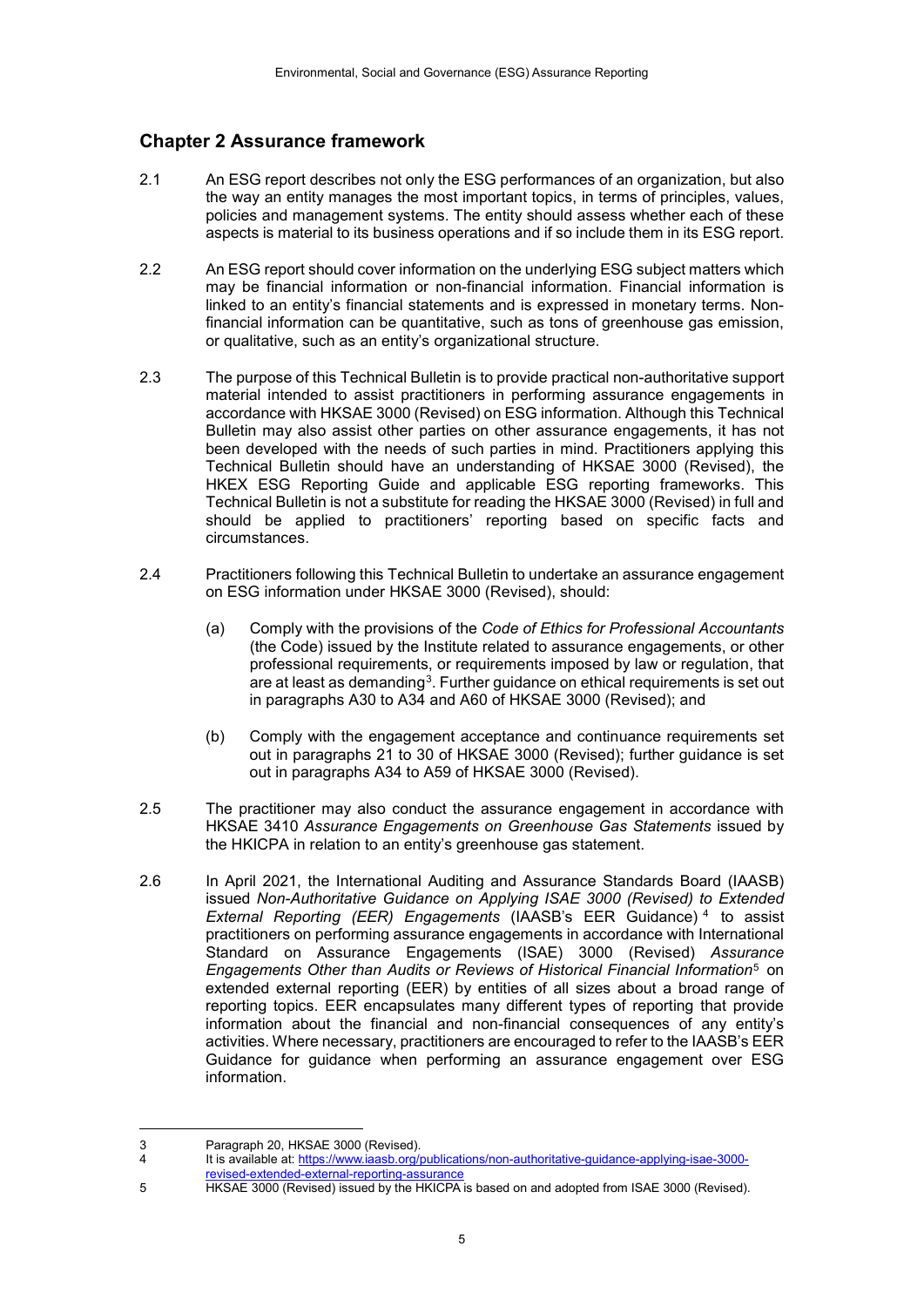# **Chapter 3 Special features of ESG reporting**

#### **Qualitative and quantitative information**

3.1 An ESG report is a way for entities $<sup>6</sup>$  $<sup>6</sup>$  $<sup>6</sup>$  to demonstrate their business activities in relation</sup> to their sustainability practices. Unlike audited financial statements, there are no standardized report formats and structures in presenting ESG information and an ESG report may contain a diversity of information including qualitative and quantitative information.

#### *Qualitative information*

- 3.2 An ESG report gives an overview on the entity's commitment towards sustainable development, enhancing engagement with stakeholders by providing transparent information regarding the entity's ESG performance and the approach in achieving sustainable objectives. In the report, an entity can define its own strategic direction on environmental and social topics, identify priorities and set an action plan (short to medium term) based on its concept of sustainability.
- 3.3 Most of the information in an ESG report is qualitative in nature and presented in narrative description about an entity's ESG practices. Some of this information may be verifiable if it reflects the actual fact of what the entity has done in a particular financial year in respect of ESG.
- 3.4 An ESG report may also contain some forward-looking information explaining how an entity integrates ESG elements into business processes and how to create long-term value through its business operation.
- 3.5 Some qualitative information may be subjective and difficult to be evidenced. In an ESG report, there may be situations where an entity may want to demonstrate the intangible benefits achieved through its ESG practices such as better brand image or reputation, enhanced relationship with stakeholders, aligning global sustainability goals, better employee sense of belonging due to ESG practices, future benefits of adopting certain ESG practices, etc.

#### *Quantitative information*

- 3.6 Apart from the qualitative information mentioned above, there is usually a lot of quantitative information in an ESG report such as key performance indicators (KPIs) under various aspects of environmental and social areas. The disclosure of KPIs information should be objectively based on supporting evidence captured from the entity's operating system and have gone through a review process to ensure they are correct, accurate and complete for disclosure.
- 3.7 Sometimes, quantitative indicators are used for goals setting and measuring the performance against a set of targets.
- 3.8 In certain situations, quantitative information may be difficult to assess. For example, when assessing the financial impact of climate change on business operations, an entity may need to identify different scenarios and make certain assumptions. As such, the resulting financial impact may be difficult to verify as there are variables and uncertainties.

#### **ESG reporting frameworks**

1

<span id="page-5-0"></span><sup>6</sup> In the interest of simplicity, the terms "issuer" and "entity" are used interchangeably throughout this Technical Bulletin. Practitioners reporting on ESG information for entities other than issuers listed on the HKEX should consider whether provisions relating to HKEX ESG Reporting Guide in this Technical Bulletin is applicable to his/her engagement.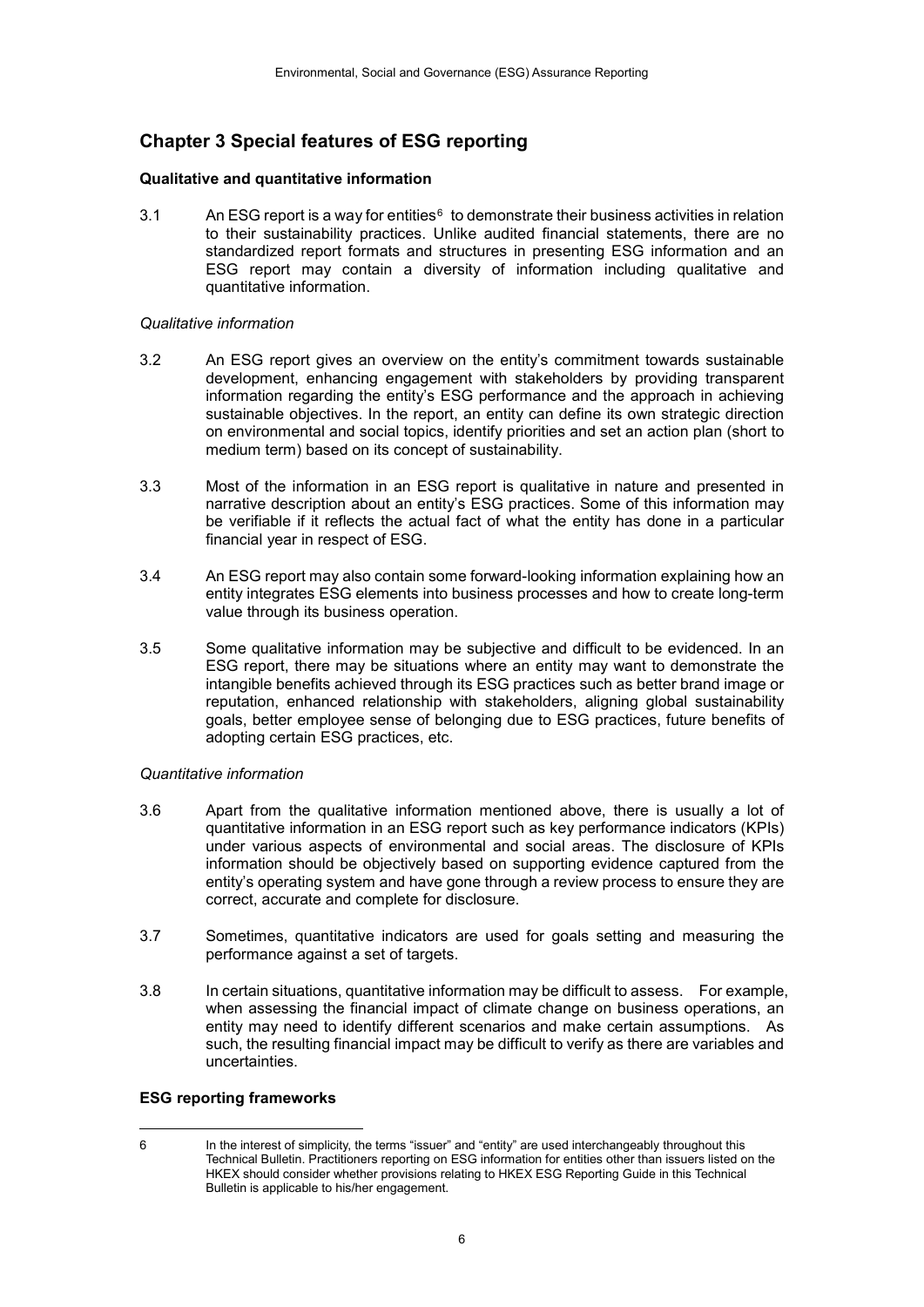3.9 Apart from the HKEX ESG Reporting Guide, an entity may align its ESG reporting practices with international frameworks. These frameworks include the Global Reporting Initiative Standard (GRI), The International <IR> Framework, United Nations Sustainable Development Goals, United Nation Global Compact, Sustainability Accounting Standards Board (SASB), and Task Force on Climaterelated Financial Disclosures (TCFD). Due to the diversity of ESG information, there is yet to be a consistent global reporting framework on ESG information that will satisfy all users. The HKEX website has listed some commonly used ESG reporting frameworks:

[https://www.hkex.com.hk/Listing/Rules-and-Guidance/Environmental-Social-and-](https://www.hkex.com.hk/Listing/Rules-and-Guidance/Environmental-Social-and-Governance/ESG-Resources-Hyperlinks?sc_lang=en)[Governance/ESG-Resources-Hyperlinks?sc\\_lang=en](https://www.hkex.com.hk/Listing/Rules-and-Guidance/Environmental-Social-and-Governance/ESG-Resources-Hyperlinks?sc_lang=en)

#### *Different purpose*

3.10 The purposes of these frameworks are not the same, and include providing a common language for non-financial information, assessing the financial impact of climate change, explaining to providers of financial capital how an organisation creates value over time, etc. Practitioners should understand the applicable ESG reporting frameworks in the context of entities' ESG reporting.

#### *Principles-based*

3.11 Many of these international frameworks are principles-based. Their intent is to strike an appropriate balance between flexibility and prescription that recognizes the wide variation in individual circumstances of different organizations while enabling a sufficient degree of comparability across organizations to meet relevant information needs.

| 3.12 | The table below illustrates the principles of some frameworks: |  |  |
|------|----------------------------------------------------------------|--|--|
|------|----------------------------------------------------------------|--|--|

| <b>HKEX ESG Reporting</b><br>Guide                                                   | <b>GRI</b>                                                                                                                                                                                                                                                     | The International <ir><br/><b>Framework</b></ir>                                                                                                                                                                                                     |
|--------------------------------------------------------------------------------------|----------------------------------------------------------------------------------------------------------------------------------------------------------------------------------------------------------------------------------------------------------------|------------------------------------------------------------------------------------------------------------------------------------------------------------------------------------------------------------------------------------------------------|
| Reporting principles<br>Materiality<br>Quantitative<br><b>Balance</b><br>Consistency | Report content<br>Stakeholder<br>inclusiveness<br>Sustainability context<br>Materiality<br>Completeness<br>Report quality<br>Accuracy<br><b>Balance</b><br>Clarity<br>$\bullet$<br>Comparability<br>$\bullet$<br>Reliability<br><b>Timeliness</b><br>$\bullet$ | Strategic focus and<br>٠<br>future orientation<br>Connectivity of<br>$\bullet$<br>information<br>Stakeholder<br>$\bullet$<br>relationships<br>Materiality<br>٠<br>Conciseness<br>Reliability and<br>completeness<br>Consistency and<br>comparability |

3.13 Materiality is the principle most commonly adopted across different ESG reporting frameworks. Materiality is the threshold at which ESG information is determined by the board to be sufficiently important to investors and other stakeholders that it should be reported and considered in determining the scope and content of an entity's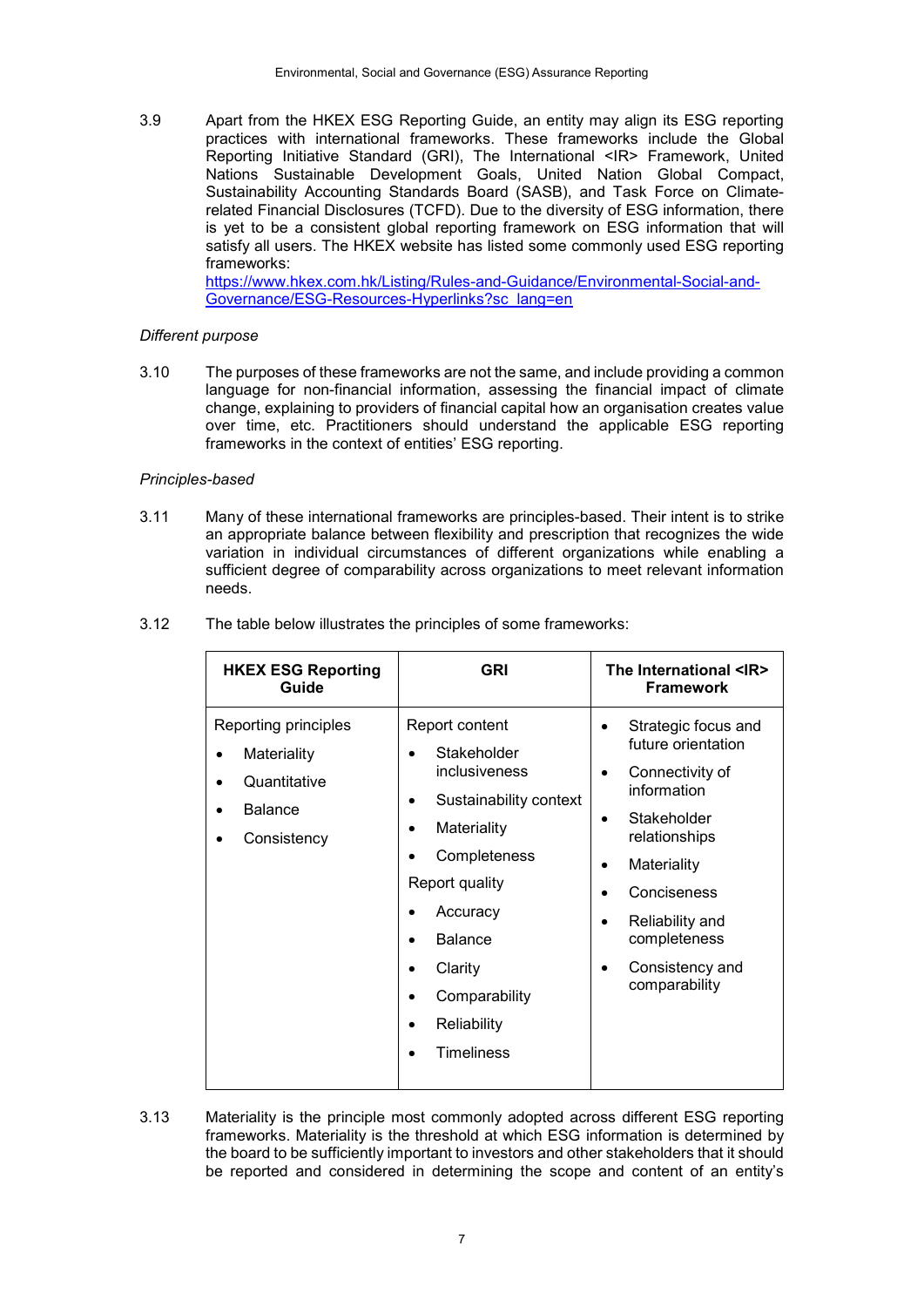reporting. Depending on the business nature, industry, geographical location, scale and other factors, an entity may consider certain aspects to be material to its business, while others may not. Entities should determine and prioritize material ESG information by conducting a materiality assessment. With a range of potential ESG factors to disclose, the accounting and legal construct of materiality is increasingly used to identify and prioritise (illustrating through materiality matrix) the matters covered by ESG disclosure.

- 3.14 Apart from material ESG information, an entity may decide to report on other elements that do not meet the threshold for materiality, but may still be relevant to the entity's operational and/or reputational (e.g. brand) performance as they may be significant to stakeholders. Therefore, when considering which ESG information to report, entities will need to clearly articulate how the concept of materiality has been applied.
- 3.15 Other commonly adopted principles include balance, reliability, consistency, completeness and comparability. The quantitative principle under the HKEX ESG Reporting Guide further refers to measurable KPIs and setting of targets. Quantitative information should be accompanied by a narrative, explaining its purpose, impacts, and giving comparative data where appropriate. Comparisons can be made to, for example:
	- (a) Historical company and industry trends
	- (b) Related corporate goals
	- (c) Relevant ratios
	- (d) Industry averages
	- (e) Financial results/performance

To make reporting more meaningful, an entity may also consider linking indicators to the entity's business strategy and financial performance.

- 3.16 These principles are relatively high level concepts which provide overall guidance to practitioners when preparing their ESG assurance reports. For example, the balance principle requires an ESG report to provide an unbiased picture of the issuer's performance according to the HKEX ESG Reporting Guide. It is important for issuers and practitioners to determine whether the ESG information disclosed is unbiased and in accordance with the applicable criteria. An entity may consider factors including the following in determining whether the ESG information being disclosed is balanced:
	- (a) Difficulties and challenges in preparing the ESG report
	- (b) Failure or accidents in ESG aspects
	- (c) Targets missed
	- (d) Awards received or achievement made
	- (e) Action plans in resolving the difficulties and challenges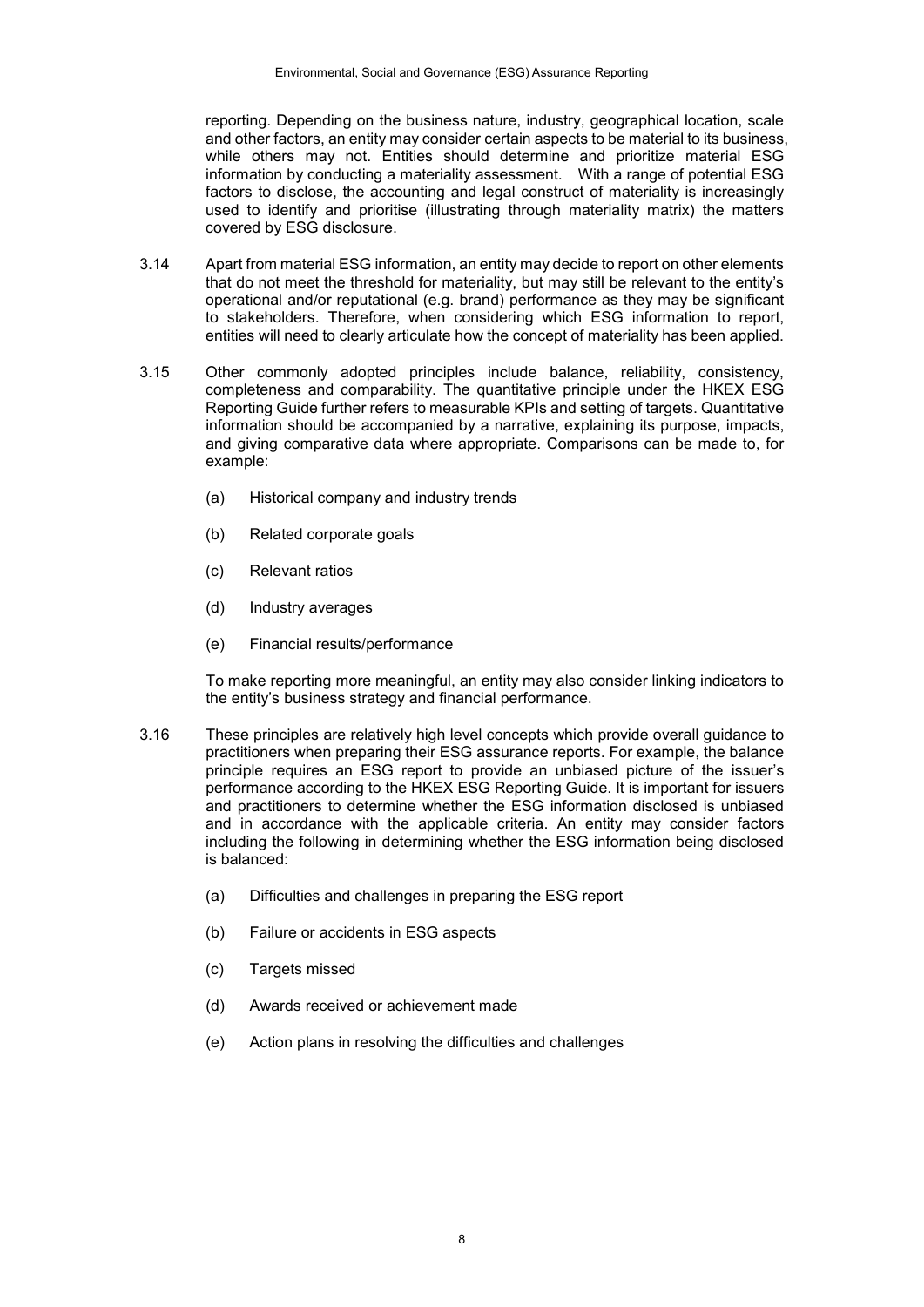#### *Reporting areas and aspects*

3.17 The ESG report content required by different frameworks may vary in terms of categorisation and aspects to be reported.

| <b>Environmental</b><br><b>Economics</b><br>Organization<br>$\bullet$<br>overview and<br>Economic<br>Emissions<br>external environment<br>performance<br>Use of resources<br>Governance<br>Market presence<br>$\bullet$<br>The environment<br><b>Business model</b><br>and natural<br>Indirect economic<br>impact<br>resources<br>Risks and<br>opportunities<br>Anti-competitive<br>Climate change<br>behaviour<br>Strategies and<br><b>Social</b><br>resource allocation<br><b>Environmental</b><br>Employment<br>Performance<br>Biodiversity<br>Health and safety<br>Outlook<br>Supplier<br>Development and<br>environmental<br>Basis of preparation<br>training<br>assessment<br>and presentation<br>Labour standards<br><b>Social</b><br>Supply chain<br>Freedom of<br>management<br>association and<br>collective bargaining<br>Product<br>responsibility<br>Security practices<br>Anti-corruption<br>Rights of indigenous<br>peoples<br>Community<br>Investment<br>Human rights<br>assessment<br>Supplier social<br>assessment | <b>HKEX ESG Reporting</b><br>Guide | <b>GRI</b><br>(areas/aspects not<br>noted in the HKEX ESG<br><b>Reporting Guide)</b> | The International <ir><br/><b>Framework</b></ir> |
|--------------------------------------------------------------------------------------------------------------------------------------------------------------------------------------------------------------------------------------------------------------------------------------------------------------------------------------------------------------------------------------------------------------------------------------------------------------------------------------------------------------------------------------------------------------------------------------------------------------------------------------------------------------------------------------------------------------------------------------------------------------------------------------------------------------------------------------------------------------------------------------------------------------------------------------------------------------------------------------------------------------------------------------|------------------------------------|--------------------------------------------------------------------------------------|--------------------------------------------------|
| Public policy                                                                                                                                                                                                                                                                                                                                                                                                                                                                                                                                                                                                                                                                                                                                                                                                                                                                                                                                                                                                                        |                                    |                                                                                      |                                                  |

3.18 The HKEX ESG Reporting Guide sets out the basic framework for issuers regarding ESG reporting, and is not meant to be an exhaustive list. Issuers may adopt international ESG reporting guidance so long as they include comparable disclosure provisions to the "comply or explain" provisions.

## **Reporting boundary**

3.19 The HKEX ESG Reporting Guide does not prescribe the criteria for which entities in an issuer's group or which operations should be included in its ESG report. The issuer should determine the scope of its ESG report and include a narrative explaining the reporting boundaries of the ESG report and describing the process used to identify which entities or operations are included in the ESG report. The setting of reporting boundaries should be based on the issuer's own criteria, depending on its business and circumstances. Some common methods for setting the boundary include: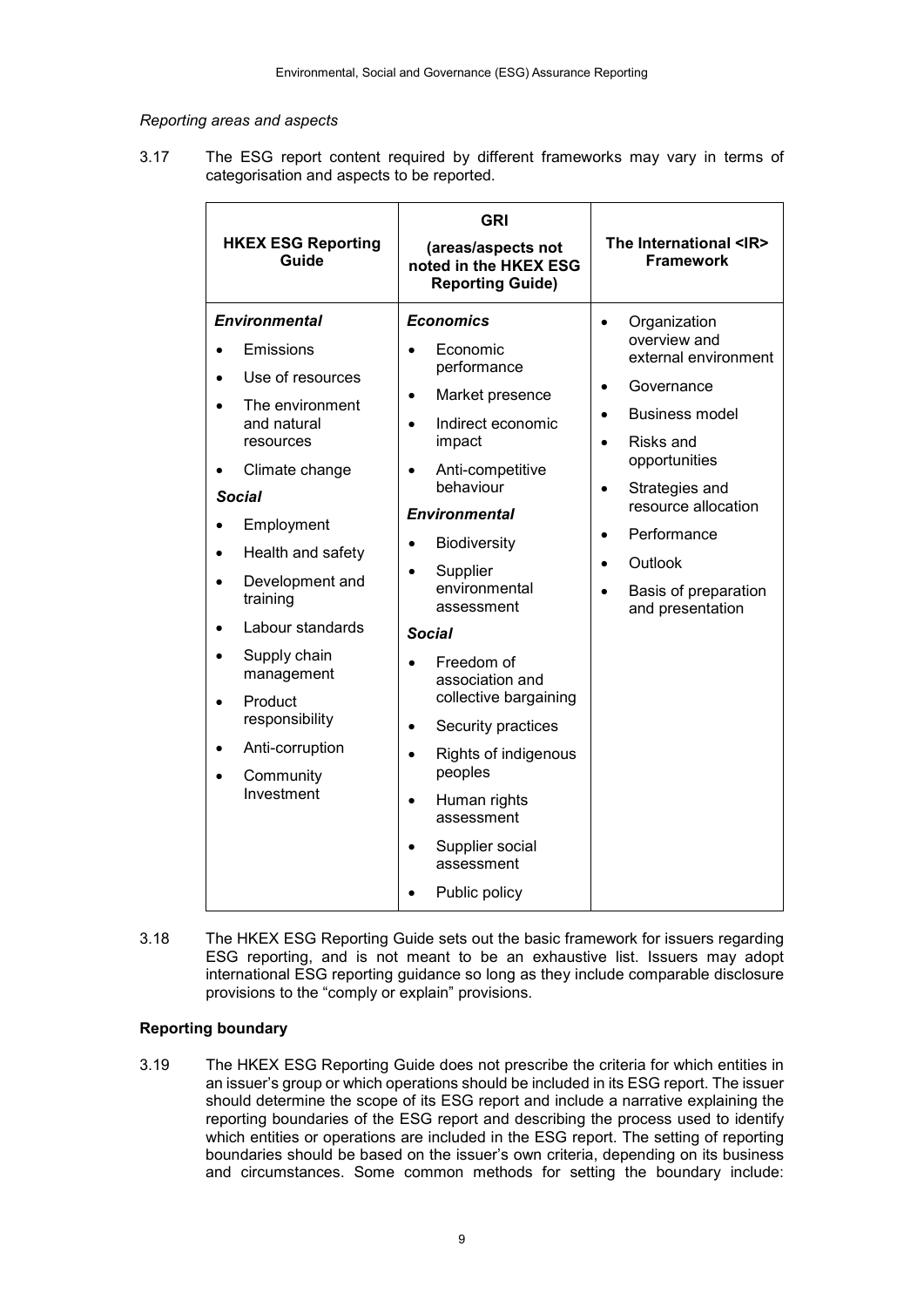following the scope used in its annual report; applying a financial threshold (e.g. inclusion of subsidiaries or operations contributing to a certain percentage of the issuer's total revenue or other benchmark); or risk level (e.g. inclusion of operations exceeding a certain risk level despite being a non-major business sector of the issuer). In some cases, the issuer may adopt different scopes for different areas, aspects or provisions.

- 3.20 Practical issues might limit the nature and extent of information presented in an ESG report. For example:
	- (a) The availability of reliable data with respect to entities the financial reporting entity does not control
	- (b) The inherent inability to identify and quantify all risks, opportunities and outcomes that will materially affect the reporting entity
- 3.21 Entities may disclose such limitations, if any, and actions being taken to overcome them. It is also suggested that when determining the reporting boundaries, an entity may take into account of at least two sets of boundaries: timeframes and operations.
	- (a) **Timeframes**: ESG information should match an entity's fiscal year and hence match the time period for the annual report. This allows users of an ESG report to cross-use the two different sets of information.
	- (b) **Operations**: ESG information should cover the entity in all material aspects. If an entity has partial ownership of certain subsidiaries, the information should be reported to accurately reflect the proportional exposure the entity has to these businesses.

#### **ESG governance**

3.22 The board of an entity is responsible for evaluating and determining the entity's ESGrelated risks, and ensuring that appropriate and effective ESG risk management and internal control systems are in place. It also includes the board's oversight of ESG information and its management approach, including the process used to evaluate, prioritise and manage material ESG-related risks.

#### *Identification of ESG risks*

- 3.23 Entities should have an enterprise risk management process in place to identify risks that impact the business strategy and include them in the risk inventory. This process may include surveys, workshops and interviews with risk owners, executives and board members to confirm existing risks or understand new or emerging risks. Some companies may also apply quantitative and in-depth analytical procedures in identifying ESG-related risks, for example:
	- (a) ESG materiality assessment
	- (b) Megatrend analysis
	- (c) Stakeholder engagement
	- (d) Media monitoring, web scraping
	- (e) Supply chain due diligence
	- (f) SWOT (Strengths, Weaknesses, Opportunities and Threats) analysis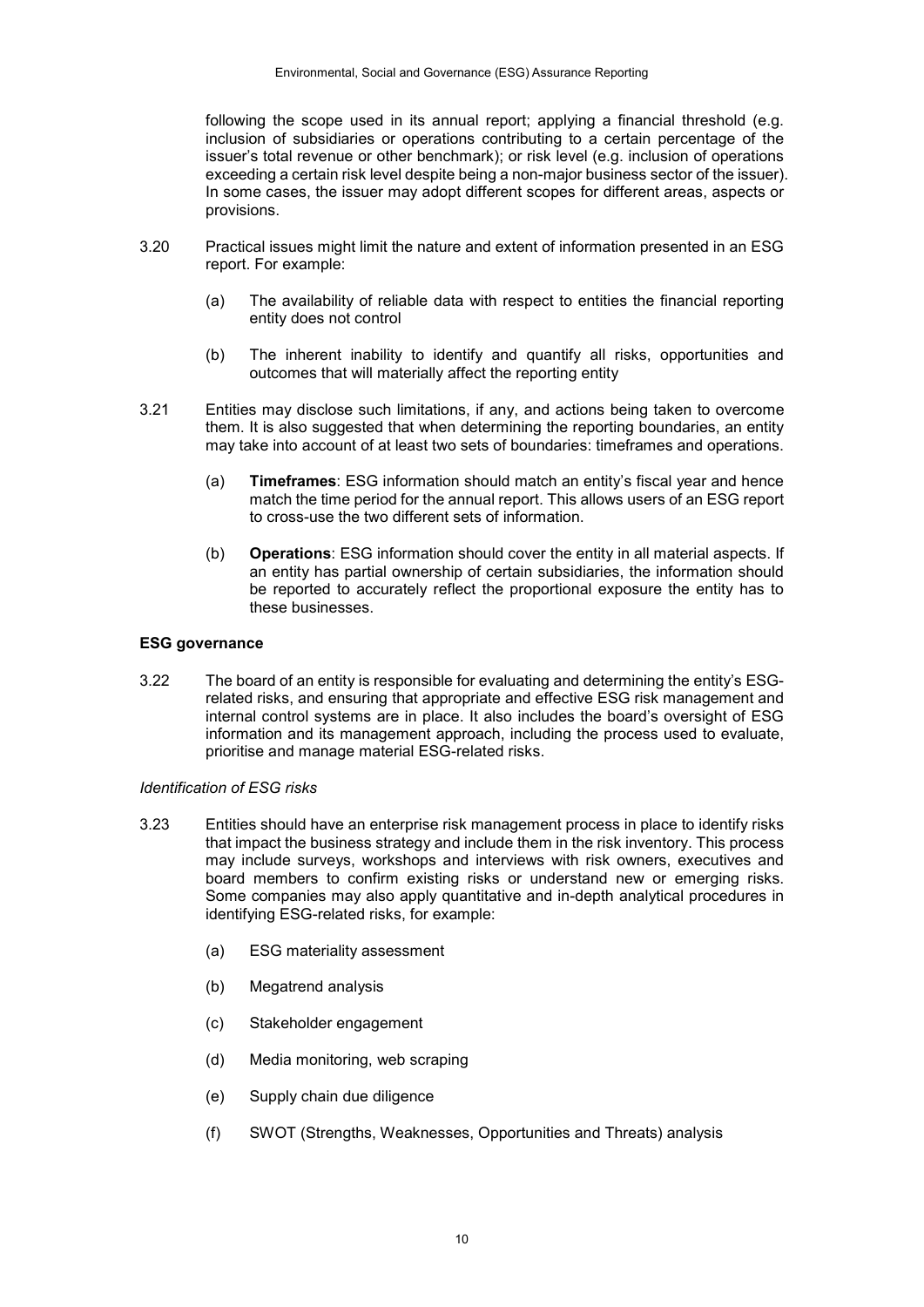- 3.24 Entities may face practical difficulties when identifying ESG risks as it would be difficult to ensure that the risk inventory will be a complete list of ESG risk factors and emerging ESG issues may happen from time to time and difficult to foresee. Entities may consider the following questions in identifying and defining ESG-related risks:
	- (a) What is the nature of the risk?
	- (b) What is the source of the risk?
	- (c) What is the root cause of the risk?
	- (d) How does it relate to the business?
	- (e) Which business operations may be impacted by the risks?
	- (f) What objectives are going to achieve by addressing those risks?

*Assessing and prioritising ESG risks*

3.25 Having identified ESG risks, entities should make an assessment over each ESG risk factor in terms of impact and likelihood. Impact is the result or effect of a risk, whereas likelihood is the possibility that a given event will occur. Illustrative examples of impacts and likelihood are shown below:

| Impacts    |           | Financial loss: []% of earnings before interest, taxes,<br>depreciation and amortization (EBITDA) or more than |
|------------|-----------|----------------------------------------------------------------------------------------------------------------|
|            |           | []% impact on share price                                                                                      |
|            |           | International negative media coverage for more than six months<br>that results in at least []% revenue loss    |
|            | $\bullet$ | More than []% employee turnover                                                                                |
|            | ٠         | Prosecution, fines and litigation greater than []% of expenses                                                 |
|            | ٠         | Threatened or actual loss of []% or more strategic customers                                                   |
| Likelihood | $\bullet$ | Once a year or more frequent                                                                                   |
|            | ٠         | More than []% chance of occurring                                                                              |

- 3.26 Following an assessment of the ESG risk, entities will prioritize and determine what ESG risks are acceptable to the entity with reference to their risk appetite and tolerance level. Risk appetite refers to the types and amount of risk, on a broad level, that an entity is willing to accept or reject in pursuit of value. Tolerance refers to the boundaries of acceptable variation in performance related to achieving business objectives.
- 3.27 There may be practical difficulties in carrying out the assessment and prioritisation exercise as the whole process may involve subjectivity, unavailability of reliable data for the assessment, limitation in quantifying the impact of ESG risks, etc. Entities may consider additional criteria when prioritising ESG risk in order to obtain a more complete understanding of the nature and extent of an entity's exposure. These criteria may include:
	- (a) The capacity of the entity to adapt and respond to risks
	- (b) The scope and nature of a risk to the entity's success
	- (c) How long a risk impacts an entity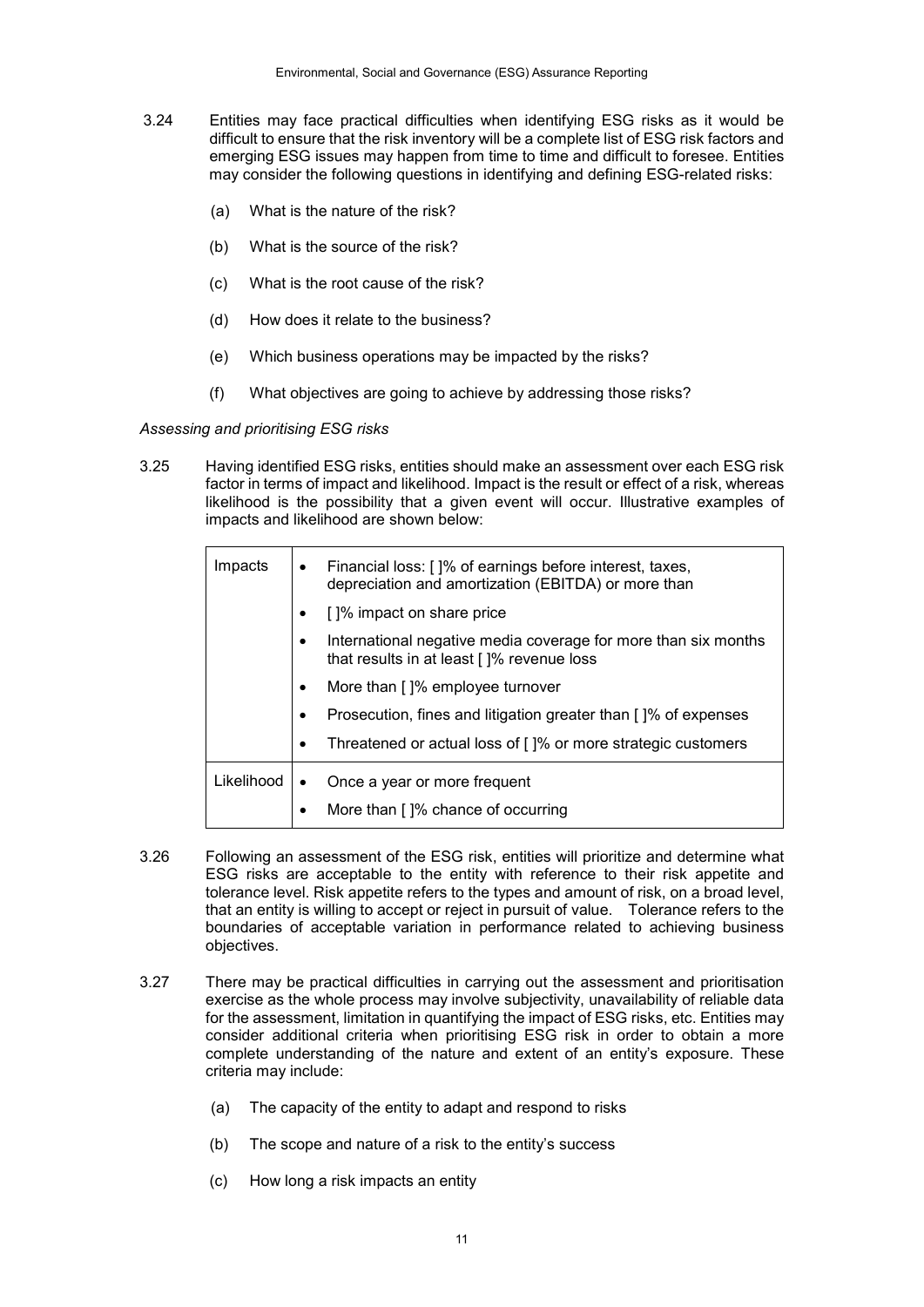(d) The capacity of an entity to return to tolerance

#### *Mitigating ESG risks*

- 3.28 Entities are expected to establish adequate and effective internal controls such as policies and procedures and monitoring mechanism in addressing those ESG risk factors.
- 3.29 There is no one-size-fits-all internal control setting. The adequacy of internal controls depends on the judgement of the management of an entity with reference to its risk appetite and tolerance. When practitioners are assessing the adequacy of internal controls, they should consider the design of the control procedures as well as the effectiveness of implementation.
- 3.30 The concept of effectiveness is more straight forward. The internal controls in place should be effective in addressing and mitigating those ESG risks and are operating on an ongoing basis.
- 3.31 When establishing the risk management framework for ESG practices, entities may make reference to the *Applying Enterprise Risk Management to Environmental, Social and Governance-related Risks* jointly issued by the Committee of Sponsoring Organizations of the Treadway Commission (COSO) and the World Business Council for Sustainable Development in October 2018.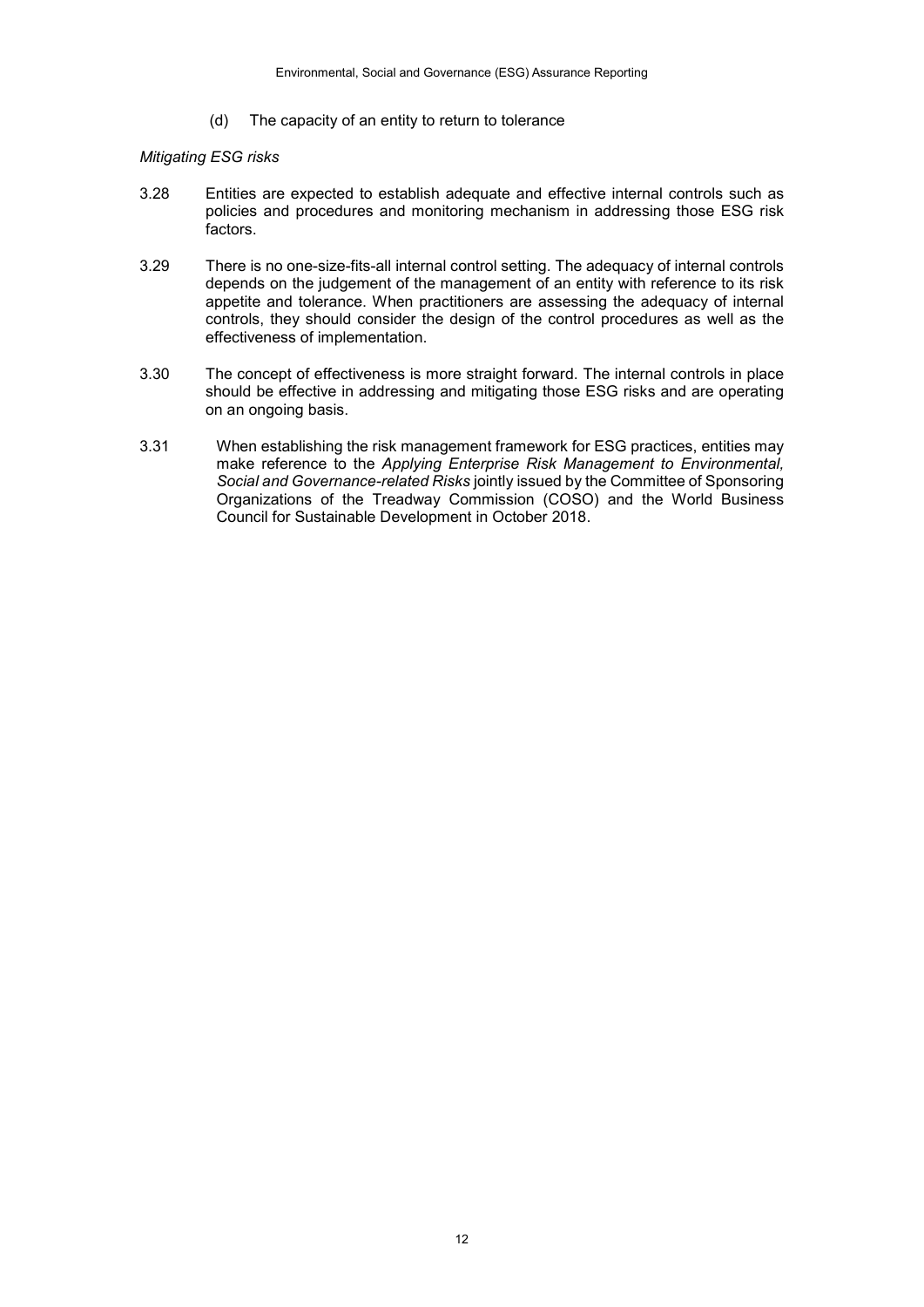# **Chapter 4 Appropriate competencies and capabilities of the assurance practitioner**

- 4.1 HKSAE 3000 (Revised) requires that the engagement partner of an assurance engagement is a member of a firm that applies Hong Kong Standard on Quality Control (HKSQC) 1 *Quality Control for Firms that Perform Audits and Reviews of Financial Statements, and Other Assurance and Related Services Engagements*, or other requirements that are at least as demanding as HKSQC  $1^7$  $1^7$ , and has competence in two important areas, namely (i) assurance skills and techniques and (ii) the underlying ESG subject matter and its measurement and evaluation $8$ .
- 4.2 Assurance skills and techniques include[9](#page-12-2):
	- (a) Application of professional scepticism and professional judgement
	- (b) Planning and performing an assurance engagement, including obtaining and evaluating evidence
	- (c) Understanding information systems and the role and limitations of internal control
	- (d) Linking the consideration of materiality and engagement risks to the nature, timing and extent of procedures
	- (e) Applying procedures as appropriate to the engagement (which may include inquiry, inspection, recalculation, reperformance, observation, confirmation, and analytical procedures)
	- (f) Systematic documentation practices and assurance report-writing skills
- 4.3 Assurance skills and techniques are developed through extensive training and practical application in audit and other assurance engagements<sup>10</sup>. A practitioner is not expected to be able to develop assurance competence that is adequate to become an engagement partner of an assurance engagement through patchy training or practical application in limited number of audit and assurance engagements.
- 4.4 Distinct from assurance skills and knowledge, expertise in underlying ESG subject matter in an ESG assurance engagement include:
	- (a) Knowledge of ESG information and relevant reporting standards
	- (b) Knowledge of ESG information relating to the sector the entity operates
	- (c) Knowledge of the relevant environmental, social and/or employment law or protocols
	- (d) General understanding of relevant management systems, such as environmental management systems
- 4.5 In making the decision as to whether to accept an ESG assurance engagement, the engagement partner needs to consider whether they possess adequate assurance competence and ESG subject matter competence and whether the engagement team

<span id="page-12-0"></span> $\overline{7}$ 7 Hong Kong Standard on Quality Management (HKSQM) 1 replaces HKSQC 1. Firms are required to have systems of quality management designed and implemented in accordance with HKSQM 1 by 15 December 2022.

<span id="page-12-2"></span><span id="page-12-1"></span><sup>8</sup> Paragraph 31 of HKSAE 3000 (Revised).<br>9 Paragraph A9 of HKSAE 3000 (Revised)

<sup>9</sup> Paragraph A9 of HKSAE 3000 (Revised).<br>10 Paragraph 31(b) of HKSAE 3000 (Revise

<span id="page-12-3"></span>Paragraph 31(b) of HKSAE 3000 (Revised).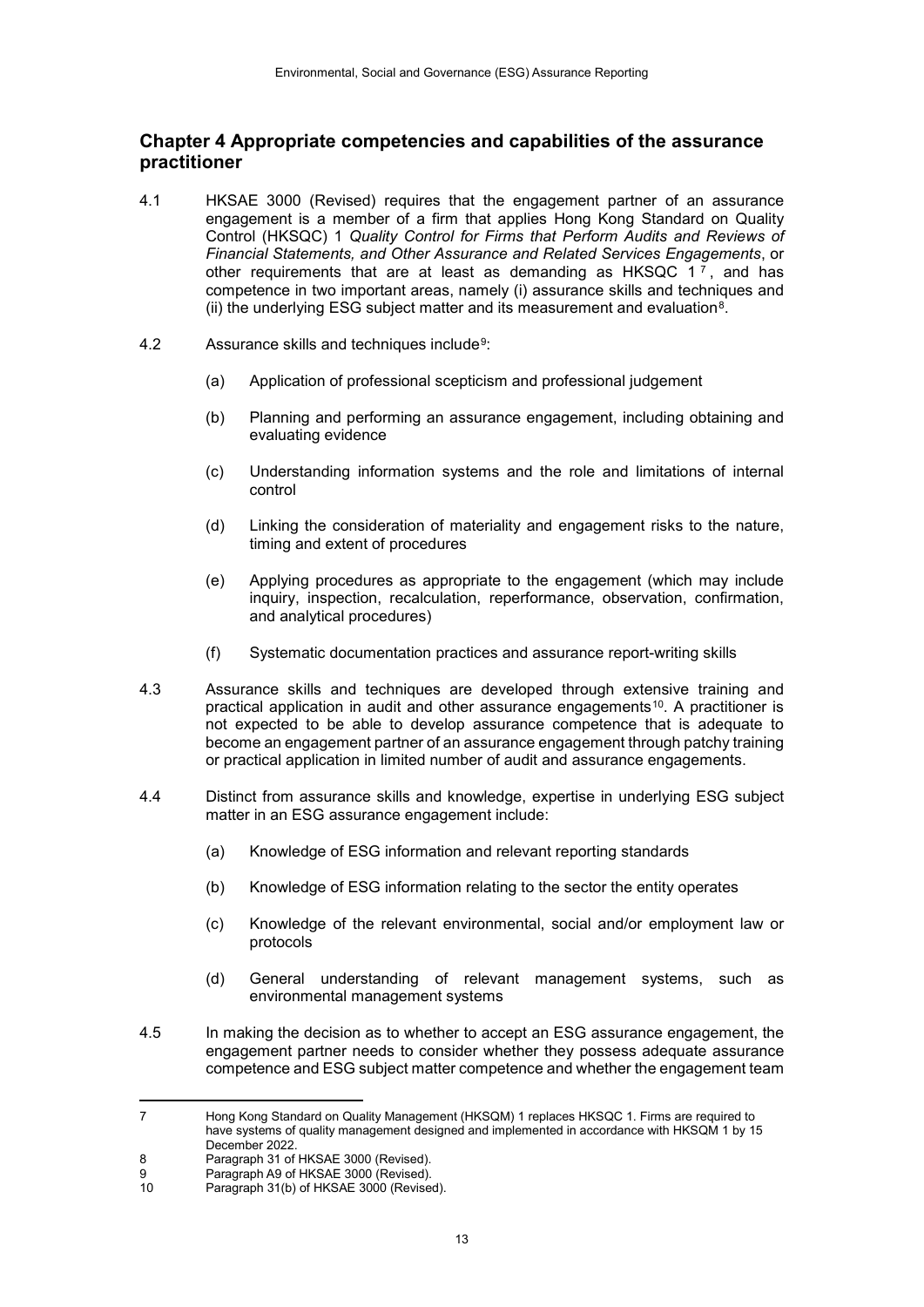collectively has the appropriate competence and capabilities. Such decision may not be as straightforward as in the case of accepting an audit engagement because the following characteristics of an ESG reporting may increase the need for a high level of assurance competence and ESG subject matter knowledge<sup>[11](#page-13-0)</sup>:

- (a) The reporting may be diverse, both in format and in the matters being reported on
- (b) The reporting can be qualitative, comprising narrative description or qualitative information alongside financial and non-financial information
- (c) The frameworks and applicable criteria used to measure or evaluate the underlying ESG subject matter(s) of the ESG report may be in the early stages of development or developed internally
- (d) The governance, processes and internal control systems related to the preparation of ESG reports often may be less developed than in a financial reporting context
- 4.6 In instances where an ESG assurance engagement involves specialized ESG subject matter expertise which goes beyond the ESG subject matter knowledge possessed by the assurance practitioner, the assurance practitioner may need to use the work of a practitioner's expert in order to be satisfied that the engagement team collectively has the appropriate competence. Such an expert may not necessarily possess assurance competence. As the assurance practitioner retains sole responsibility for the assurance conclusion expressed, he needs to be sufficiently involved in the work of the practitioner's expert in order to accept responsibility for the assurance conclusion on the ESG report $12$ .
- 4.7 After taking on an ESG engagement, the engagement partner is responsible for managing the appropriate deployment of competence throughout the engagement, through direction, supervision and review of the engagement team members' work[13.](#page-13-2)

-

<span id="page-13-0"></span><sup>11</sup> Paragraph 26 of the IAASB's EER Guidance.<br>12 Paragraph 32(b) of HKSAE 3000 (Revised).

<span id="page-13-1"></span><sup>12</sup> Paragraph 32(b) of HKSAE 3000 (Revised).<br>13 Paragraph 23 of the IAASR's EER Guidance

<span id="page-13-2"></span>Paragraph 23 of the IAASB's EER Guidance.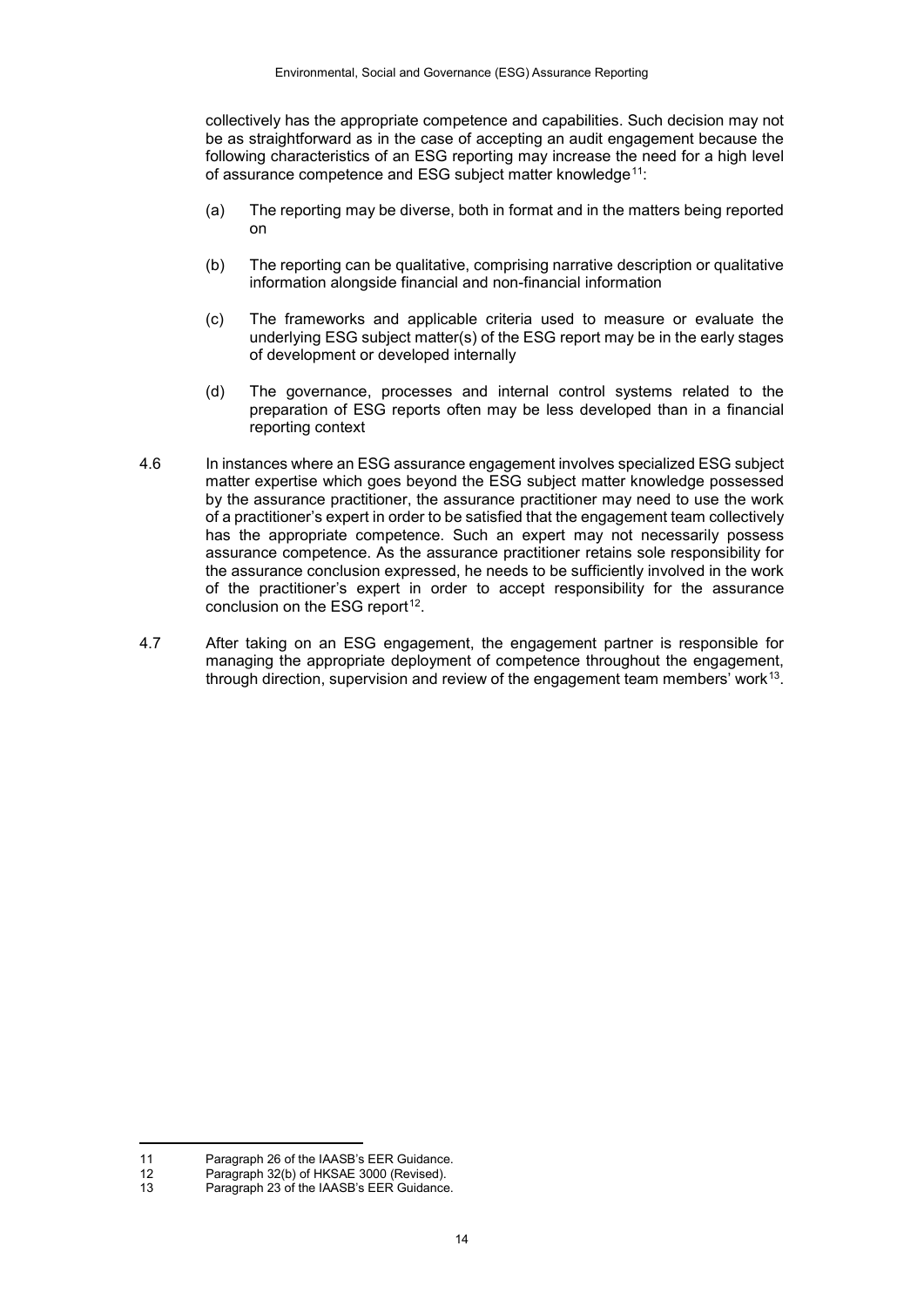## **Chapter 5 Specific considerations regarding the disclosure requirements under HKEX ESG Reporting Guide**

- 5.1 Performing ESG report assurance engagement involves collecting and evaluating evidence about the ESG subject matter against suitable criteria to arrive at a set of findings and conclusions. The entity and assurance practitioner should agree the objective and the scope of ESG information to be assured for the assurance engagement.
- 5.2 The ESG information disclosed may carry different characteristics such as qualitative/quantitative: historical/prospective financial information and qualitative/quantitative; historical/prospective financial information and objective/subjective. Therefore, the assured areas should be easily identifiable and capable of consistently evaluated or measured against the suitable criteria for assessing the information and evidence gathered. Entities may consider whether it would undertake external assurance on the whole ESG report or selected ESG information.

#### **Mandatory disclosure requirements**

- 5.3 Under the HKEX ESG Reporting Guide, an issuer is required to disclose the following information:
	- (a) The issuer's governance structure of ESG matters;
	- (b) A description on the application of reporting principles "materiality", "quantitative" and "consistency" in the preparation of the ESG report; and
	- (c) The reporting boundary of the ESG report.
- 5.4 The information disclosed may be supported by, but not limited to, the following:
	- (a) ESG-related policies and procedures
	- (b) Organization structure and terms of reference for the ESG-related position or committee involved
	- (c) Discussions or meetings of the board and management relating to ESG issues oversight
	- (d) Descriptions of the approach and processes used to manage ESG-related issues, applying reporting principles, identifying significant stakeholders, setting ESG targets
	- (e) Documents reviewed by the board on ESG matters
	- (f) Stakeholders' engagement results.
- 5.5 Assurance practitioners may need to assess if the narrative statements or description made by an issuer are consistent with the supporting evidence, adequate and complying with the mandatory disclosure requirements.

#### **"Comply or explain" provision**

5.6 Under the HKEX ESG Reporting Guide, an issuer must either report on a "comply or explain" provision, or give considered explanations as to why not. Failure to comply without explanation is a breach of the HKEX Listing Rules.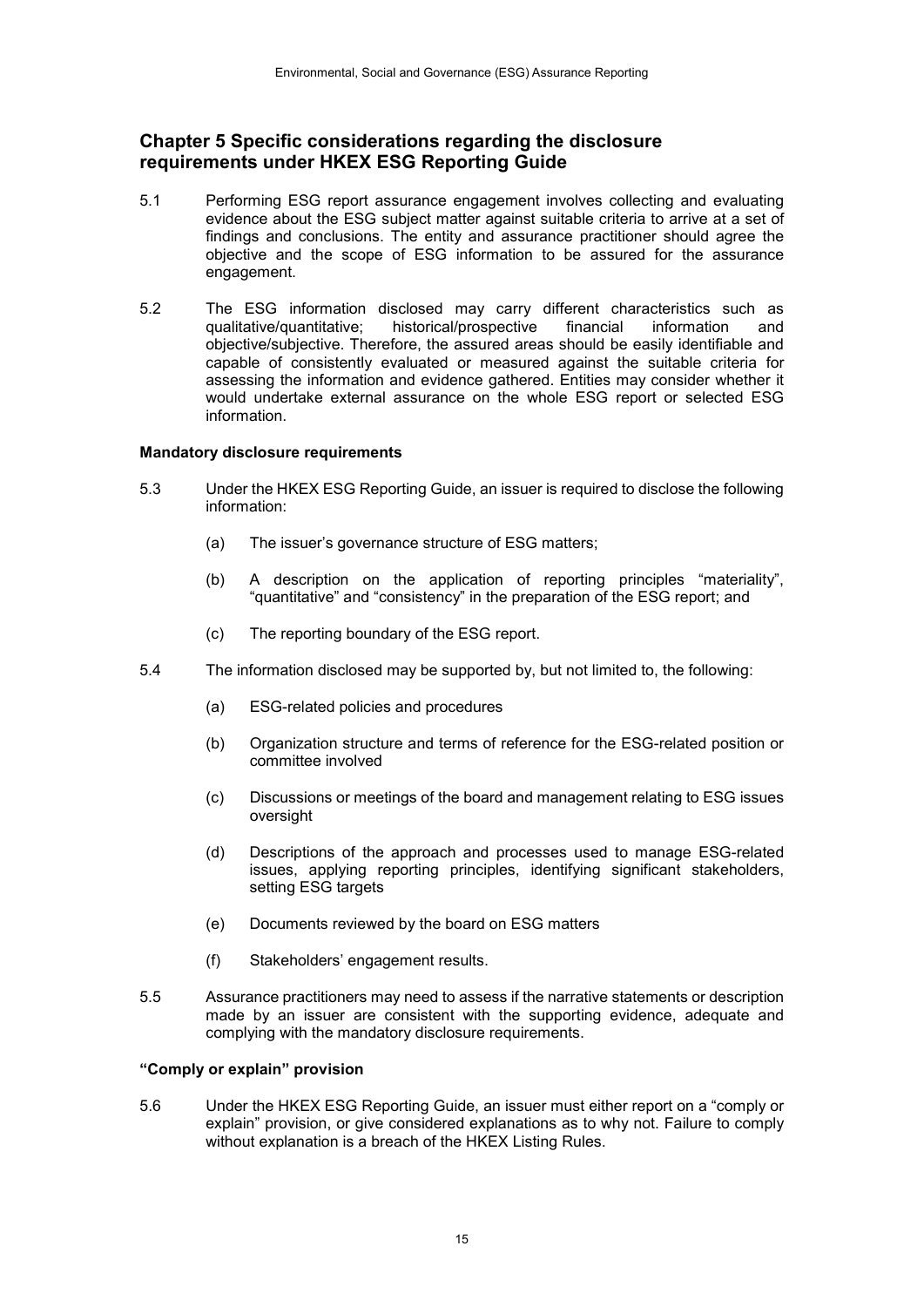5.7 The assurance practitioner should assess the following points when an issuer is explaining its reasons for not disclosing the required information:

| <b>Reason for non-disclosure</b> | Points to note                                                                                                  |
|----------------------------------|-----------------------------------------------------------------------------------------------------------------|
| Not material                     | Specify the reasons why this disclosure is<br>considered to be not material                                     |
| Confidentiality constraints      | Describe the specific confidentiality constraints<br>prohibiting this disclosure                                |
| Specific legal prohibitions      | Describe the specific legal prohibitions                                                                        |
| Information not available        | Describe the specific steps being taken to obtain<br>the information and the expected timeframe for<br>doing so |

5.8 The issuer should also meet the expectation of the HKEX for disclosing policies, compliance with relevant laws and regulations and KPIs. When disclosing policies, the issuer should provide a summary of its policies that cover the aspects containing relevant information. For information on compliance with relevant laws and regulations, the issuer should consider whether there are laws and regulations in respect of that aspect which may have a significant impact on the issuer.

## **Information on KPIs**

- 5.9 There are two types of "comply or explain" provisions under the HKEX ESG Reporting Guide, being general disclosure and specific KPIs, in respect of each aspect in both subject area A: Environmental and subject area B: Social.
- 5.10 An issuer is expected to disclose the KPIs information in accordance with the specific requirements. If a particular KPI is not disclosed as it is considered to be irrelevant or not material to the issuer, the issuer should provide explanation for not disclosing it.
- 5.11 The disclosure of KPIs may be supported by various information such as standards, methodologies, assumptions and/or calculation tools used, source of conversion factors used, operational data generated from management information system, etc.

## **KPIs targets and performance**

- 5.12 While issuers may set targets for all KPIs that are material to them, the HKEX ESG Reporting Guide only expressly requires disclosure of targets for KPIs A1.5, A1.6, A2.3 and  $A2.4^{14}$  $A2.4^{14}$  $A2.4^{14}$  on a "comply or explain" basis.
- 5.13 Targets may be actual numerical figures or directional, forward-looking statements. Depending on an issuer's specific circumstances, its ESG targets may also feature a combination of numerical figures and directional statements.
- 5.14 The board of an issuer is required to review the progress made against ESG goals and targets and make disclosure in accordance with the HKEX's disclosure requirements. The assurance practitioner may need to assess whether the disclosure information is in line with the actual performance and the underlying calculation is supported, accurate and correct.

<sup>-</sup>

<span id="page-15-0"></span><sup>14</sup> For details of the KPIs, please refer to the HKEX ESG Reporting Guide: [https://www.hkex.com.hk/Listing/Rules-and-Guidance/Environmental-Social-and-Governance/ESG-](https://www.hkex.com.hk/Listing/Rules-and-Guidance/Environmental-Social-and-Governance/ESG-Reporting-Guide-and-FAQs?sc_lang=en)[Reporting-Guide-and-FAQs?sc\\_lang=en](https://www.hkex.com.hk/Listing/Rules-and-Guidance/Environmental-Social-and-Governance/ESG-Reporting-Guide-and-FAQs?sc_lang=en)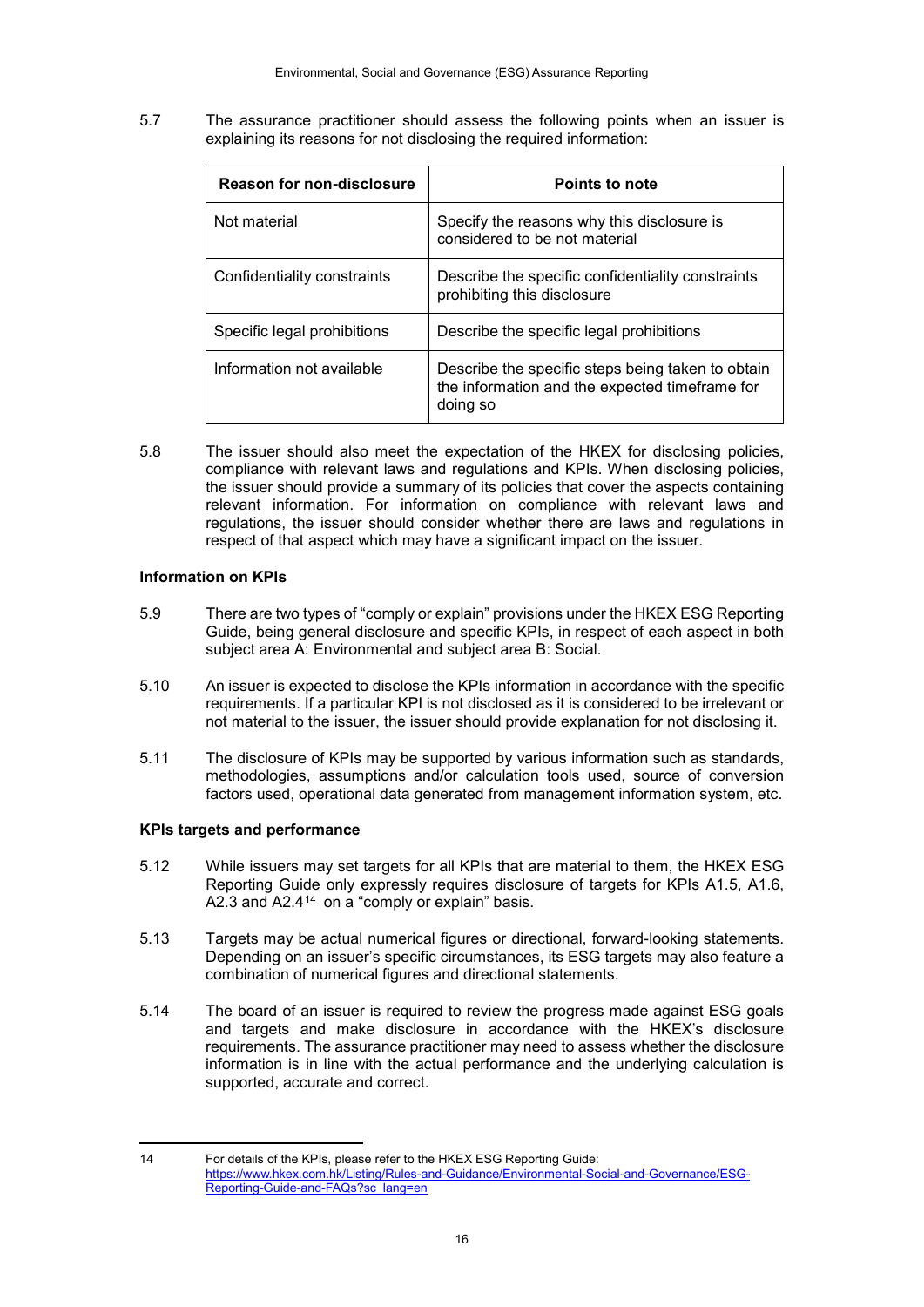#### **Other ESG reporting frameworks**

5.15 As mentioned in Chapter 3, apart from the HKEX ESG Reporting Guide, an issuer may choose to adopt other international ESG frameworks and integrate the information in its ESG report. There may be complications as the same piece of information may be satisfying the disclosure requirements of different reporting frameworks. In such situations, the issuer may need to provide explanations or references as to which reporting framework's requirements the disclosure is addressing.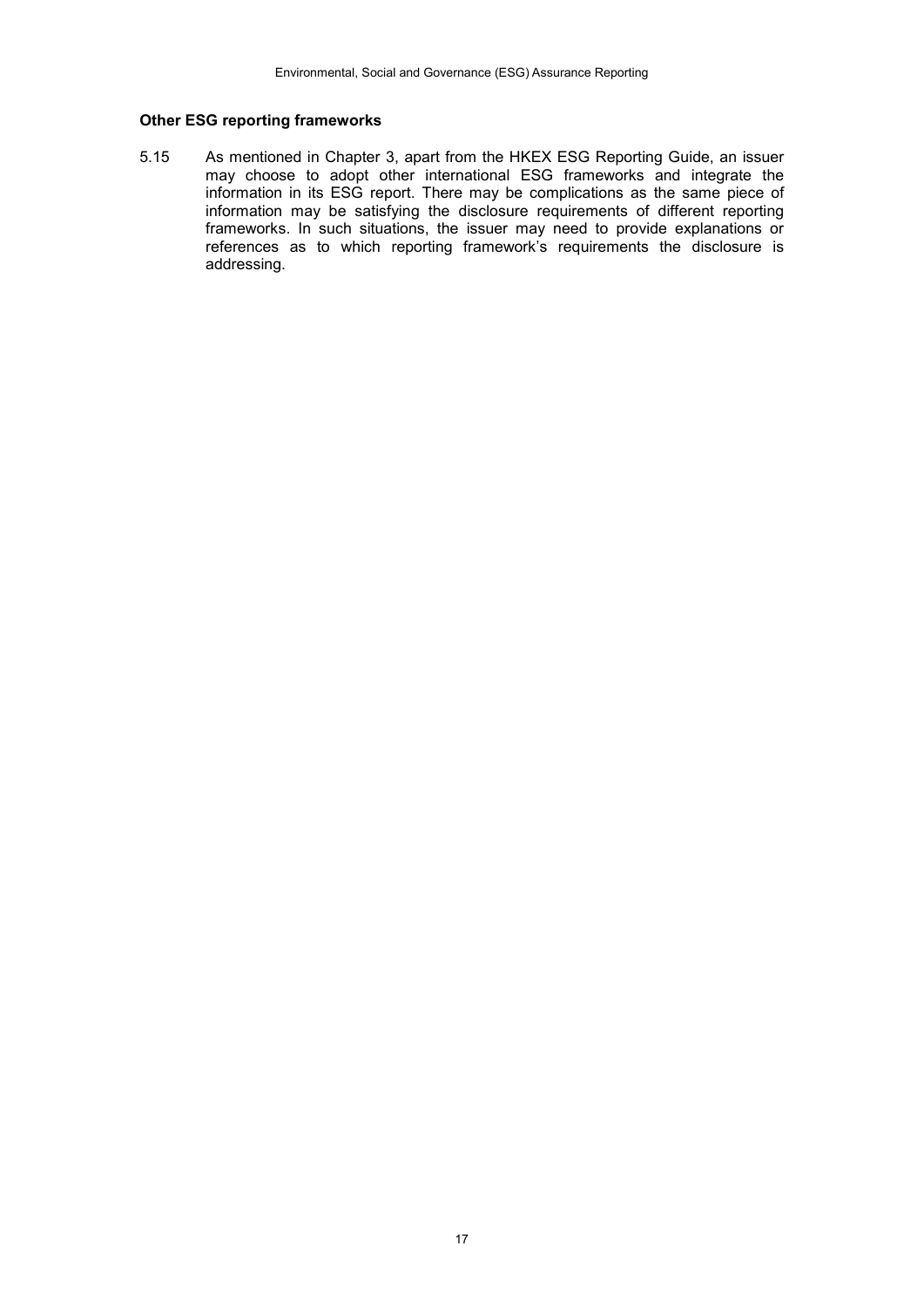## **Chapter 6 Level of assurance**

- 6.1 Assurance practitioners may perform a reasonable assurance engagement or a limited assurance engagement in relation to entities' ESG reports.
- 6.2 A combination of reasonable and limited assurance on different underlying ESG subject matters may be performed in the same assurance report. In this case, the elements on which the practitioner obtained reasonable and limited assurance should be clearly differentiated and separate conclusions are expressed on the respective areas/ aspects of ESG information, with each conclusion expressed in the form that is appropriate to either a reasonable assurance or a limited assurance engagement.
- 6.3 The level of assurance obtained through performing procedures for limited assurance engagements can vary significantly, from just above assurance that is likely to enhance the confidence of intended users <sup>[15](#page-17-0)</sup> about the ESG subject matter information to a degree that is clearly more than inconsequential to just below reasonable assurance. For a reasonable assurance, sufficient appropriate evidence is obtained to support a high level of assurance<sup>[16](#page-17-1)</sup>. The difference in the level of assurance is illustrated in the below diagram.



- 6.4 HKSAE 3000 (Revised) allows certain flexibility for the responsible party, intended user and the assurance practitioner to agree the level of comfort that is relevant to the purpose of the ESG report. To allow an understanding of the extent of work done and the degree of confidence the intended users of the assurance report can have in the ESG subject matter information, the assurance practitioner should:
	- (a) Ensure there is a good shared understanding of the scope of work agreed with the responsible party and/or intended users;
	- (b) Document the scope of work in an appropriate level of detail in the terms of engagement; and
	- (c) Provide an informative summary of the procedures performed in the assurance report, and more comprehensively in the case of limited assurance engagement<sup>[17](#page-17-2)</sup>.
- 6.5 While the assurance practitioner can agree the level of assurance with the responsible party and/or intended users, the assurance practitioner retains the responsibility for obtaining sufficient appropriate evidence as a basis for the assurance conclusion. Paragraphs 46L/R to 49L/R of HKSAE 3000 (Revised) set out the requirements for risk assessment and obtaining evidence, differentiating between limited and reasonable assurance. Where the standard does not differentiate, the requirements are the same for both limited and reasonable assurance[18.](#page-17-3)

<span id="page-17-0"></span> $15$ 15 For definition of intended users, please refer to paragraphs 12(m), A16-A18 and A37 of HKSAE 3000 (Revised).

<span id="page-17-1"></span><sup>16</sup> Paragraph A5 of HKSAE 3000 (Revised).<br>17 Paragraph A177 of HKSAE 3000 (Revise

<span id="page-17-3"></span><span id="page-17-2"></span><sup>17</sup> Paragraph A177 of HKSAE 3000 (Revised).<br>18 Paragraph 268 of the IAASB's EER Guidanc

<sup>18</sup> Paragraph 268 of the IAASB's EER Guidance.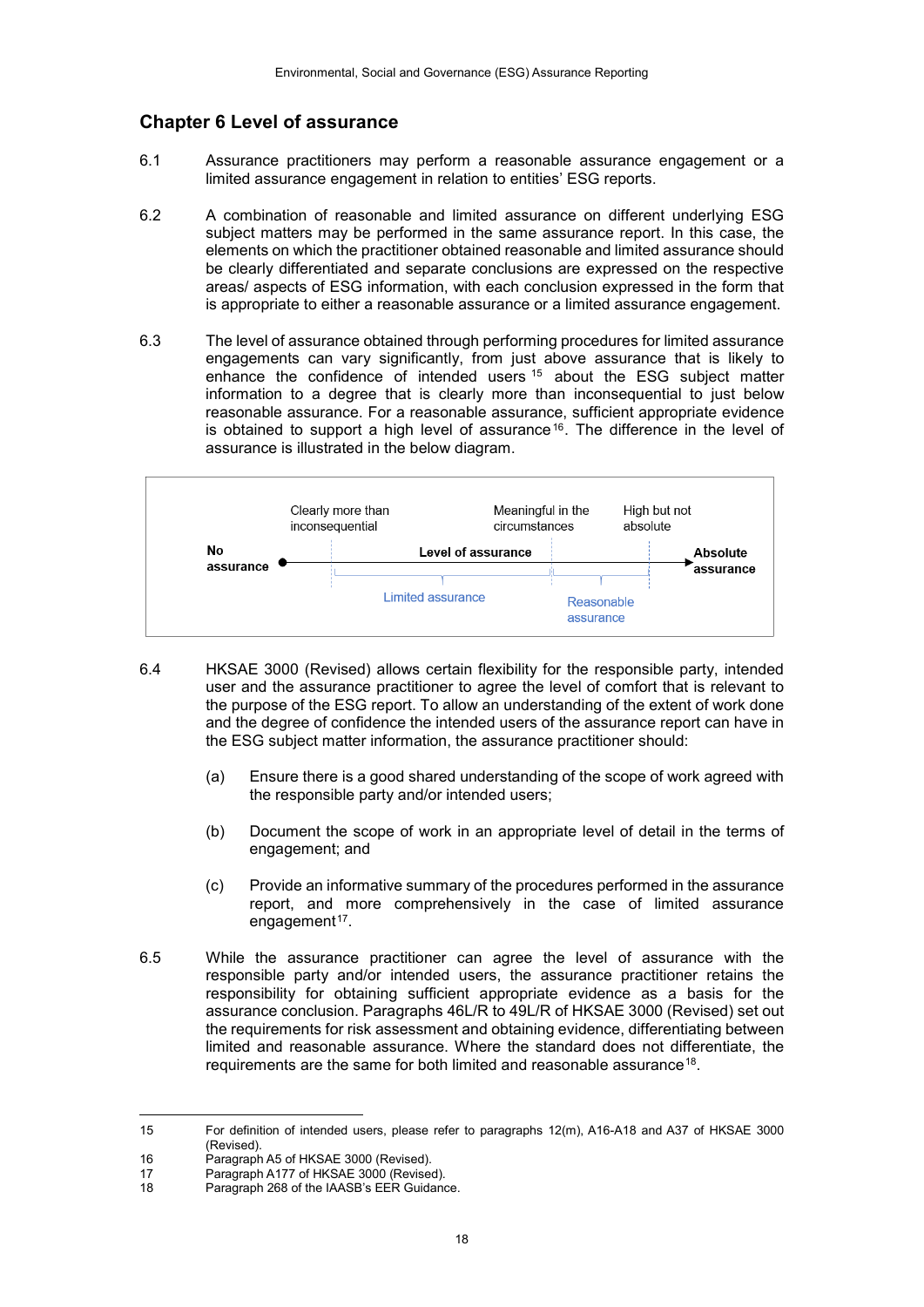- 6.6 The assurance practitioner is required to prepare on a timely basis engagement documentation that is sufficient and appropriate to enable an experienced practitioner, having no previous connection with the engagement, to understand<sup>19</sup>:
	- (a) The nature, timing and extent of the procedures performed to comply with relevant HKSAEs and applicable legal and regulatory requirements;
	- (b) The results of the procedures performed, and the evidence obtained; and
	- (c) Significant matters arising during the engagement, the conclusions reached thereon, and significant professional judgments made in reaching those conclusions.
- 6.7 The assurance practitioner should also assemble the engagement documentation in an engagement file and complete the administrative process of assembling the final engagement file on a timely basis after the date of the assurance report<sup>[20](#page-18-1)</sup>.

1

<span id="page-18-1"></span><span id="page-18-0"></span><sup>19</sup> Paragraph 79 of HKSAE 3000 (Revised).<br>20 Paragraph 81 of HKSAE 3000 (Revised)

Paragraph 81 of HKSAE 3000 (Revised).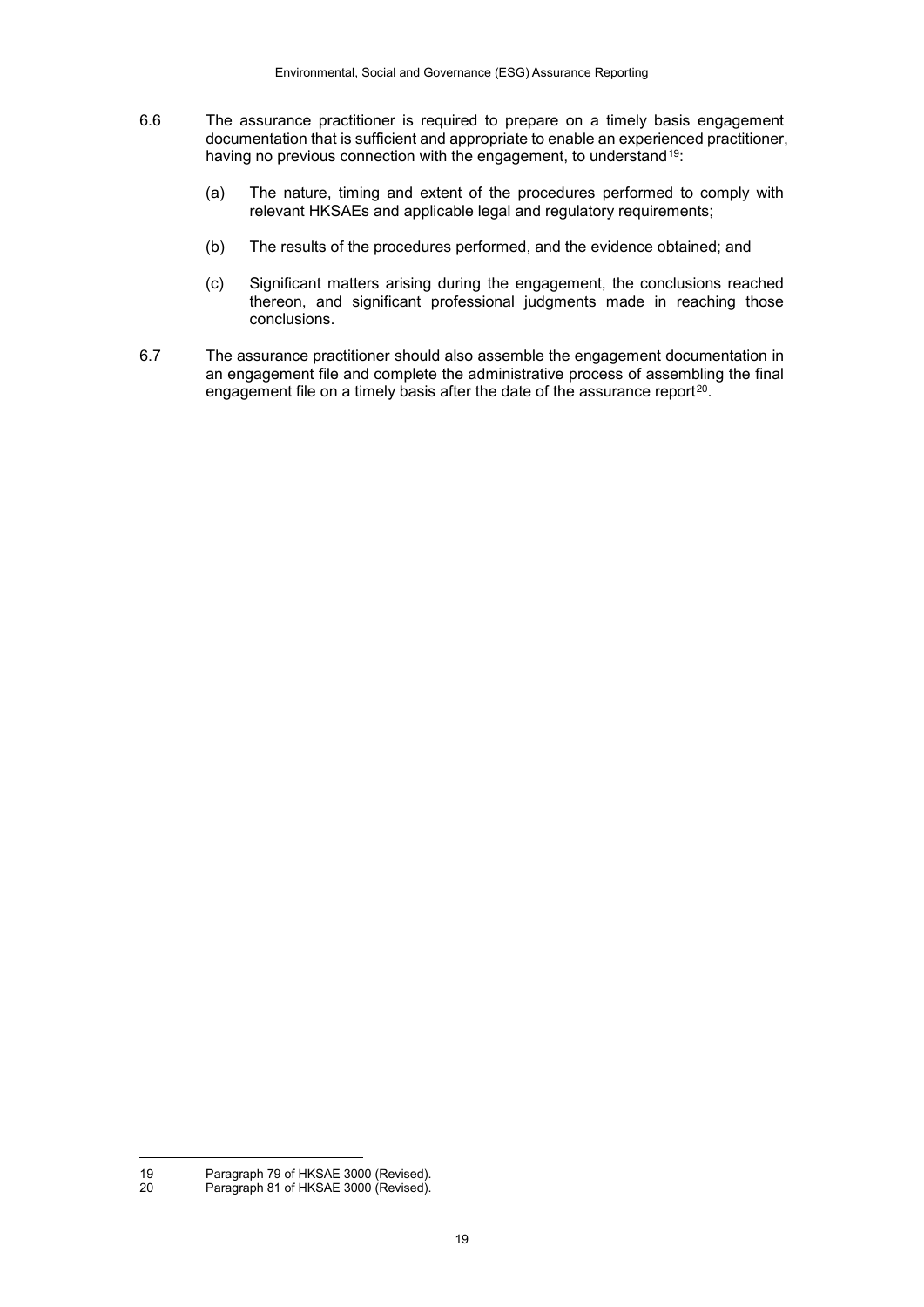# **Chapter 7 Suitable criteria**

7.1 Criteria are the benchmarks used by the practitioner to measure or evaluate the ESG subject matter. For a typical ESG assurance reporting engagement, the practitioner evaluates the ESG subject matter and provides his/her opinion on whether the ESG subject matter information is prepared in accordance with the applicable criteria.

#### **Characteristics of suitable criteria**

- 7.2 The practitioner should consider whether the criteria applied in the preparation of the ESG subject matter information is suitable. Suitable criteria exhibit the characteristics of relevance, completeness, reliability, neutrality and understandability.
- 7.3 To achieve **relevance**, the criteria should be applicable for the entity and the ESG subject matter concerned. An entity should consider different aspects, including but not limited to the international and local regulations, industry and market practices, nature of the subject matter as well as the information need of the intended users, in order to develop the relevant criteria.

*For example, for work-related injury, different countries or regions may have different sets of definition established by local governments. An entity should select the most relevant ones based on the locations it operates as well as industry practices as criteria.*

7.4 To achieve **completeness**, the ESG subject matter information prepared in accordance with the applicable criteria should not omit relevant factors that could reasonably be expected to affect the evaluation of that ESG subject matter. An entity should understand the key concerns of the intended users on the ESG subject matter information, and establish complete criteria which cover significant aspects that are concerned by intended users when evaluating the ESG subject matter.

> *For example, in reporting carbon emissions, the criteria should contain the sources of emission and the emission factors used, to facilitate a fair evaluation of the reported amount by the intended users.*

7.5 To achieve **reliability**, the applicable criteria should allow consistent measurement or evaluation of the ESG subject matter information when used in similar circumstances by different practitioners. The applicable criteria should be clear enough to minimize the need of applying unnecessary judgement on measuring or evaluating the ESG subject matter information.

> *For example, assumptions and estimations used in measuring the ESG subject matter should be clearly stated in the criteria.*

7.6 To achieve **neutrality**, the applicable criteria should be free from bias. An entity should not establish criteria which presents the ESG subject matter information in a favorable manner to the entity or a particular group of intended users, or influences the fair interpretation of the ESG subject matter information by the intended users.

> *For example, in reporting hazardous waste, an entity should not use the criteria that aims to reduce the amount such as excluding certain types of waste that are deemed to be hazardous under local regulations.*

7.7 To achieve **understandability**, the applicable criteria should facilitate the understanding of the ESG subject matter by the intended users, through the provision of necessary definition, scope, methodology, etc. for the interpretation of the ESG subject matter information concerned.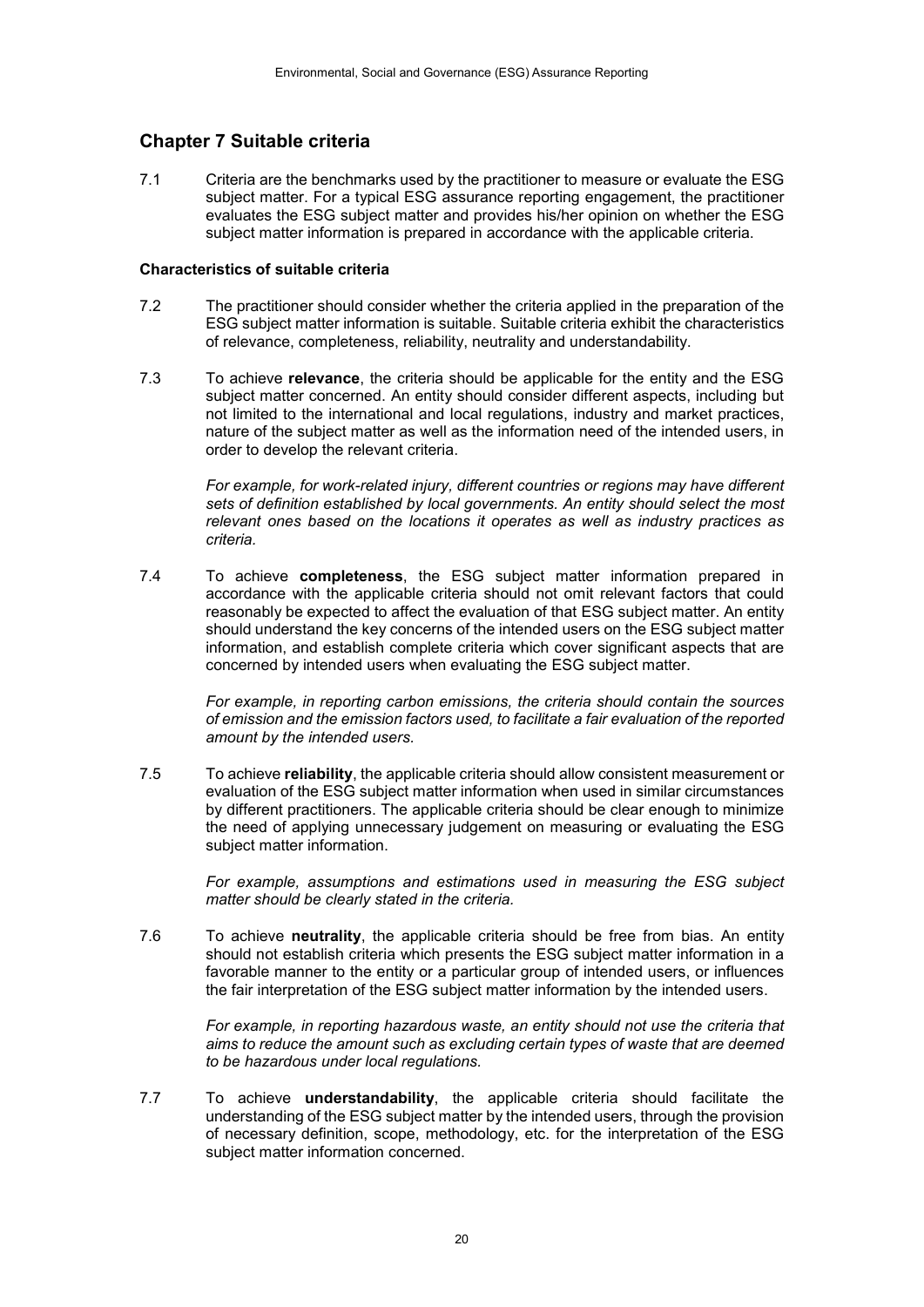*For example, electricity consumption, water consumption and number of headcounts are generally understandable by the intended users. However, certain ESG subject matters may require industry knowledge and technical background to interpret. Therefore, an entity should provide more explanations in the criteria to facilitate the understanding by intended users.*

#### **Source of criteria**

- 7.8 Criteria can be established with reference to international and local regulations, recognized standards and framework, as well as specific requirements of the intended users for the ESG subject matter concerned.
- 7.9 An entity should also consider the industry, market and internal practices, and develop applicable criteria that are tailored for its business and the ESG subject matter concerned.

#### **Availability of the criteria**

- 7.10 Criteria needs to be available to the intended users, allowing them to understand how the ESG subject matter information has been measured or evaluated. In the context of an ESG report, applicable criteria should be made available to the intended users in one or more of the following ways:
	- (a) Include in the presentation of the ESG subject matter information, i.e. the ESG report
	- (b) Include in the assurance report as an appendix
	- (c) Include in the entity's website, and its location or hyperlink should be clearly indicated in the assurance report
	- (d) Indicate the name(s) of the regulations or frameworks adopted as applicable criteria in the assurance report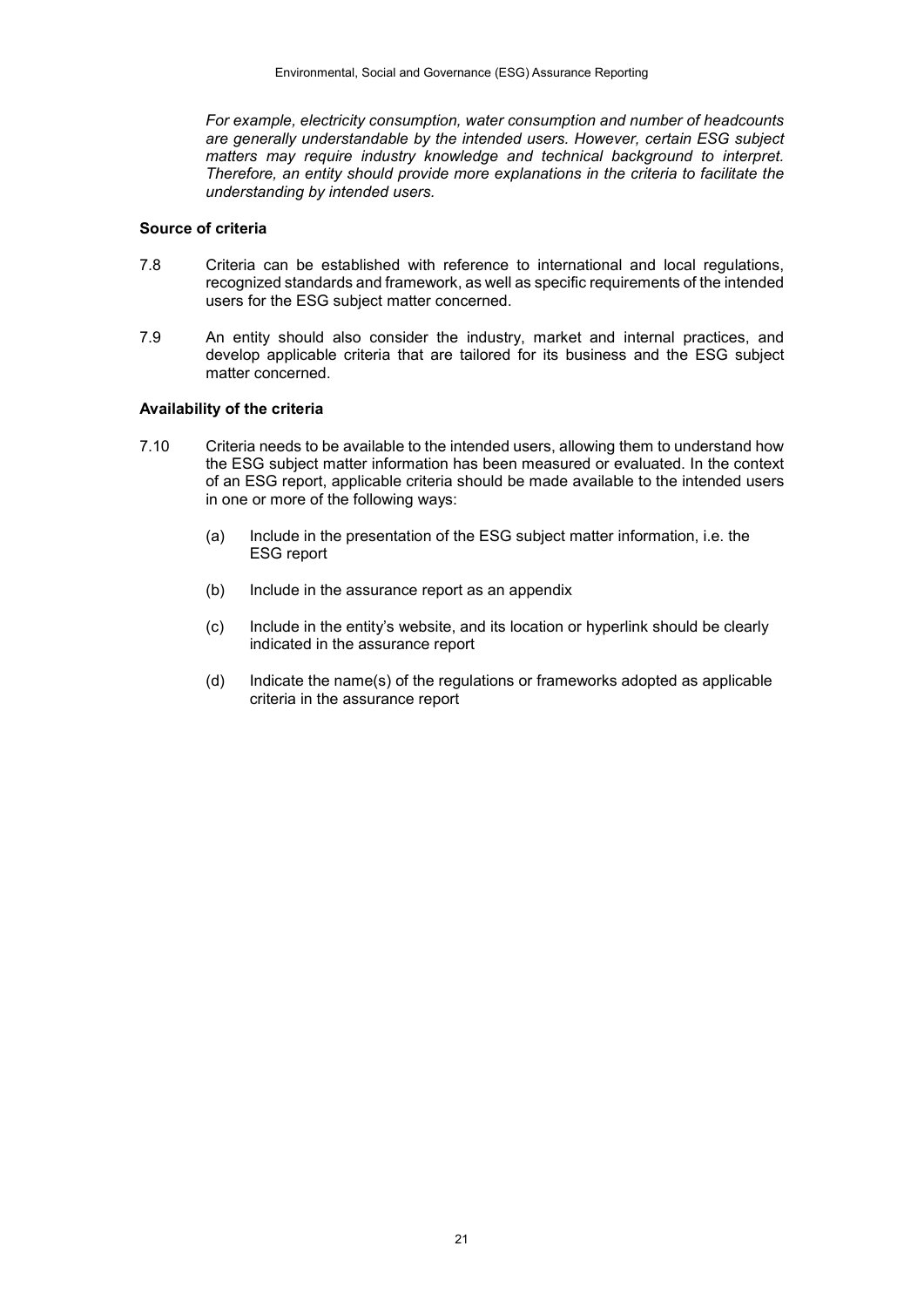# **Chapter 8 Addressing qualitative ESG information**

#### **Matters addressed by the guidance in this chapter**

- 8.1 This chapter provides guidance on the nature of qualitative ESG information, and on specific considerations in the context of qualitative ESG information:
	- (a) In determining suitability of criteria;
	- (b) In obtaining evidence;
	- (c) In evaluating misstatements;
	- (d) When presented alongside other information; and
	- (e) When communicating in the assurance report.
- 8.2 While future-oriented information is considered separately in Chapter 9, qualitative and future-oriented information are not mutually exclusive. For example, qualitative information may be future-oriented or historically-oriented, and future-oriented information may be expressed in either qualitative or quantitative terms. The practitioner may find it helpful to consider the guidance in this chapter together with the guidance in Chapter 9.

#### **Circumstances in which the guidance in this chapter may be of assistance to practitioners**

- 8.3 This chapter may be of assistance to practitioner's when assuring qualitative ESG information. While ESG frameworks and criteria may include direction on how to measure quantitative ESG information, they may not include the same level of direction on how qualitative information is to be evaluated. As a result, such qualitative information may be more susceptible to being more reflective of, and more variable with, the views of those reporting it than may be the case for quantitative ESG information.
- 8.4 A number of challenges may also arise in the context of obtaining evidence for qualitative subject matter information because it may be difficult for the entity's process to prepare the ESG information to capture data and information about the subject matter information.
- 8.5 Although the process to prepare the subject matter information and, where applicable, the related controls may be sufficient to provide the preparer with a reasonable basis for the subject matter information, it may not be sufficient to provide the practitioner with the evidence needed to support the practitioner's conclusion. This may have implications for the practitioner's planned procedures, their ability to obtain the evidence needed about the qualitative subject matter information, and for their assurance conclusion.
- 8.6 The way in which qualitative information is sometimes presented may also give rise to challenges in delineating the subject matter information that is within the scope of the ESG assurance engagement from the "other information".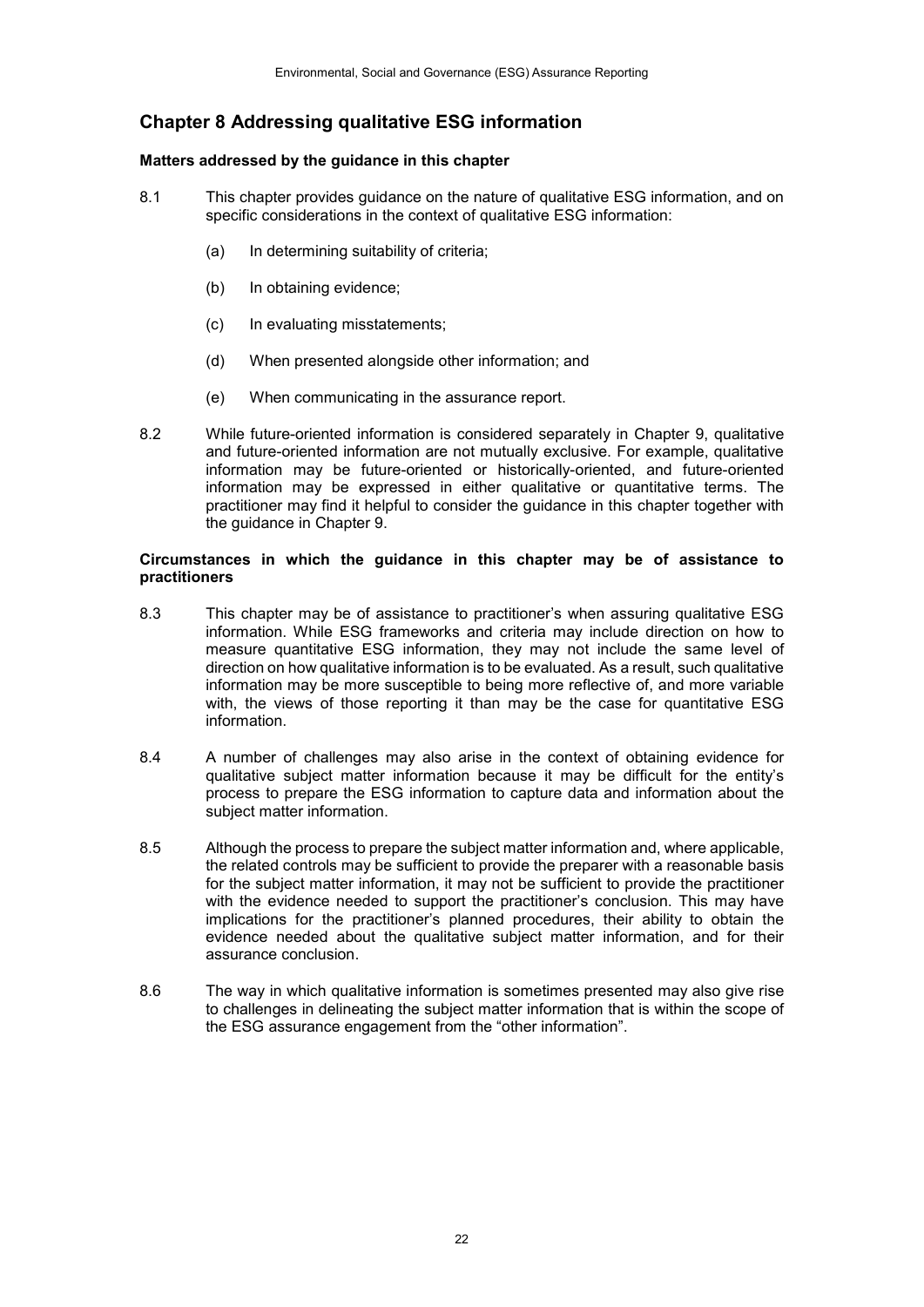#### **The nature of qualitative ESG information**

- 8.7 Qualitative ESG information is subject matter information expressed in qualitative terms rather than in quantitative terms (numbers). Such non-numerical information may, for example, be narrative information, descriptions, categorizations or ratings. The subject matter information for some aspects of the underlying subject matter may be expressed primarily in qualitative terms, rather than in quantified terms. Even when an aspect of the underlying subject matter is expressed primarily in quantitative terms, other parts of the subject matter information relating to that aspect (such as related disclosures) may be expressed in qualitative terms. For example, an entity's governance structure, business model, goals or strategic objectives may be described in qualitative terms, although there may also be some supporting quantitative disclosures.
- 8.8 Qualitative information is often expressed predominantly using written words, although it may be presented in an ESG report in other forms, such as an embedded video or sound recordings. However, words are not always non-numerical, since numbers can also be expressed in words. What makes information qualitative rather than quantitative is its non-numerical nature. Irrespective of whether that information is quantitative information or qualitative information, the preparer is required to have a reasonable basis for the information included within the ESG information subject to the ESG assurance engagement. The application of criteria that are relevant, complete, reliable, neutral and understandable ought to result in qualitative information that reflects characteristics of suitable criteria.
- 8.9 However, ESG information may include information that is:
	- (a) Factual (directly observable or is otherwise able to be subjected to evidencegathering procedures); or
	- (b) Inherently subjective (not directly observable and variable with the views of those reporting it).

The first may or may not result from the application of suitable criteria; the latter does not.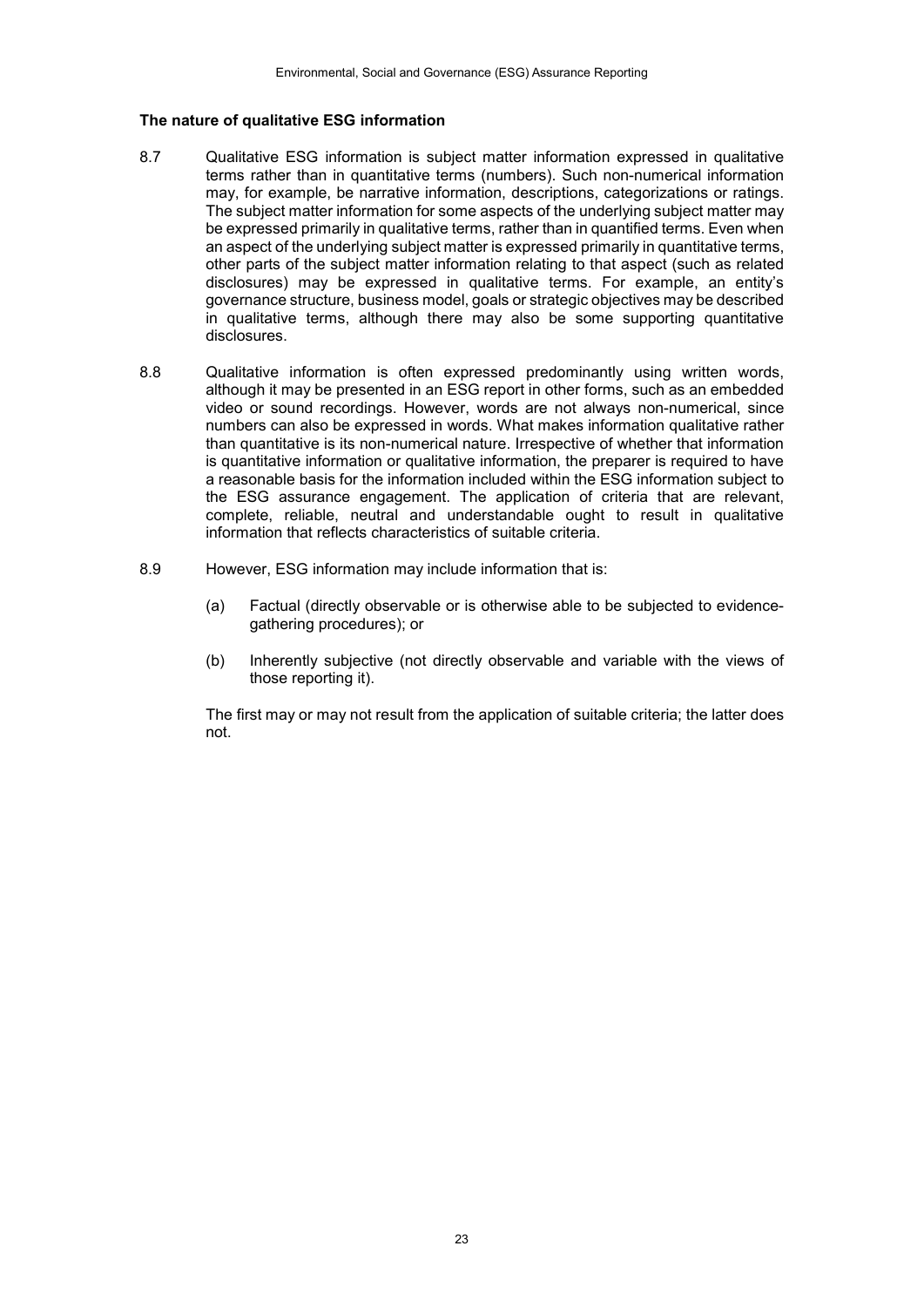**Example**

Examples of factual qualitative subject matter information:

- "An audit committee comprised of non-executive directors was established in the year"
- "We bought a factory in Canada"

Examples of subjective ESG information:

- "We produce healthy food for children"
- "Our impact on the environment is minimal".
- "We have successfully implemented flexible working throughout the organization".

These particular examples of subjective information are vague and unable to be substantiated, as the underlined claims may be interpreted in different ways by different people. As such, it is unlikely that those descriptors on their own would be considered to result from suitable criteria, and those claims would not constitute subject matter information. Further development of the criteria by the preparer would be needed so that the criteria are suitable and results in reasonably consistent measurement or evaluation of the underlying subject matter, resulting in reasonably consistent subject matter information.

For the first example of subjective ESG information above, "healthy food for children" could, for example, be defined for the purpose of reporting as "food containing less than x g of salt and less than x g of sugar per 100g portion". Then, if those criteria were made available, the "healthy food for children" might be suitable for assurance. However, there may also need to be disclosure if the entity produced unhealthy food for children in another product range (completeness of information or balance). The practitioner may also consider whether the entity's definition of "healthy" could be misleading, for example, if the definition is inconsistent with internationally accepted norms.

#### **Specific considerations for determining the suitability of criteria for qualitative information**

- 8.10 Subject matter information expressed in words may result from criteria representing different aspects of the underlying subject matter compared to numerical subject matter information, however the requirements for criteria to be suitable remain the same.
- 8.11 Reliable criteria for qualitative information need to be well-defined and therefore reasonably unambiguous so as to allow reasonably consistent measurement or evaluation of the underlying subject matter.
	- **Example** In applying criteria requiring an entity to report the aspects of its strategy that will help it achieve its principal objectives, an entity may report that such an aspect is its policy to prioritise providing high standards of service to its customers. The criteria behind this information appear to be insufficiently defined as the information is ambiguous (hence the criteria may not be reliable because the resulting information may not result from reasonably consistent evaluation of the underlying subject matter). It is unclear whether the criteria require the entity merely to disclose that it has such a policy in place (either formally written or not), or that its behaviour complies with that policy or that the policy is effective in helping it achieve its objectives.
- 8.12 It is important for qualitative information that the criteria result in subject matter information that is understandable (including being unambiguous as to its intended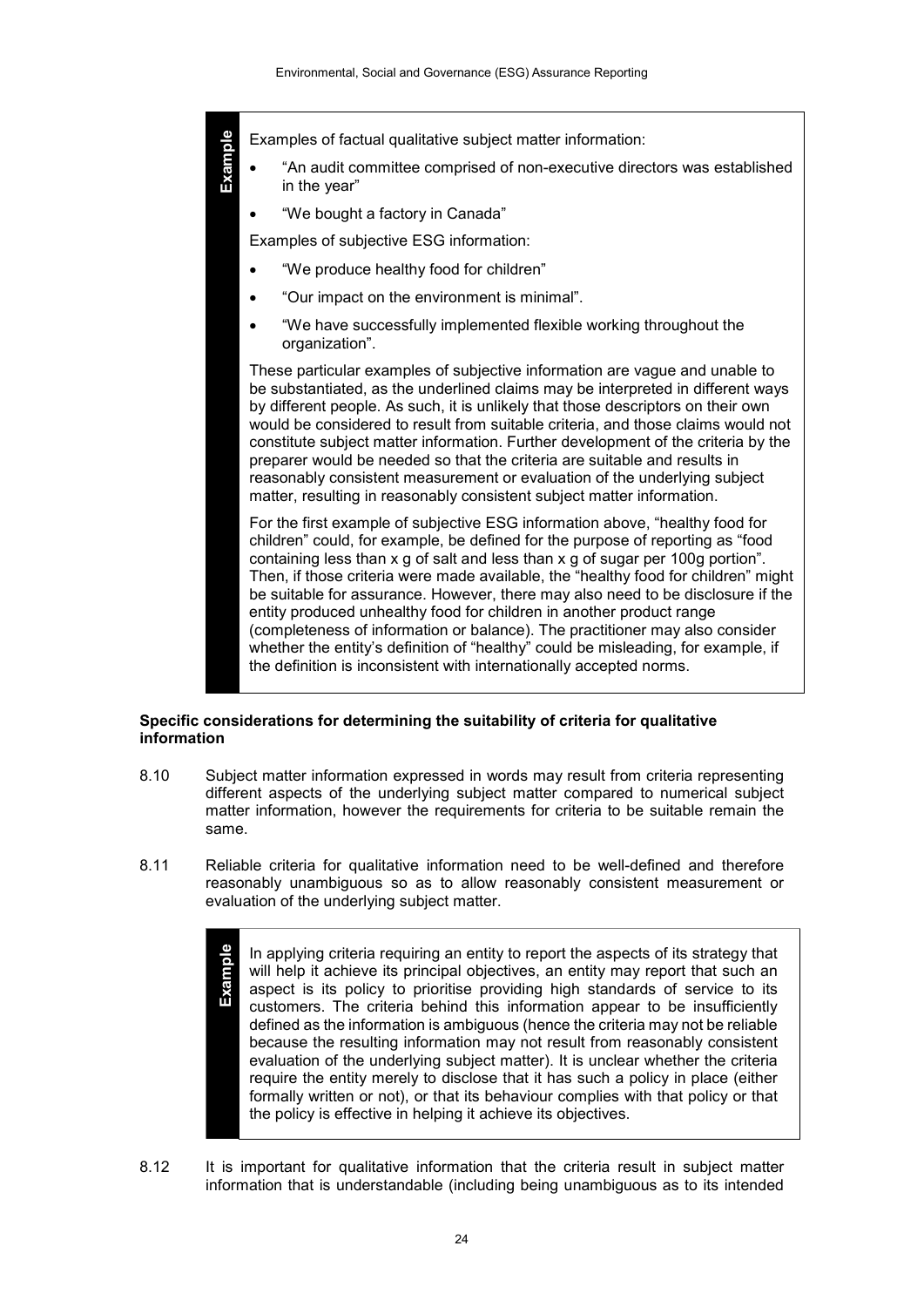meaning) and neutral, as words and images can be inherently ambiguous in their meaning, or may be presented out of context. Most importantly, as discussed in paragraph A50 of HKSAE 3000 (Revised), the criteria cannot result in subject matter information that is misleading to the intended users $21$ .

- 8.13 When the criteria are not suitable and the resulting ESG information is subjective and therefore not capable of being assured, paragraph 25 of HKSAE 3000 (Revised) requires the practitioner to discuss this with the preparer so that the preparer has the opportunity to make changes to the criteria. As discussed further in Chapter 3 and Chapter 5 of the IAASB's EER Guidance, if the criteria are not suitable (i.e., do not display the five characteristics of suitable criteria required by HKSAE 3000 (Revised)), then the preconditions will not have been met and the engagement cannot be accepted as an assurance engagement. See also paragraphs 8.14 to 8.15.
- 8.14 If the preparer is unwilling to change the qualitative information that does not result from applying suitable criteria (i.e., is not subject matter information), the practitioner may request the preparer to remove such information from the ESG report, otherwise clearly identify it as "other information" not subject to assurance, or further develop the criteria relating to the underlying subject matter, to result in subject matter information that is capable of being assured. If the preparer is unwilling to:
	- (a) Remove such information,
	- (b) Clearly delineate it as "other information", or
	- (c) Develop suitable criteria,

the practitioner may need to consider carefully what that means for the assurance conclusion. The requirements of paragraph 62 of HKSAE 3000 (Revised) apply to "other information". Where the preparer identifies such information as "other information", the practitioner still reads it for consistency and the other information should not be misleading nor obscure the understandability of the actual subject matter information.

The criteria require an entity to report its principal achievements in the year. A simple statement such as "We won the award for Best Company of the Year" could be technically free from error, but still be misleading if:

- The award relates to the company's operations in only one small jurisdiction and not the whole company
- The award was not awarded by a well-recognized and respected body, independent to the company
- The award was not the result of a fair competition, for example if not all companies were eligible

In such circumstances, the practitioner may need to consider whether the criteria define the concept of a "principal achievement" in sufficient detail, for example, addressing matters such as the scope of the company's operations addressed by the award, the standing of the awarding body, or the scope of eligibility for the award, to be understandable, and whether the criteria should require disclosures about such matters for the resulting subject matter information not to be misleading and therefore for the criteria to be suitable.

1

**Example**

<span id="page-24-0"></span><sup>21</sup> Not used.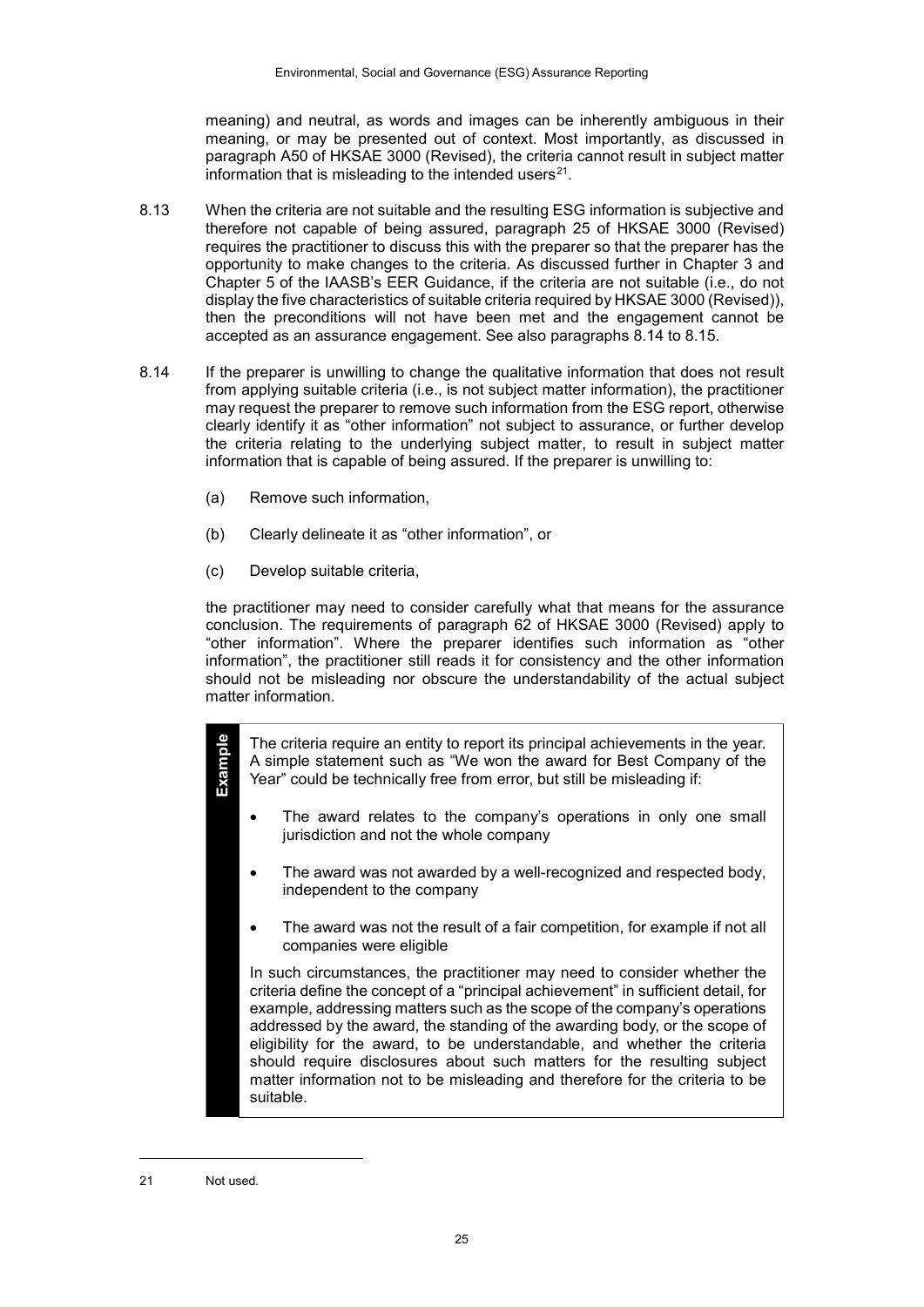#### **Specific considerations for obtaining evidence about qualitative information**

**Example**

- 8.15 A number of challenges may arise in the context of obtaining evidence for qualitative subject matter information, including:
	- (a) The effectiveness or otherwise of an entity's ESG process to prepare the ESG information (see Chapter 3 of this Technical Bulletin or Chapter 6 of the IAASB's EER Guidance). Substantive testing alone may be insufficient to obtain evidence about qualitative information, as it may not provide evidence as to the occurrence, completeness or neutrality of the subject matter information. The practitioner may therefore consider whether they are able to obtain evidence through performing tests of controls, although this is often not the case in a limited assurance engagement. In accepting an engagement, the practitioner determines that the preparer has a reasonable basis for the subject matter information. Accordingly, the preparer's ESG reporting process and related controls may provide the practitioner with a reasonable expectation of being able to obtain the evidence needed to support the practitioner's conclusion. If the engagement circumstances are not complex, there may be relatively informal or simple controls; the greater the complexity the more complex the ESG reporting process and related controls may be.

A hospital A&E department's reception desk may enter patient details directly onto a computerized system, together with the patient's time of arrival in A&E. The time that the patient is first seen by a consultant is also entered directly into the system by the consultant along with the severity of the patient's condition, categorized from "minor" through to "life-threatening". Among other matters reported in the hospital's EER report is the percentage of A&E patients seen by a consultant within three hours of arrival in A&E (quantitative), categorized according to the severity of their condition (qualitative).

In such a case, the practitioner may consider testing controls such as physical and logical access controls to the computerized system because inquiry or substantive testing, alone, may not be sufficient if it is based on a report that is extracted from the same system. Data entry or categorization errors could go undetected, or there may be an ability for personnel to make unauthorized changes to the computerized records at a later stage.

Similar considerations may apply when patients are able to enter their patient feedback directly into a computer terminal on leaving a hospital department. In such a case, there may not be an ability to test controls or to obtain substantive evidence for ESG information on reported "patient satisfaction" because physical and logical access to the computer terminal may not be well-controlled. In such a case, a scope limitation may exist.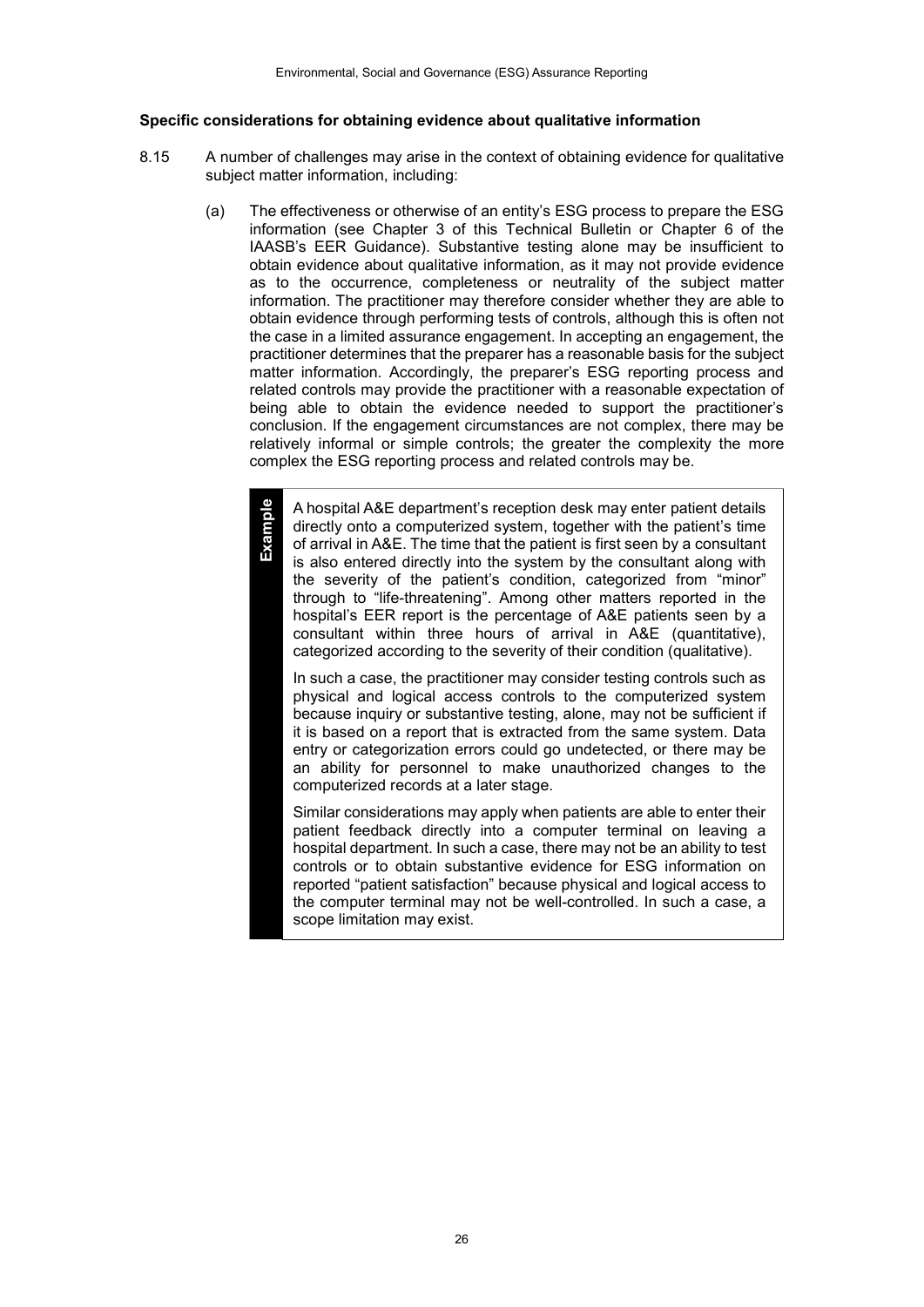(b) The use of internal sources as a basis for reporting the information, for example, information may be entered directly into the entity's system on a real time basis without any hard copy documentation to support it, or may be obtained through informal communication by way of telephone calls, email or other internal communications. The practitioner may need to consider what evidence can be obtained to support the information being recorded or gathered in this way as these sources alone may not be sufficient. For example, when information is being captured by the entity directly onto a computerized system, the practitioner may need to understand and confirm the physical and logical security and access controls in place around the entry of information, and the basis for the entries being made in a reasonable assurance engagement. When information is gathered through informal communications, the preparer's underlying books and records may need to include sufficient evidence to back up those communications.

> A parent company preparer may receive an email from its foreign subsidiary telling the parent about an accidental spillage of hazardous sludge into water sources during the production process at its local operations. The email may say that the spillage was not significant, that there had been an immediate clean-up to bring it under control and that no further action was needed.

**Example**

The preparer may base the ESG report wording on the wording in the email when preparing the subject matter information. Such an email may not provide sufficient evidence to support the subject matter information in the ESG report. The practitioner may need to consider what further evidence might be available, for example, there may be documentation from the local environment agency that provides evidence of an inspection and clean up, and confirms that levels of hazardous chemicals after the clean-up were within safe limits.

- (c) The timeliness with which qualitative information is prepared. Preparers may focus on providing quantitative information to the practitioner, but it may be important for the practitioner to obtain the entity's draft ESG report early in the engagement. Obtaining the report early allows for sufficient time for the practitioner to evaluate the suitability of the criteria, and to plan and perform procedures to obtain evidence in relation to both the quantitative and nonquantitative (i.e., qualitative) subject matter information, and for the preparer to consider making adjustments to the subject matter information, if appropriate. Whether the scope of the ESG assurance engagement is an entire ESG report, or part of an ESG report, which includes both qualitative and quantitative representations and related disclosures, the qualitative subject matter information is as much part of the subject matter information as the quantitative subject matter information.
- 8.16 Assertions (claims) embodied in the qualitative information may be explicit or implicit. Different categories of assertions may be used for qualitative information from those used for numerical subject matter information, but this will depend on the criteria being used. Even in situations where the same assertions are applicable (see Chapter 7 of the IAASB's EER Guidance), there may be more focus on assertions such as understandability and comparability for qualitative information, as well as consistency with other information presented by the entity in the same document.
- 8.17 When testing and documenting the practitioner's work in relation to qualitative information, it may be helpful to the practitioner to break up long pieces of text and consider sections, paragraphs or sentences separately when these address different things. It is likely that different assertions will be applicable to each. Qualitative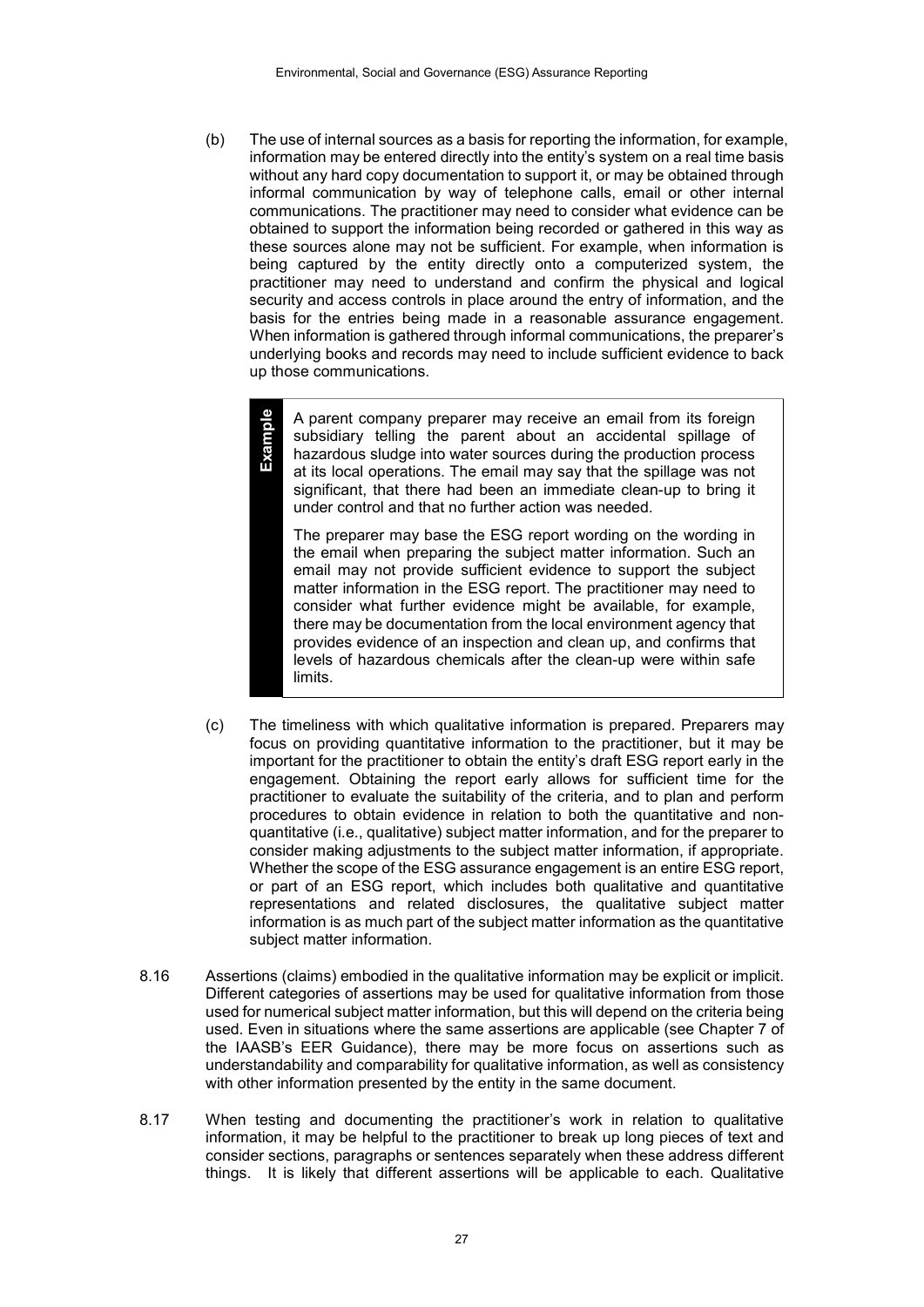information should be subject to the same rigor as numerical information when obtaining evidence. Some of the evidence may be available from procedures performed in respect of related quantitative information, but additional work is likely to be needed.

- 8.18 Individual claims or indicators in the subject matter information can be individually significant and can be tested separately, particularly where they are part of wider sections of qualitative subject matter information (not all of which might be as significant). In other circumstances paragraphs of text comprising related qualitative and quantitative subject matter information may need to be considered together.
- 8.19 Practical methods of doing this may include highlighting the text in different colours or by drawing boxes around sentences or sections of significant qualitative information in the practitioner's documentation of the work done and evidence obtained. The practitioner can perform procedures on each one, and ultimately the assurance working papers can be referenced to the related parts of the text in the subject matter information.

#### **Specific considerations for evaluating misstatements in qualitative information**

- 8.20 Paragraph A96 of HKSAE 3000 (Revised) sets out various qualitative factors that may be considered when evaluating the materiality of misstatements. When evaluating a misstatement in qualitative subject matter information, similar considerations to those discussed in paragraphs 295-298 in Chapter 9 of the IAASB's EER Guidance may be helpful in considering whether the misstatement is material, focusing on whether the misstatement could reasonably be expected to influence decisionmaking by the intended users. Misstatements in qualitative subject matter information may arise through:
	- (a) The inclusion of inappropriate information, for example, information that does not meet the criteria or that obscures or distorts information required by the criteria;
	- (b) The inclusion of information that is not supported by the available evidence, or the omission of information for which there is evidence that suggests it should have been included;
	- (c) The omission of information required by the criteria, for example, information relating to a significant subsequent event that would be likely to change the decisions of users but has not been adequately disclosed;
	- (d) Ambiguous statements or statements the meaning of which is unclear;
	- (e) Presenting in vague terms information that is capable of being determined precisely;
	- (f) Changes since the previous reporting period to disclosures or presentation without reasonable justification for doing so or without disclosure of the reasons for doing so;
	- (g) The manner in which the information is presented. For example, it may be presented:
		- Out of context, using a distorted tone, or given greater or lesser prominence than is warranted, based on the available evidence.
		- Using superlatives and adjectives that may paint a more positive picture than factual reporting.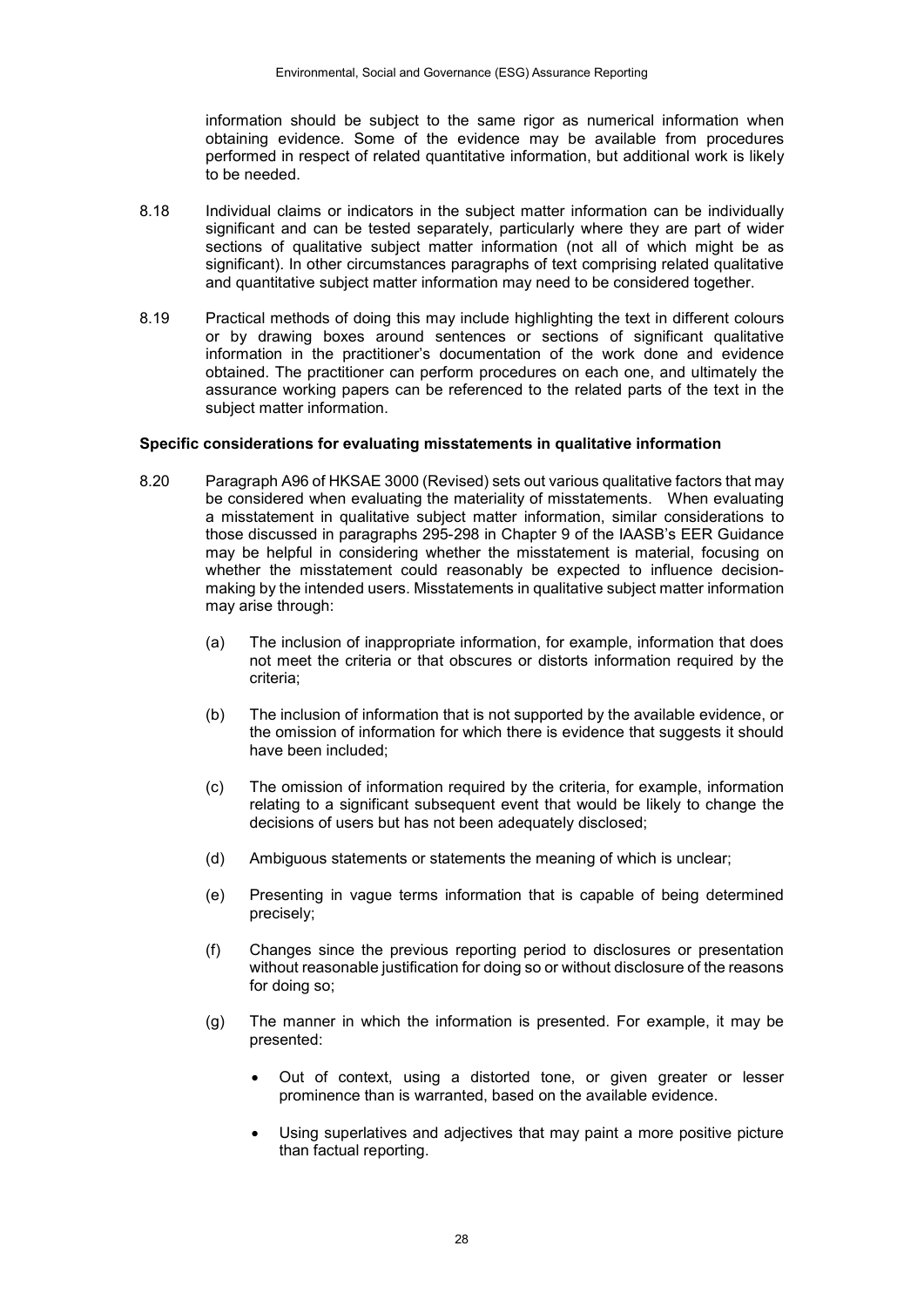- (h) Inappropriately drawing sweeping conclusions, based on selective information, for example through statements such as the following:
	- "A large number of companies worldwide", based on information for only a hundred companies; although a hundred may be "large", it is not large compared to the number of companies in the world.
	- "The numbers have doubled since last year" may be factual, but a small base giving rise to this doubling may not be disclosed.
- 8.21 When misstatements are identified in qualitative (i.e., non-quantifiable) information, and are not corrected by the preparer, the practitioner may accumulate them by listing them or by marking up or highlighting them in a copy of the subject matter information. Irrespective of how misstatements are accumulated during the engagement, when evaluating the evidence obtained and in forming the assurance conclusion, the practitioner needs to consider not only individually material uncorrected misstatements, but also individually immaterial misstatements that, when considered collectively, may have a material impact on the subject matter information. However, when the subject matter information is not quantifiably measurable, it is not possible to simply add the misstatements together to determine their effect in aggregate.
- 8.22 When the qualitative subject matter information relates to one underlying subject matter, it may be relatively straightforward to evaluate the combined effect of individually immaterial misstatements on the subject matter information, as the misstatements are considered within the context of that subject matter information only.
- 8.23 When the subject matter information is an entire ESG report covering a wide range of aspects of the underlying subject matter, it may be more challenging to find a way of evaluating the combined effect of uncorrected qualitative misstatements on the ESG report when the criteria consider materiality for the report as a whole. There may not be a common factor linking the various parts of the subject matter information, different emphasis may have been given to different aspects of the information included in the ESG report, or different aspects may be more significant than others to intended users.
- 8.24 The practitioner's understanding of who the intended users are and what aspects of the subject matter information are likely to be important may be relevant to the practitioner's ability to exercise professional judgement about which misstatements are material (see also Chapter 3 and Chapter 9 of the IAASB's EER Guidance).
- 8.25 It may be possible, once all non-quantifiable misstatements have been listed, to group them together, for example, by whether they relate, in common, to particular aspects of the underlying subject matter or to particular criteria. For example, in an entity's ESG report, there may be one or more individually immaterial misstatements in the qualitative statements management has made about the health and safety of its workforce and another immaterial misstatement relating to employee diversity. As health and safety and diversity both relate to the social aspect of an ESG report, the practitioner may be able to group these misstatements together and consider their combined effect on the social dimension of the entity's ESG report. Similarly, a number of immaterial misstatements in the reported water consumption information and another immaterial misstatement relating to waste generated may be able to be considered together as they both relate to the environmental aspect of the ESG report.
- 8.26 However, the ability for the practitioner to do this may depend on the level of aggregation or disaggregation required by the criteria. If the criteria require the ESG reporting to be at the social dimension "level", then considering the combined effect of misstatements arising in aspects of the social dimension may be appropriate; if the criteria require reporting of the subject matter information on a more disaggregated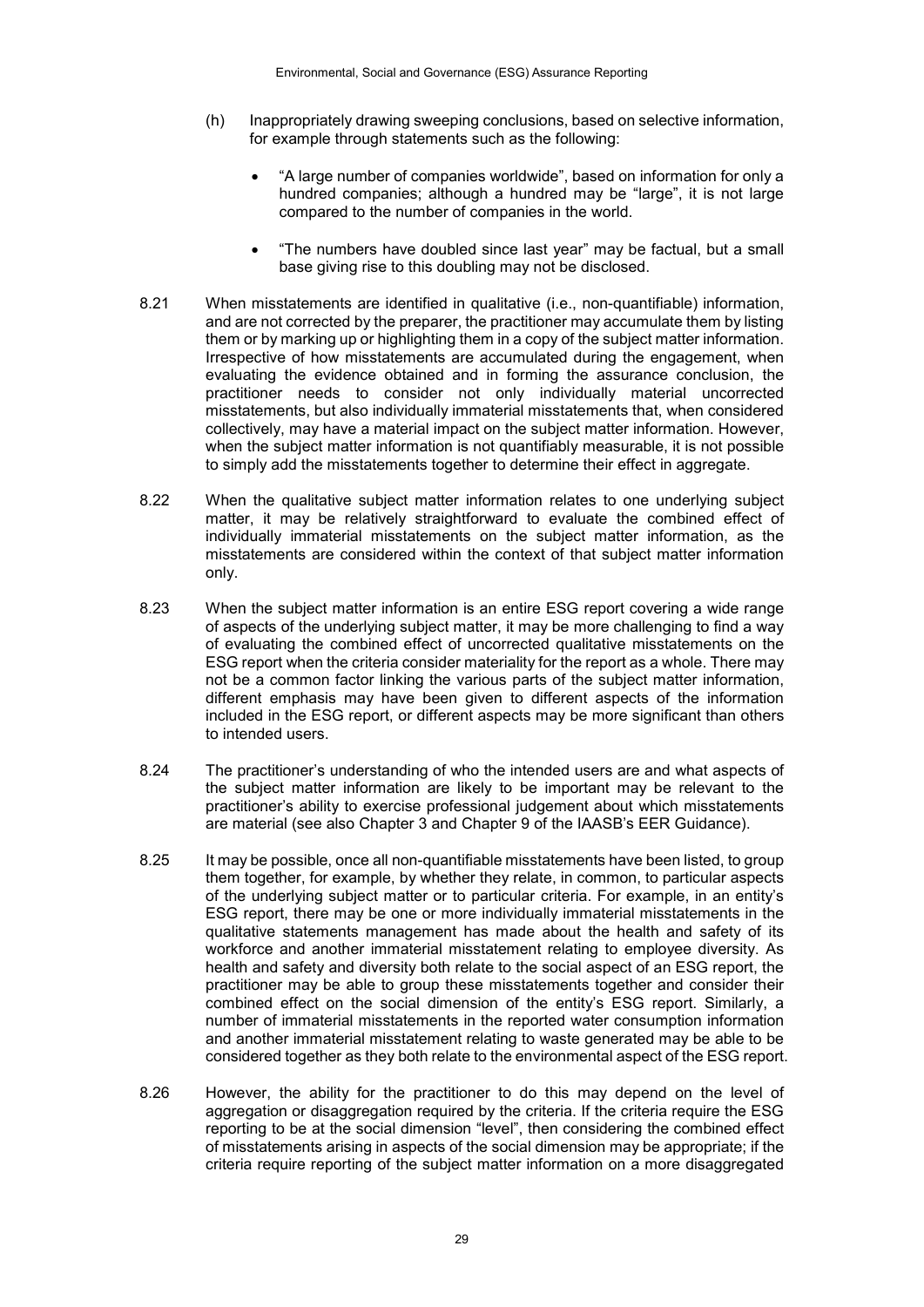basis, then misstatements arising in relation to each disaggregated aspect may need to be considered in relation to each individual aspect.

- 8.27 A further consideration for the practitioner is whether misstatements that are immaterial in the context of each individual aspect of the subject matter information may, in aggregate, result in a material misstatement of the subject matter information as a whole.
- 8.28 Even if there are misstatements that are not be able to be grouped together by underlying subject matter or other common factor, they may exhibit a common "direction", tone, or trend. For example, if the effect of the misstatements is to make the subject matter information, taken as a whole, look better than it really is, or all the misstatements overstate the positive efforts and impacts of the company's actions, and downplay the negative aspects, that may add up to give a biased and misleading picture to a user of the subject matter information taken as a whole.
- 8.29 Understanding the underlying cause of identified misstatements may also help the practitioner to evaluate their materiality to the subject matter information. For example, qualitative misstatements may be due to misunderstanding, oversight or error by an employee preparing the subject matter information, or may be because management has intentionally taken a decision to misrepresent facts. The former may not be considered to be material, whereas the latter may be.
- 8.30 As with any other misstatements, the practitioner may ask the preparer to correct them. In the case of subject matter information expressed in narrative form, this may frequently involve either re-wording or removing the misstated text. If the preparer declines to correct them, the practitioner is required to consider whether an unmodified assurance conclusion is appropriate.

#### **Specific considerations when qualitative information is presented alongside other information**

- 8.31 When the subject matter information is part, but not all of an ESG report (e.g., only part of the preparer's ESG report is subject to assurance), but that part comprises both qualitative and quantitative information, then the part that is subject to assurance (both the qualitative and quantitative aspects of it) are the subject matter information, and any information outside of that subject matter information is "other information". It is important that the information subject to assurance is clearly delineated from the "other information" so that it is clear to the intended users what has, and what has not, been assured.
- 8.32 "Other information" in an ESG report may also include images or other visual enhancements to the report.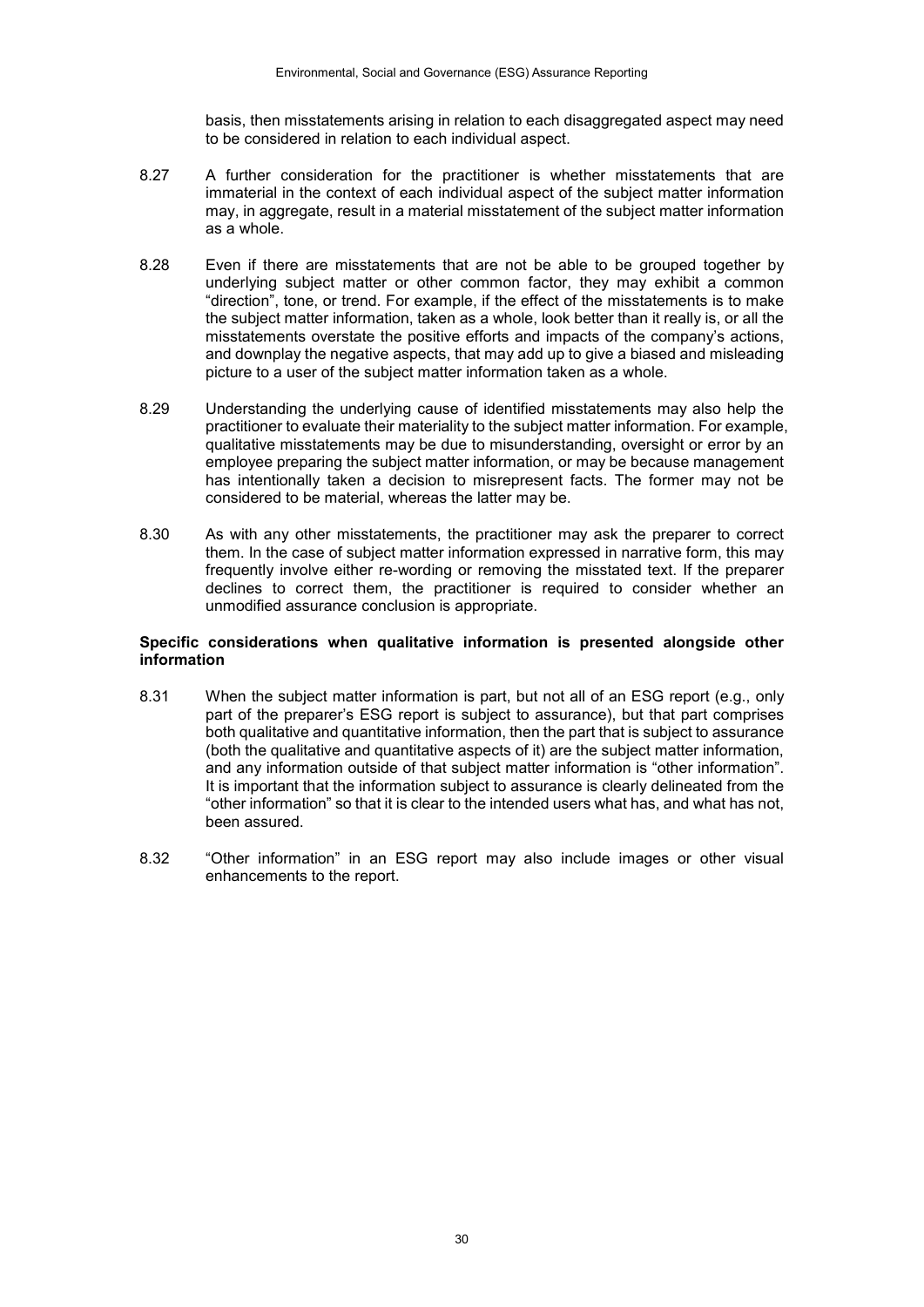**Example**

*"We engage a third party to conduct quarterly surveys among local community residents to obtain feedback about our services and our staff. In the last x surveys, our services and frontline staff have been consistently rated as 'excellent' by x% of respondents.* 

*Watch our chairman and CEO talk about our commitment to best practice in recruiting, developing and training our people, so that we can bring service excellence to our community."*

In this example, the video may contain subjective commentary that neither results from applying the criteria, nor is able to be subjected to evidencegathering procedures. It may be considered to be "other information". However, the practitioner would need to (i) make it clear in their assurance report that such videos have not been subjected to assurance procedures (see illustrative report in Chapter 12 of the IAASB's EER Guidance for how this might be done) and (ii) watch the video to identify material inconsistencies, if any, with the subject matter information or the assurance report as required by paragraph 62 of HKSAE 3000 (Revised).

- 8.33 The practitioner may need to consider whether such "other information" is consistent with the messages in and tone of the qualitative information presented in narrative form in the ESG report, or whether they give a conflicting impression. For example, it may be inconsistent for the preparer to show images of happy communities where the company is reporting that it has relocated a community to make way for new production facilities.
- 8.34 When an entity's ESG reporting is integrated with its financial reporting, the practitioner's responsibility to read the "other information" as required by HKSAE 3000 (Revised) will extend to the information contained within the same document(s) as the ESG report, i.e., to the financial statements and narrative related to those financial statements. The practitioner is required to consider the consistency of that other information with the subject matter information. There may be legitimate differences between the subject matter information included in an ESG report and the "other information" related to the same underlying subject matter, depending on the criteria used, but the differences may need to be explained or reconciled by the preparer and disclosed so that a user of the ESG report can understand the reasons for the differences.

#### **Specific considerations for communicating in assurance report on qualitative information**

- 8.35 As discussed further in Chapter 10, the aim of the practitioner is to obtain sufficient appropriate evidence to be able to express a conclusion designed to enhance the degree of confidence of the intended users about the outcome of the measurement or evaluation of the underlying subject matter(s) against the criteria.
- 8.36 When the underlying subject matter is not able to be quantified, the way in which it is evaluated may be subject to more variability or open to greater interpretation than if it were able to be quantified, which may result in subject matter information that could be misunderstood or misinterpreted by intended users. Consequently, it may be particularly important for intended users to have an understanding of the criteria used to evaluate the underlying subject matter, and for their attention to be drawn to this in the assurance report, along with which information has been subjected to assurance procedures and which has not. For further guidance see Chapter 10 of this Technical Bulletin or Chapter 12 of the IAASB's EER Guidance.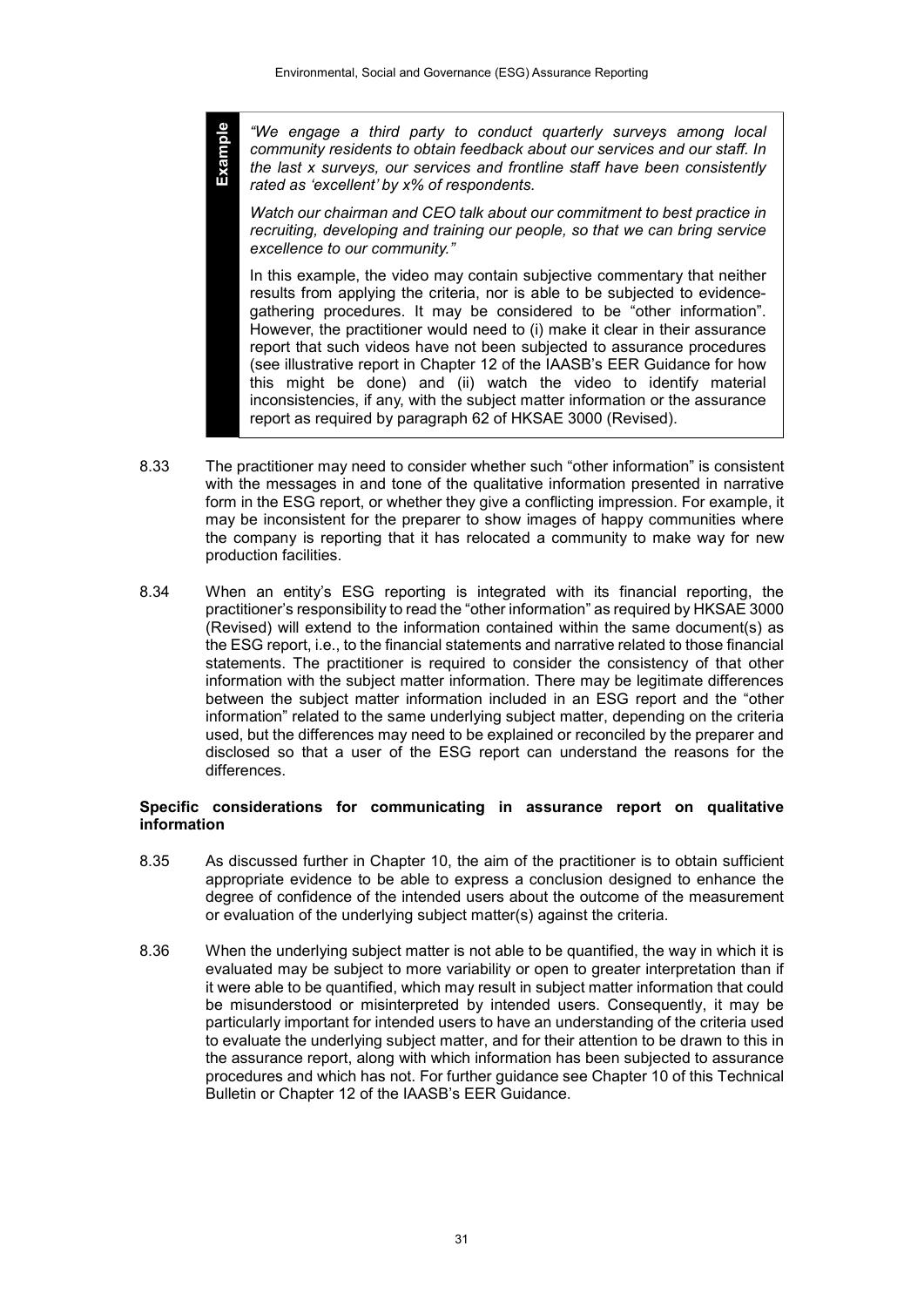# **Chapter 9 Addressing future-oriented ESG information**

## **Matters addressed by the guidance in this chapter**

- 9.1 This chapter provides guidance for the practitioner on specific considerations in the context of future-oriented ESG information in:
	- (a) Determining suitability of criteria;
	- (b) Obtaining evidence;
	- (c) Evaluating misstatements; and
	- (d) Communicating in the assurance report.
- 9.2 The focus of the guidance in this chapter is future-oriented subject matter information that is subject to estimation or occurrence uncertainty.
- 9.3 While qualitative information is considered separately in Chapter 8, qualitative and future-oriented information are not mutually exclusive. For example, qualitative information may be future-oriented or historically-oriented, and future-oriented information may be expressed in either qualitative or quantitative terms. The practitioner may find it helpful to consider the guidance in this chapter together with the guidance in Chapter 8.

#### **Circumstances in which the guidance in this chapter may be of assistance to practitioners**

- 9.4 ESG reports may contain different forms of future-oriented subject matter information, such as:
	- (a) Information about future conditions or outcomes. This may include forecasts, projections, and information about future risks and opportunities, for example, those associated with the transition to a low-carbon economy.
	- (b) Information regarding the entity's intentions or strategy.
- 9.5 While future-oriented information results from applying criteria to the underlying subject matter, just as for any other subject matter information, the underlying subject matter (a future event, occurrence or action) may be subject to greater uncertainty, and generally able to be evaluated with less precision than historical underlying subject matter(s). As a result, it can be challenging to determine whether the criteria for its evaluation are suitable, because there may be a wide range of possible assumptions and outcomes. It is difficult to know what the subject matter information should be, or what may be of consequence to a user's decision-making, when a range of different, yet possibly acceptable, outcomes may be possible.
- 9.6 Evidence may be available to support the assumptions on which the future-oriented subject matter information is based, but such evidence is itself generally futureoriented and, therefore, speculative in nature, as distinct from the evidence ordinarily available in relation to historical events and conditions.
- 9.7 As a result of the inherent uncertainties relating to the underlying subject matter(s), the criteria and assumptions used to evaluate it, and the speculative nature of the available evidence, which give rise to a wide range of possible outcomes, it can also be difficult to identify whether there is a material misstatement of the subject matter information.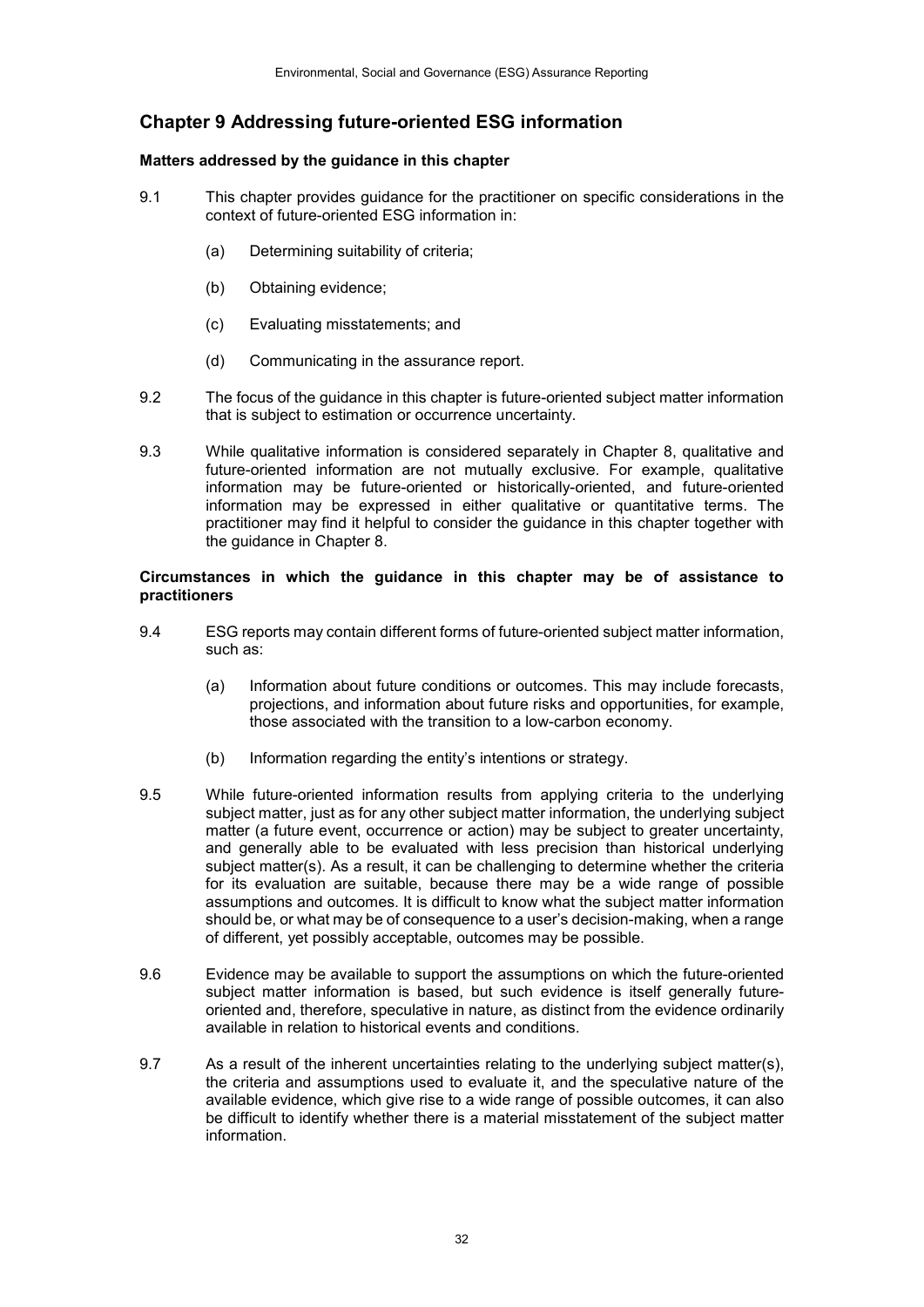9.8 Some future-oriented information is factual and therefore does not contain a significant degree of uncertainty, for example the debt maturity profile of an entity that is determined by contractual terms. As performing an assurance engagement on this type of information is not considered to pose a particular challenge for a practitioner, the remainder of this chapter of the document only considers future-oriented information subject to estimation or occurrence uncertainty.

#### **The nature of future-oriented ESG information**

**Example**

1

- 9.9 Subject matter information forecasting or projecting future conditions or outcomes relates to events and actions that have not yet occurred and may not occur, or that have occurred but are still evolving in unpredictable ways.
- 9.10 Future-oriented subject matter information may describe:
	- (a) Events or actions that will be subsequently observable; or
	- (b) Hypothetical events or actions that may not materialise.
- 9.11 For subsequently observable future-oriented information, it will be possible at a later point in time to observe the precision with which the forecast, projection, or intention reflected the subsequent reality, or the extent to which anticipated and unanticipated future risks or opportunities materialized. Hypothetical information includes a condition on the projection, prediction or intention. For example, a projection could be made, conditional on an entity winning a particular contract, that the entity's profit would increase 5% next year.

The difference between observable and hypothetical subject matter information is illustrated by the difference between a forecast and a projection (as based on definitions in ISAE  $3400^{22}$ , paragraphs 4-5):

A forecast is prepared on the basis of assumptions as to future events that management expects to take place and the actions management expects to take as of the date the information is prepared (best estimate assumptions).

A projection is based on hypothetical assumptions about future events and management actions that are not necessarily expected to take place, or a combination of hypothetical and best estimate assumptions. Such information illustrates the possible consequences as of the date the information is prepared if the events and actions were to occur. This may be known as a scenario analysis.

#### **Specific considerations for determining the suitability of criteria for future-oriented ESG information**

- 9.12 The criteria applied in the preparation of future-oriented information may require, or be designed to obtain, different information about the underlying subject matter from that reported in relation to historical information. For example, a description of the future state or condition of an aspect of the underlying subject matter, or a future change in state or condition over time.
- 9.13 Whether the criteria applied in the preparation of future-oriented information are determined to be suitable for the ESG assurance engagement can be determined in the same way as any other criteria as described in Chapter 7 of this Technical Bulletin or Chapter 5 of the IAASB's EER Guidance.

<span id="page-32-0"></span><sup>22</sup> International Standard on Assurance Engagements (ISAE) 3400 (Revised), *The Examination of Prospective Financial Information*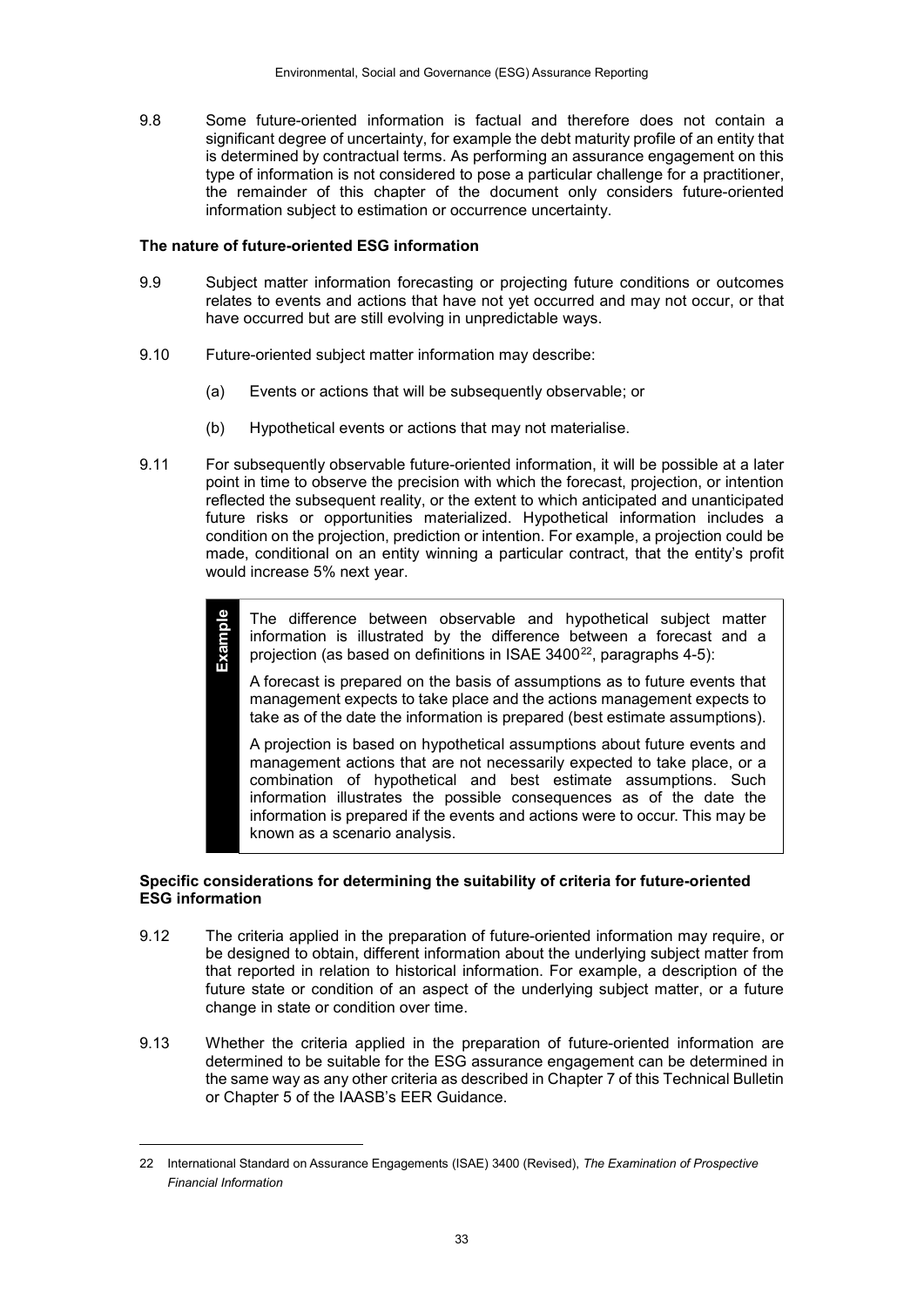9.14 The practitioner may conclude that, in order for the criteria to be suitable, disclosure criteria are needed for the assumptions made, and the nature, sources and extent of uncertainty. It may still be possible to obtain assurance on subject matter information that has inherent uncertainty. A consideration in these circumstances, is whether the inherent uncertainty is conveyed to the intended users through adequate disclosure.

#### **Specific considerations for obtaining evidence about future-oriented ESG information**

- 9.15 Considerations for future-oriented subject matter information are likely to be similar to historical subject matter information with inherent measurement, evaluation or occurrence uncertainty, and therefore the guidance in Chapter 7 of the IAASB's EER Guidance and the considerations for the practitioner set out in Chapter 8 of the IAASB's EER Guidance are broadly applicable. When future-oriented information is more subjectively determined by the preparer, considerations relating to neutrality, presentation and understandability may become relatively more important when designing procedures, due to the risk of management bias.
- 9.16 When criteria require a statement of intended future strategy, a target, or other intentions of an entity (an explicit assertion), the practitioner is not likely to be able to obtain evidence about whether the strategy, target or intention will be achieved, or to come to a conclusion to that effect. The practitioner may, nevertheless, design procedures to evaluate whether
	- (a) Management or those charged with governance have an intention to follow that strategy;
	- (b) The target or intention exists:
	- (c) There is a reasonable basis for the intended strategy or target,

so that the practitioner is not associated with subject matter information that might be misleading.

- 9.17 Appropriate evidence might, for example, be obtained about whether the reported strategy or other intentions are consistent with the entity's actual internal strategy or intentions, in the form of documentation of meetings of those charged with governance or actions that management have already taken to work towards adopting the strategy or agreeing the target.
- 9.18 There is likely to be a further implied assertion that the entity has the capability to carry out its intent, or will develop the means to do so, or there may be separate explicit criteria addressing capability. While there is not likely to be evidence available that the outcome will be achieved, the practitioner can design procedures to obtain evidence as to whether the preparer has a reasonable basis for making the assertions that are being made about future actions or events, for example, by considering the processes, systems, controls over the development of the assumptions, and the source data on which they are based.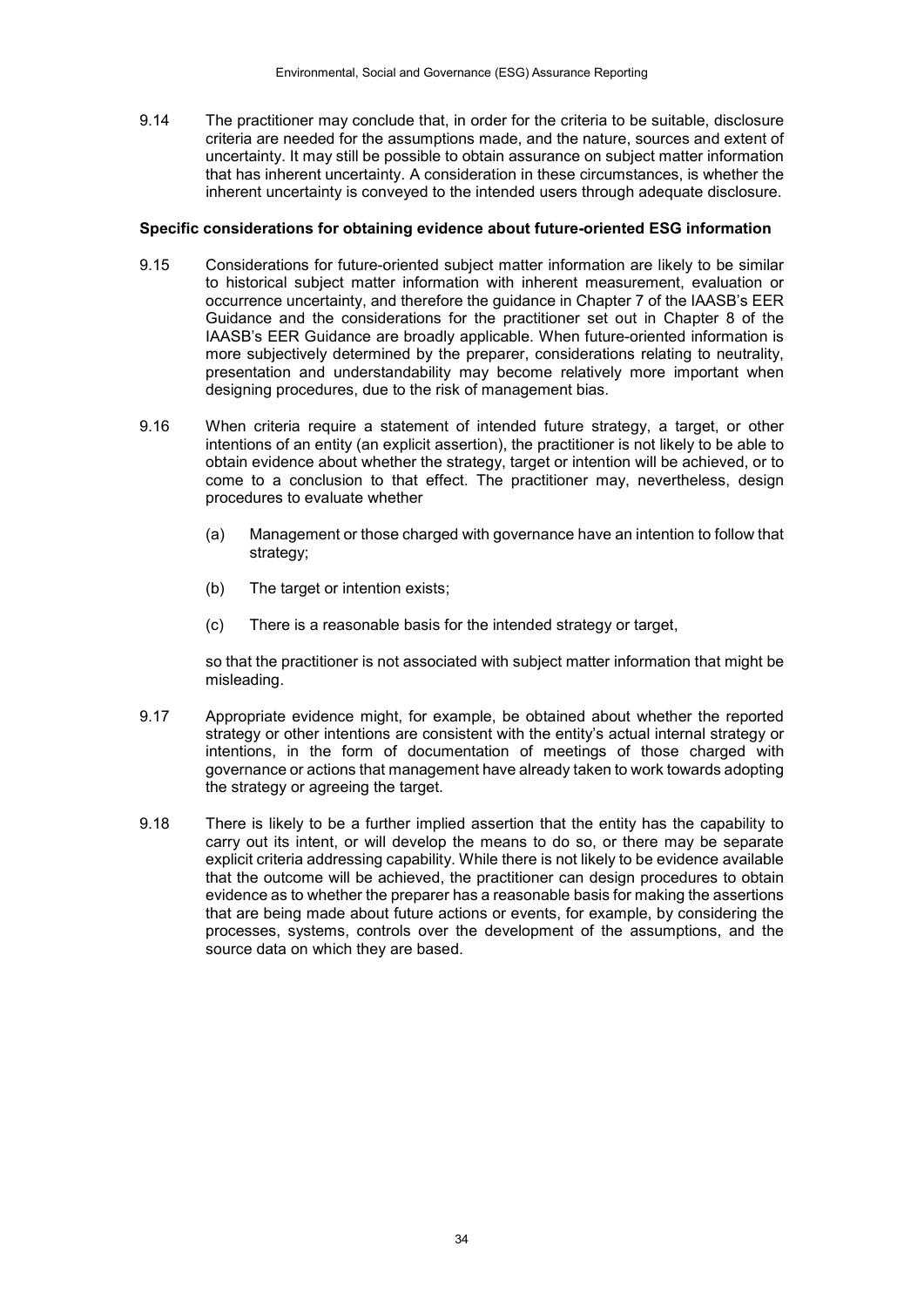**Example**

An entity has reported on its newly launched strategy, and has asked for assurance on the whole report. The practitioner is considering how they might obtain evidence for the statements made by the entity in the following paragraph of its report.

*At the start of this year, we announced our commitment to becoming a "net zero" company by 2050. To deliver on our commitment, our new strategy aims to change our business from extracting and refining oil to being a leader in a clean and secure energy future. To date, we have developed capacity to generate 0.5 GW of renewable energy and, over the next eight years, we aim to increase this tenfold. By increasing our investment in low carbon technologies by over \$1 billion a year – four times our current investment – we aim to scale up our share of the hydrogen market to 5% by 2030.*

The practitioner has made some notes about what evidence they might look for. The notes include, among other matters, the following:

- Copy of strategy announcement or media search: check announcement was published, and that linked strategy is the same as entity's actual documented strategy that it uses to run its business.
- Construction reports for current capacity of 0.5GW are facilities commissioned and in use and, if so, what is the evidence for renewable energy currently generated?
- The assumptions used are not unreasonable, given what we know of the business and industry (practitioner's expert to help with whether there is a reasonable basis for the stated tenfold increase in renewable energy, given assumed facilities and inputs).
- Evidence of plans to construct further facilities over the next eight years, e.g., minutes of meetings, contracts entered into, plans drawn up, finance committed. Is eight years realistic, given how long it took to establish the capacity to date?
- Where does the company plan to obtain the \$1 billion per year over the next eight years, e.g., evidence of committed bank loans?
- What information has been used as the baseline, including for the current investment in clean energy?
- What is the impact of the strategy on existing commitments?
- What constitutes the commitment?
- 9.19 Similarly, when criteria require information about future risks and opportunities to be reported, the risks of material misstatement at the assertion level (for a reasonable assurance engagement) will likely include that the risks and opportunities exist (existence assertion) and that the list of risks and opportunities is complete (or relating to the completeness assertion) with respect to the risks and opportunities which would assist intended users' decision-making. Appropriate evidence could be obtained in the form of reference to the entity's risk register or records of discussions of those charged with governance. However, it is important that the processes and controls in place over the maintenance of the risk register and the minuting of discussions provide a reasonable basis for using these sources as evidence. See Chapter 3 of this Technical Bulletin or Chapter 6 of the IAASB's EER Guidance for further guidance on considering the entity's process to prepare the subject matter information, and related systems of internal control.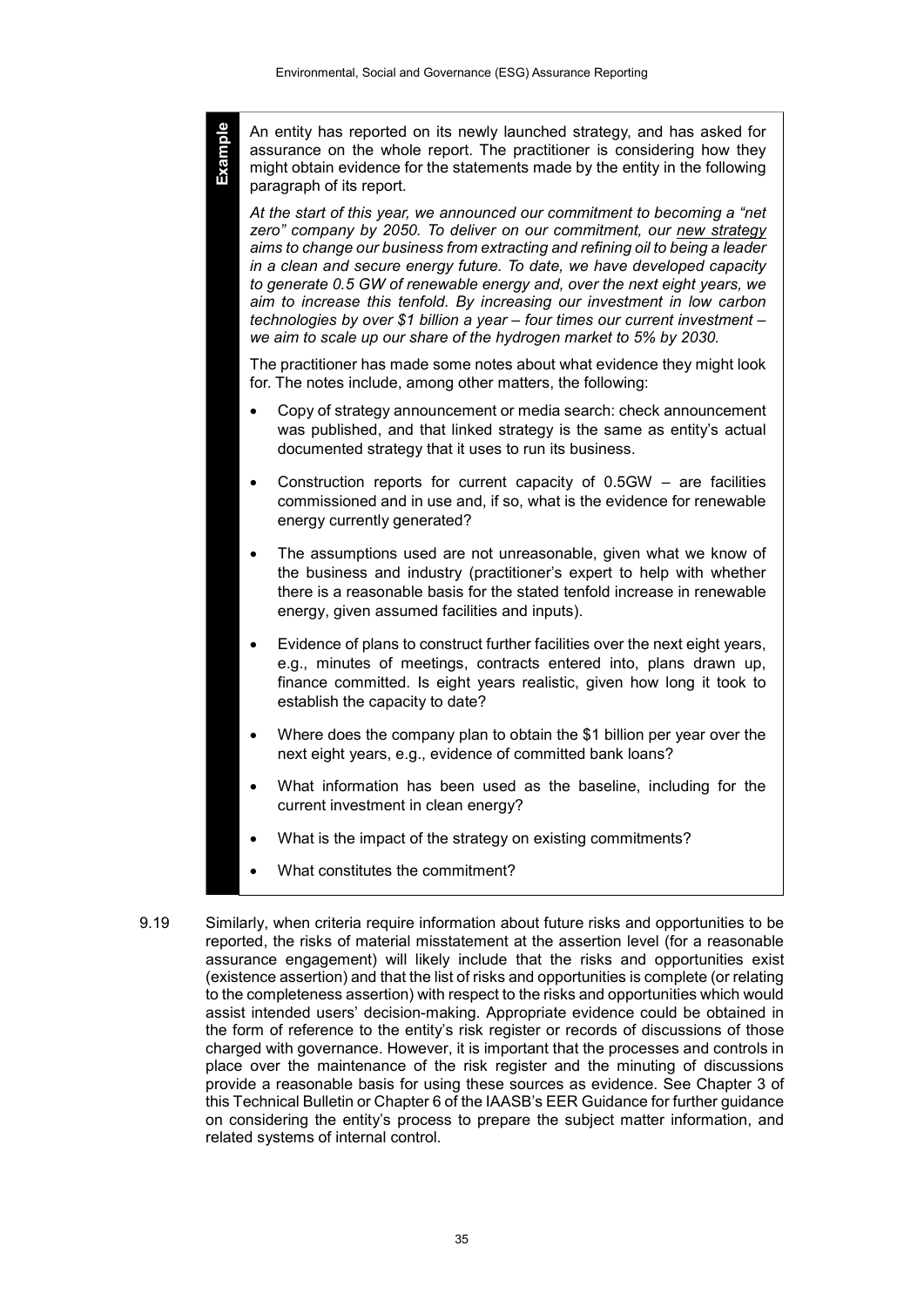- 9.20 A practitioner is ordinarily not able to obtain assurance on whether the risks and opportunities will materialize or not, however it may be possible in some circumstances to obtain assurance on information about the nature of the risks and opportunities, for example their likelihood or potential impact. Whether this is possible will depend on whether the applicable criteria are suitable and the availability of appropriate evidence. A common challenge is that the likelihood of and potential impact of risks and opportunities can change significantly and quickly due to factors that may be unknown by the entity or outside of its control.
- 9.21 Subject matter information about future conditions or outcomes relates to events and actions that have not yet occurred and may not occur, or that have occurred but are still evolving in unpredictable ways. It is not possible for the practitioner to determine whether the results or outcomes forecasted, or projected will be achieved or realized. The practitioner may instead focus on whether:
	- (a) In the case of forecasts, there is a reasonable basis for the assumptions used in preparing the subject matter information (see example in paragraph 9.19); or
	- (b) In the case of hypothetical assumptions, such assumptions are consistent with the purpose of the information; and
	- (c) The future-oriented subject matter information has been prepared in accordance with the applicable criteria on the basis of the assumptions.
- 9.22 However, the practitioner may need to bear in mind that such evidence may, itself, be speculative in nature, and it may be necessary to perform sensitivity analyses to consider how significantly the outcomes might change if the assumptions were to change.
- 9.23 When considering subject matter information about future conditions or outcomes, the same thought process as was considered in Chapter 8 of the IAASB's EER Guidance can be applied. The practitioner may ask what decision is to be made, in what way(s) could the subject matter information not be properly measured or evaluated, presented or disclosed, what might cause a material misstatement to occur, and how management of the entity manages and mitigates those risks.
- 9.24 The practitioner's considerations in relation to the evidence that may be available may include, amongst other matters:
	- (a) What governance and oversight the entity has in place over the reporting of the subject matter information, and whether there are systems, processes and internal controls that provide a reasonable basis for the assumptions made by the entity and for the data or other information used as basis for its forecasts (see Chapter 3 of this Technical Bulletin or Chapter 6 of the IAASB's EER Guidance);
	- (b) What sources of information the entity has used as the basis for the assumptions made, and the reliability of those sources;
	- (c) What statistical, mathematical or computer-assisted modelling techniques, if any, the entity has used, and what methods for developing and applying the assumptions have been used;
	- (d) How reliable those techniques and methods are, and how relevant they are to the underlying subject matter being forecast;
	- (e) The preparer's previous experience and competence in making forecasts;
	- (f) The accuracy of previous forecasts made by the preparer and the reasons for significant differences between the forecast outcome and the actual outcome.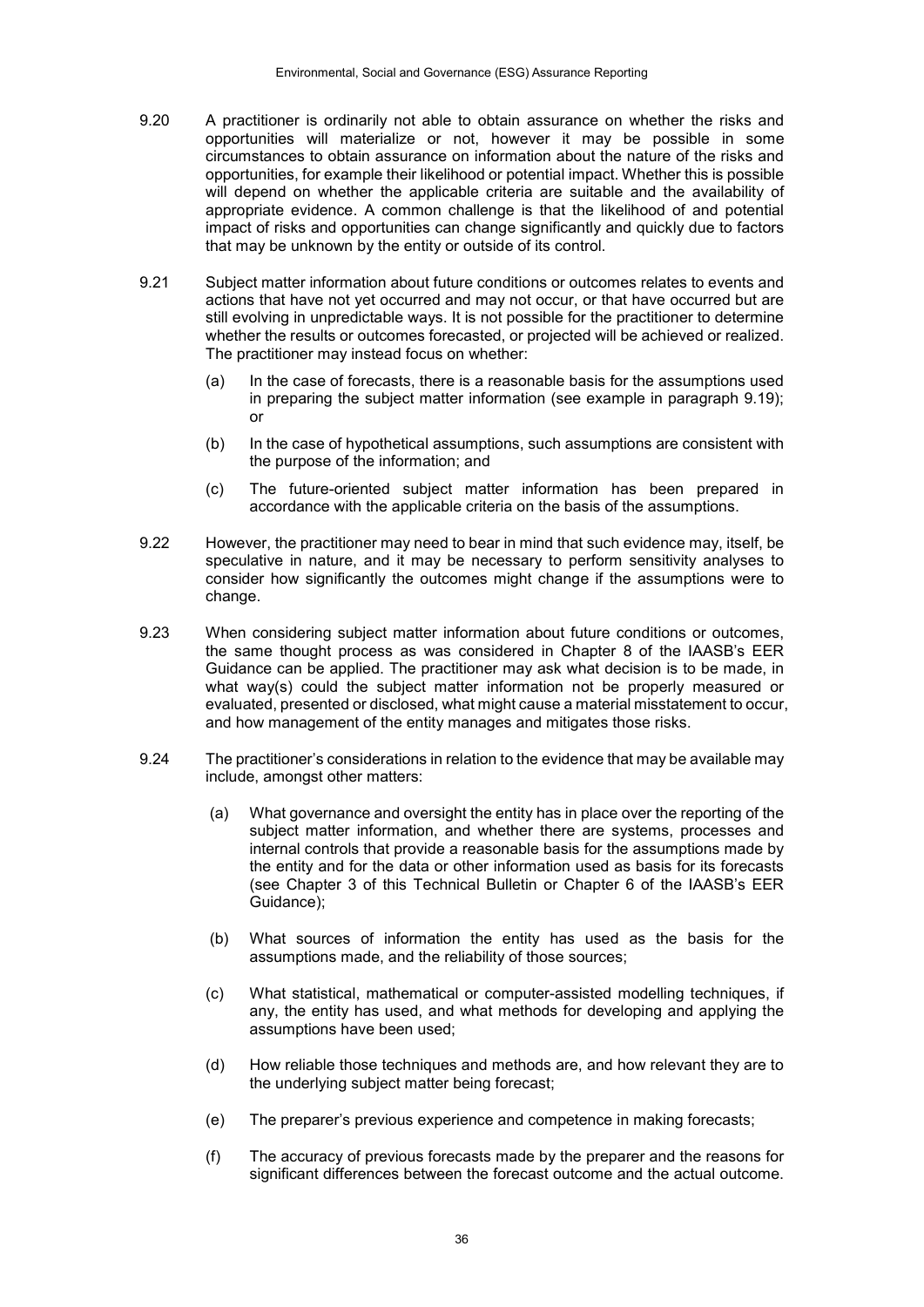If the preparer has a history of making reliable forecasts, and the underlying subject matter is not inherently volatile or subject to change, that would likely be more persuasive than if the preparer had not made reliable forecasts in the past, or if the preparer did not take into account volatility in the underlying subject matter when making forecasts;

- (g) The time period being covered by the future-oriented information. The longer the time period covered, the more speculative the assumptions become as the ability to make a best estimate decreases;
- (h) The inherent susceptibility of the underlying subject matter to change and the sensitivity of the assumptions to changes that may occur;
- (i) The extent to which the future conditions are solely or partly under the entity's own control or whether they are outside of the entity's control;
- (j) The evidence and documentation the preparer has in place to support both the assumptions made and the proper preparation of the subject matter information from those assumptions and how persuasive the evidence is;
- (k) The extent to which the preparer has made progress in achieving the stated outcome, or whether there are plans and resources in place to enable achievement of the outcome;
- (l) The disclosures included in the EER information about assumptions, calculation methods, and baselines used;
- (m) Whether there is a need for subject matter or other expertise on the engagement team and, if so, the sources of that expertise.
- 9.25 The considerations when designing and performing the procedures to obtain sufficient, appropriate evidence and when evaluating the sufficiency and appropriateness of evidence obtained are similar to those set out in Appendix 1 and, when future-oriented information is presented in narrative form, also to the considerations set out in Chapter 8.
- 9.26 However, it may be more difficult to determine the persuasiveness of evidence when it is more speculative in nature than when it is factual. While written representations from management do not take the place of sufficient, appropriate evidence, it may be relatively more important in the context of an engagement to assure future-oriented information to obtain written representations from those charged with governance of the entity confirming that the assumptions as of the date of the assurance report remain appropriate even though the underlying information may have been accumulated over time.
- 9.27 As future-oriented information is subject to greater inherent uncertainty than historical information, it may also be acceptable to evaluate whether the outcome is within a reasonable range of possible outcomes.
- 9.28 Presentation and disclosures may be important in the context of future-oriented information to enable a user to understand the context for the subject matter information and the inherent uncertainties involved. The practitioner's considerations on whether the presentation and disclosures in the subject matter information are appropriate may include whether:
	- (a) The presentation of the future-oriented information is informative, neutral and not misleading;
	- (b) The assumptions used and the basis for those assumptions are clearly disclosed;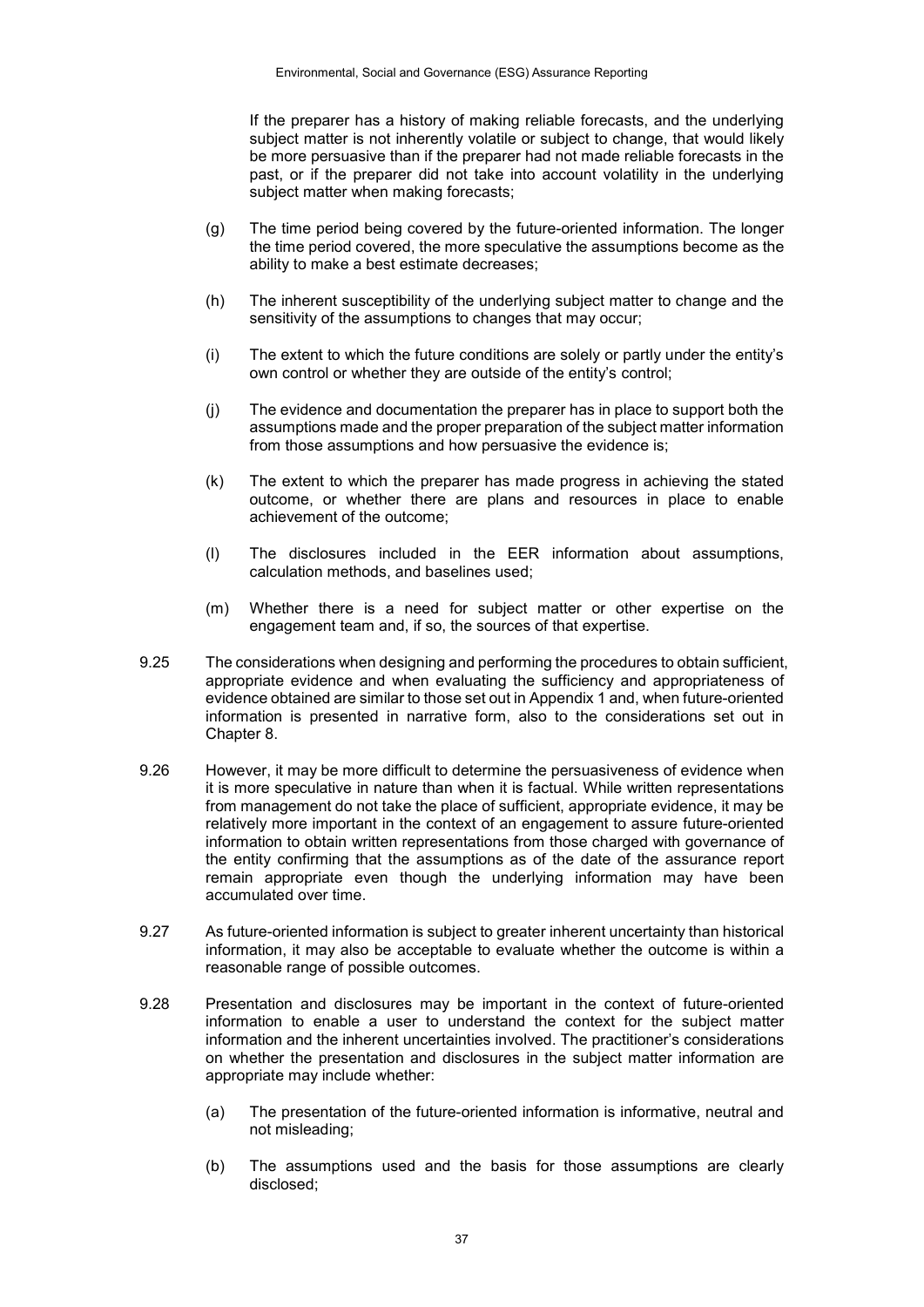- (c) The basis for establishing points in a range is disclosed and the range is not selected in a biased or misleading manner when the future-oriented ESG subject matter information is expressed in terms of a range;
- (d) The date as of which the future-oriented information was prepared is clear and there is a statement that the assumptions are appropriate as at that date;
- (e) The uncertainties and sensitivities involved are disclosed, enabling a user to understand the implications of "what if?"
- (f) Where comparatives are presented, whether there have been any changes in the current period to the assumptions made or the basis on which the underlying subject matter has been prepared, the changes are disclosed together with the reasons for those changes and their effect on the subject matter information.

#### **Specific considerations for evaluating misstatements in future-oriented ESG information**

- 9.29 As discussed in paragraph 9.5, future-oriented information is generally subject to greater measurement, estimation and evaluation uncertainty than historical information. As a result, there may be a broad range of possible measurement or evaluation outcomes, and it can be difficult to identify situations in which the assumptions are:
	- (a) Not reasonable (for a forecast); or
	- (b) Unrealistic and not in line with the purpose of the information (for projections).
- 9.30 It may be helpful for the practitioner to consider ways in which misstatements might arise, or "what could go wrong", for example:
	- (a) Data or other information used as a basis to which assumptions are applied may not be relevant, complete or reliable;
	- (b) Assumptions may include information that is not relevant, may omit important considerations, or may be given inappropriate weighting;
	- (c) Assumptions used may not be consistent with the decisions they are intended to inform;
	- (d) There may be unintentional or deliberate misapplication of the assumptions to the base data or information, or in calculations of quantifiable information.
- 9.31 In some cases, misstatement could arise as a result of a combination of these circumstances, making separate identification difficult.
- 9.32 The practitioner may also consider whether there are indicators of possible management bias in the selection of assumptions, methods or in the way in which the subject matter information is presented that may have implications for the rest of the ESG assurance engagement. For example, when the preparer has:
	- (a) Changed the assumptions or methods used, or has made a subjective assessment that there has been a change in circumstances, without reasonable justification;
	- (b) Used assumptions that are inconsistent with observable marketplace assumptions; or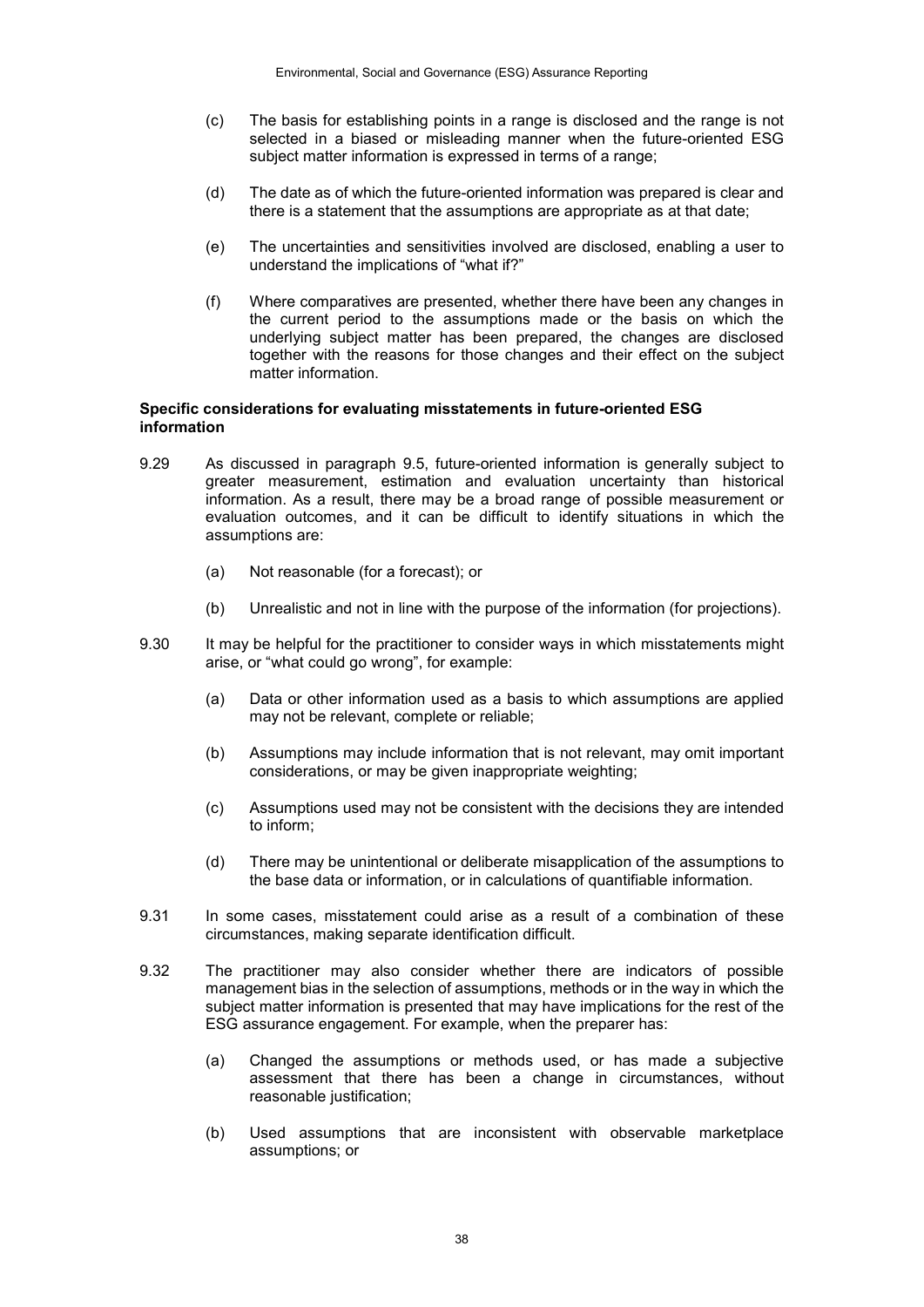- (c) Selected significant assumptions that favour management's objectives, or that may indicate a pattern or trend.
- 9.33 Considering whether the preparer has made adequate disclosures about the assumptions used in measuring or evaluating the subject matter information, and the uncertainties involved, to enable the intended users to understand the implications for their decision-making, and not result in misleading subject matter information, may also be important.

#### **Specific considerations for communicating in the assurance report on future-oriented ESG information**

- 9.34 As discussed in Chapter 10 and Chapter 12 of the IAASB's EER Guidance, the aim of the practitioner is to obtain sufficient appropriate evidence in order to express a conclusion designed to enhance the degree of confidence of the intended users about the subject matter information (that is, the outcome of the measurement or evaluation of the underlying subject matter(s) against criteria).
- 9.35 When the underlying subject matter is subject to a high degree of estimation or evaluation uncertainty, there may be more variability or it may be open to greater interpretation than when there is less uncertainty. This may result in subject matter information that could be misunderstood or misinterpreted by intended users. Consequently, it may be particularly important for intended users to have an understanding of the criteria used to evaluate the underlying subject matter, and for their attention to be drawn to this in the assurance report, for example by describing the inherent limitations associated with the measurement or evaluation of the underlying subject matter against the applicable criteria (see paragraph 69(e) of HKSAE 3000 (Revised)).

**Example**

#### Extract from an example assurance report:*[Name of entity] has prepared its projection of expected outcomes related to [identified subject matter information] using a set of assumptions that include hypothetical assumptions about future events and management's actions. Actual outcomes are likely to be different from those projected as anticipated events frequently do not occur as assumed and the difference between the projected outcome and the actual outcome may be material.*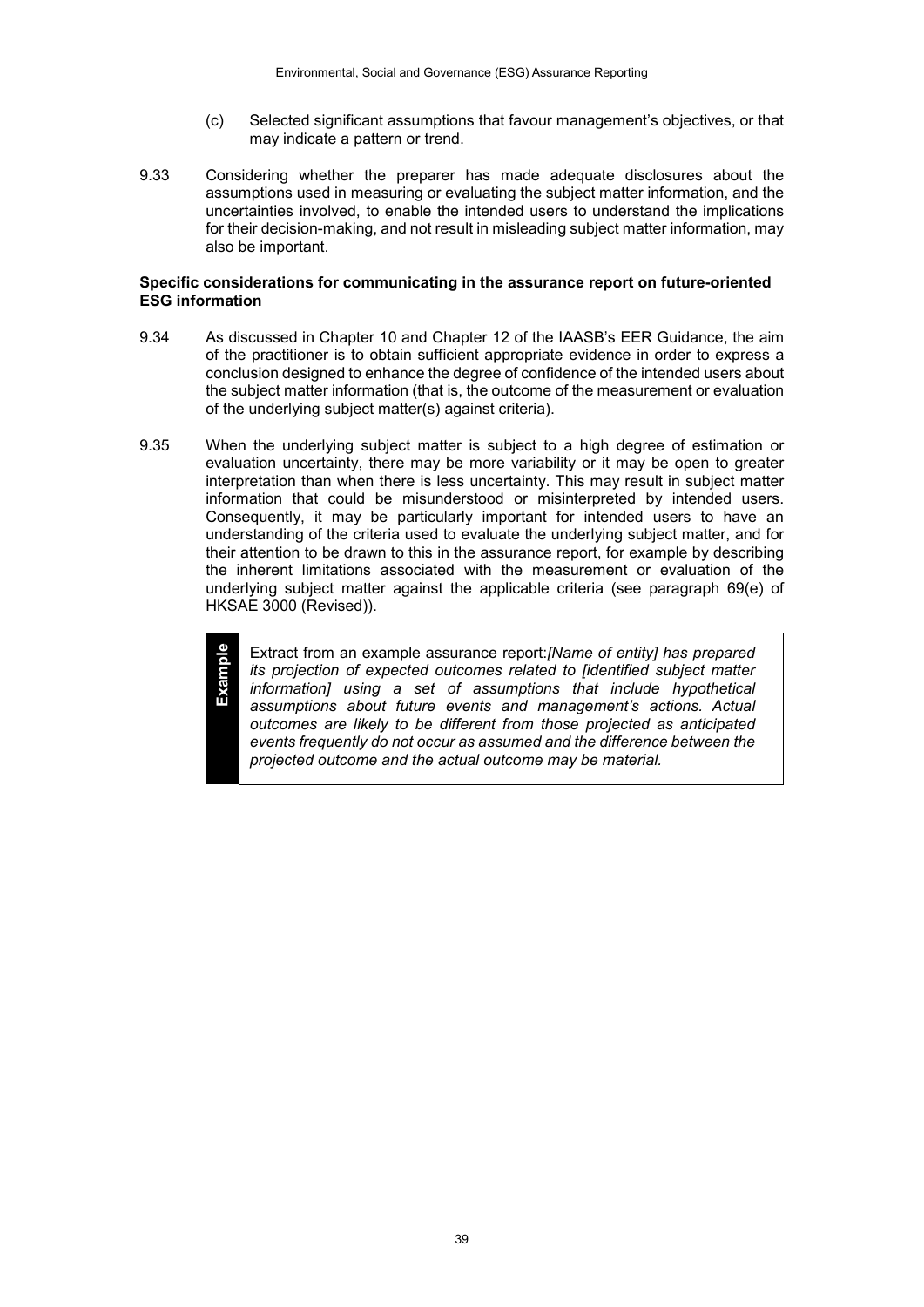# **Chapter 10 Reporting**

#### **Forming the assurance conclusion**

- 10.1 The practitioner should form a conclusion about whether the practitioner has obtained reasonable or limited assurance, as appropriate, about the ESG subject matter information. That conclusion should take into account the requirements of paragraphs 10.2 to 10.4 of this chapter. Depending on the scope of work and reporting requirements, the practitioner should agree with the entity whether the engagement constitutes a reasonable assurance or limited assurance engagement.
- 10.2 Reasonable or limited assurance engagement
	- (a) **Reasonable assurance**  The practitioner should evaluate whether the ESG subject matter information is prepared, in all material respects, in accordance with the applicable criteria.
	- (b) **Limited assurance** *-* The practitioner should evaluate whether anything has come to the practitioner's attention that causes the practitioner to believe that the ESG subject matter information is not prepared, in all material respects, in accordance with the applicable criteria.
- 10.3 This evaluation should include consideration of the qualitative aspects of the entity's quantification methods and reporting practices, including indicators of possible bias in judgements and decisions in the making of estimates and in preparing the ESG subject matter information, and whether, in view of the applicable criteria:
	- (a) The quantification methods and reporting policies selected and applied are consistent with the applicable criteria and are appropriate;
	- (b) Estimates made in preparing the ESG subject matter information are reasonable;
	- (c) The information presented in the ESG subject matter information is relevant, reliable, complete, comparable and understandable;
	- (d) The ESG subject matter information provides adequate disclosure of the applicable criteria, and other matters, including uncertainties, such that intended users can understand the significant judgments made in its preparation; and
	- (e) The terminology used in the ESG subject matter information is appropriate.
- 10.4 The evaluation required by paragraph 10.2(a) and (b) should also include consideration of the overall presentation, structure and content of the ESG subject matter information in accordance with the applicable reporting criteria.

#### **Other information**

- 10.5 When an ESG report containing the ESG subject matter information and the assurance report thereon includes other information, the practitioner shall read that other information to identify material inconsistencies, if any, with the subject matter information or the assurance report and, if on reading that other information, the practitioner:
	- (a) Identifies a material inconsistency between that other information and the ESG subject matter information or the assurance report; or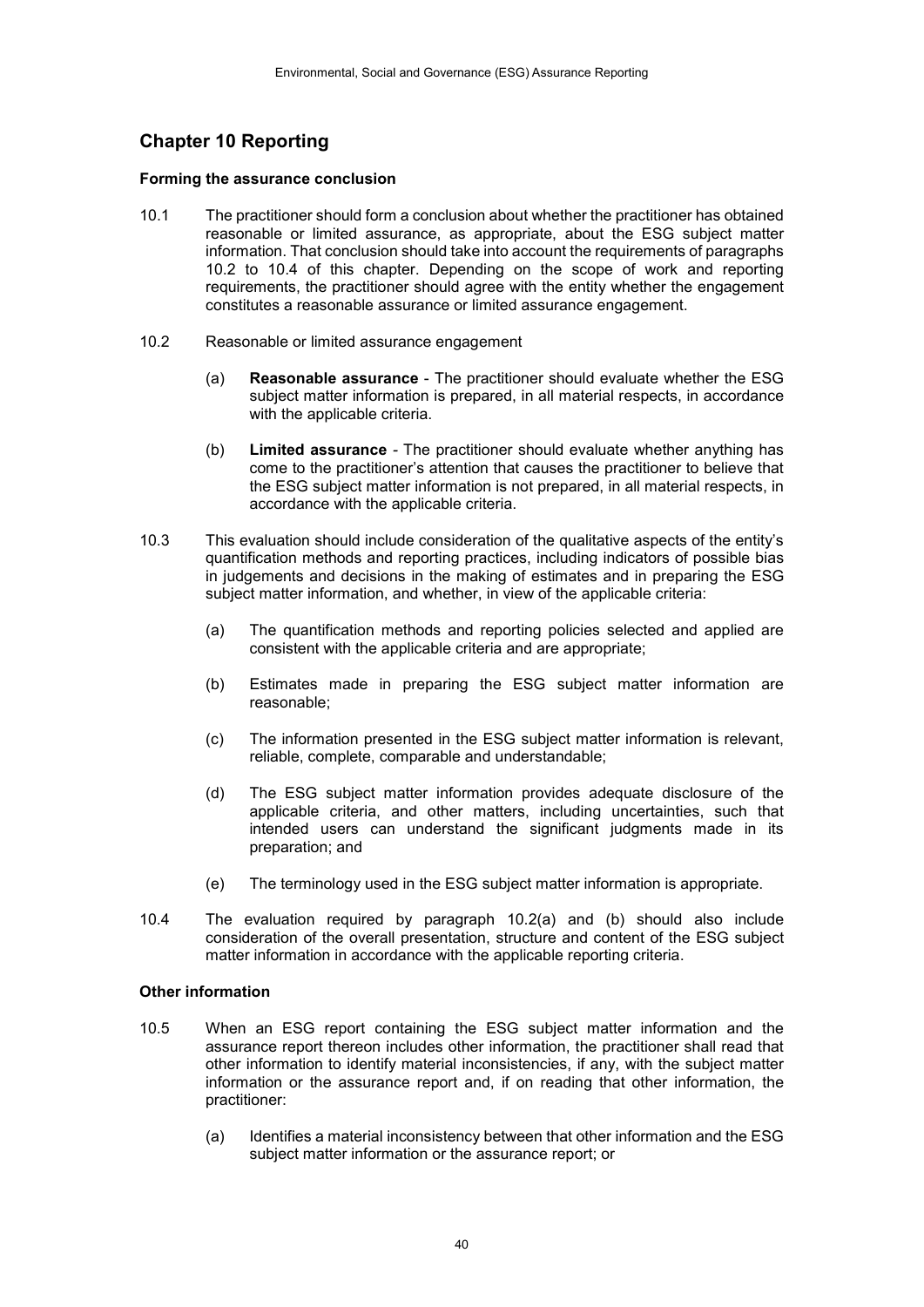- (b) Becomes aware of a material misstatement of fact in that other information that is unrelated to matters appearing in the ESG subject matter information or the assurance report, the practitioner shall discuss the matter with the appropriate party(ies) and take further action as appropriate. $23$
- 10.6 Further guidance on other information is set out in paragraph A143 of HKSAE 3000 (Revised).

#### **Assurance report content**

- 10.7 The assurance report should include, at a minimum, the following basic elements:
	- (a) A title that clearly indicates the report is an independent assurance report.
	- (b) An addressee.
	- (c) An identification or description of the level of assurance, either reasonable or limited, obtained by the practitioner.
	- (d) Identification of the ESG subject matter information, including the period(s) it covers, and, if any information in that statement is not covered by the practitioner's conclusion, clear identification of the information subject to assurance as well as the excluded information, together with a statement that the practitioner has not performed any procedures with respect to the excluded information and, therefore, that no conclusion on it is expressed.
	- (e) A description of the entity's responsibilities.
	- (f) A statement that ESG quantification is subject to inherent uncertainty.
	- (g) Identification of the applicable criteria (Ref: Paras 10.8 to 10.10);
		- (i) Identification of how those criteria can be accessed;
		- (ii) If those criteria are available only to specific intended users, or are relevant only to a specific purpose, a statement alerting readers to this fact and that, as a result, the ESG subject matter information may not be suitable for another purpose. The statement should also restrict the use of the assurance report to those intended users or that purpose; and
		- (iii) If established criteria need to be supplemented by disclosures in the explanatory notes to the ESG subject matter information for those criteria to be suitable, identification of the relevant note(s).
	- (h) A statement that the firm of which the practitioner is a member applies HKSQC 1, or other professional requirements, or requirements in law or regulation, that are at least as demanding as HKSQC 1. If the practitioner is not a professional accountant, the statement should identify the professional requirements, or requirements in law or regulation, applied that are at least as demanding as HKSQC 1.
	- (i) A statement that the practitioner complies with the independence and other ethical requirements of the Code, or other professional requirements, or requirements imposed by law or regulation, that are at least as demanding as Chapter A, Parts 1,3 and 4B, and Chapter C of the Code related to assurance engagements. If the practitioner is not a professional accountant, the statement should identify the professional requirements, or requirements imposed by law

1

<span id="page-40-0"></span><sup>23</sup> Paragraph 62 of HKSAE 3000 (Revised).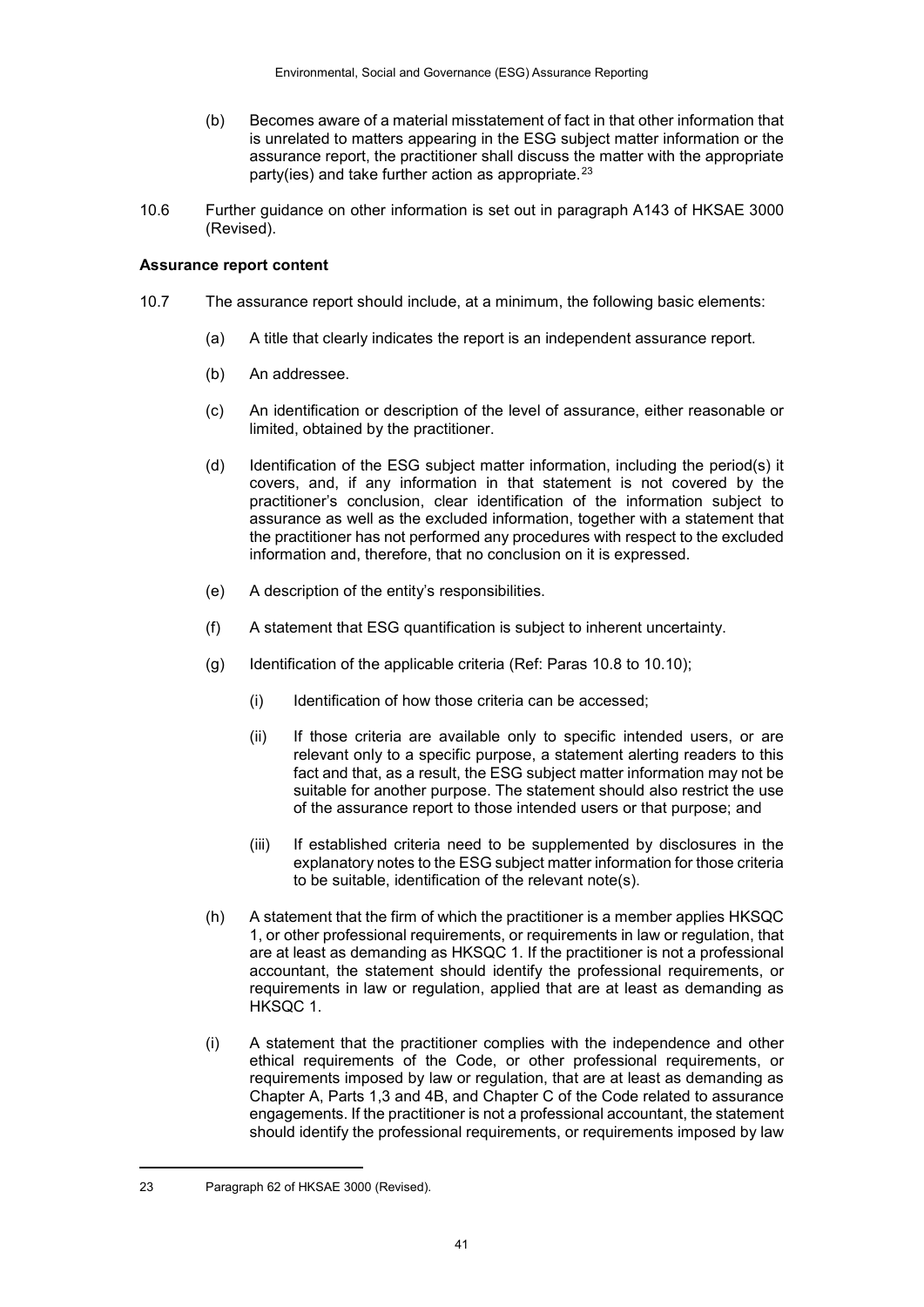or regulation, applied that are at least as demanding as Chapter A, Parts 1, 3 and 4B, and Chapter C of the Code related to assurance engagements.

- (j) A description of the practitioner's responsibility, including:
	- (i) A statement that the engagement was performed in accordance with HKSAE 3000 (Revised), other relevant and any ESG subject matterspecific HKSAEs relevant to the engagement. (Ref: Paras 10.8 and 10.9)
	- (ii) An informative summary of the work performed as a basis for the practitioner's conclusion. In the case of a limited assurance engagement, an appreciation of the nature, timing, and extent of procedures performed is essential to understanding the practitioner's conclusion. In a limited assurance engagement, the summary of the work performed should state that:
		- The procedures performed in a limited assurance engagement vary in nature and timing from, and are less in extent than for, a reasonable assurance engagement; and
		- Consequently, the level of assurance obtained in a limited assurance engagement is substantially lower than the assurance that would have been obtained had a reasonable assurance engagement been performed.
- (k) The practitioner's conclusion:
	- (i) In a reasonable assurance engagement, the conclusion should be expressed in a positive form; or
	- (ii) In a limited assurance engagement, the conclusion should be expressed in a form that conveys whether, based on the procedures performed and evidence obtained, a matter(s) has come to the practitioner's attention to cause the practitioner to believe that the ESG subject matter information is not prepared, in all material respects, in accordance with the applicable criteria.
	- (iii) When the practitioner expresses a modified conclusion, the assurance report should contain (Ref: Para 10.13):
		- A section that provides a description of the matter(s) giving rise to the modification; and
		- A section that contains the practitioner's modified conclusion.
- (l) The practitioner's signature.
- (m) The date of the assurance report. The assurance report should be dated no earlier than the date on which the practitioner has obtained the evidence on which the practitioner's conclusion is based, including evidence that those with the recognized authority have asserted that they have taken responsibility for the ESG subject matter information.
- (n) The location in the jurisdiction where the practitioner practices.

#### **Description of the applicable criteria**

10.8 The preparation of the ESG subject matter information by the entity requires the inclusion of an adequate description of the applicable criteria in the explanatory notes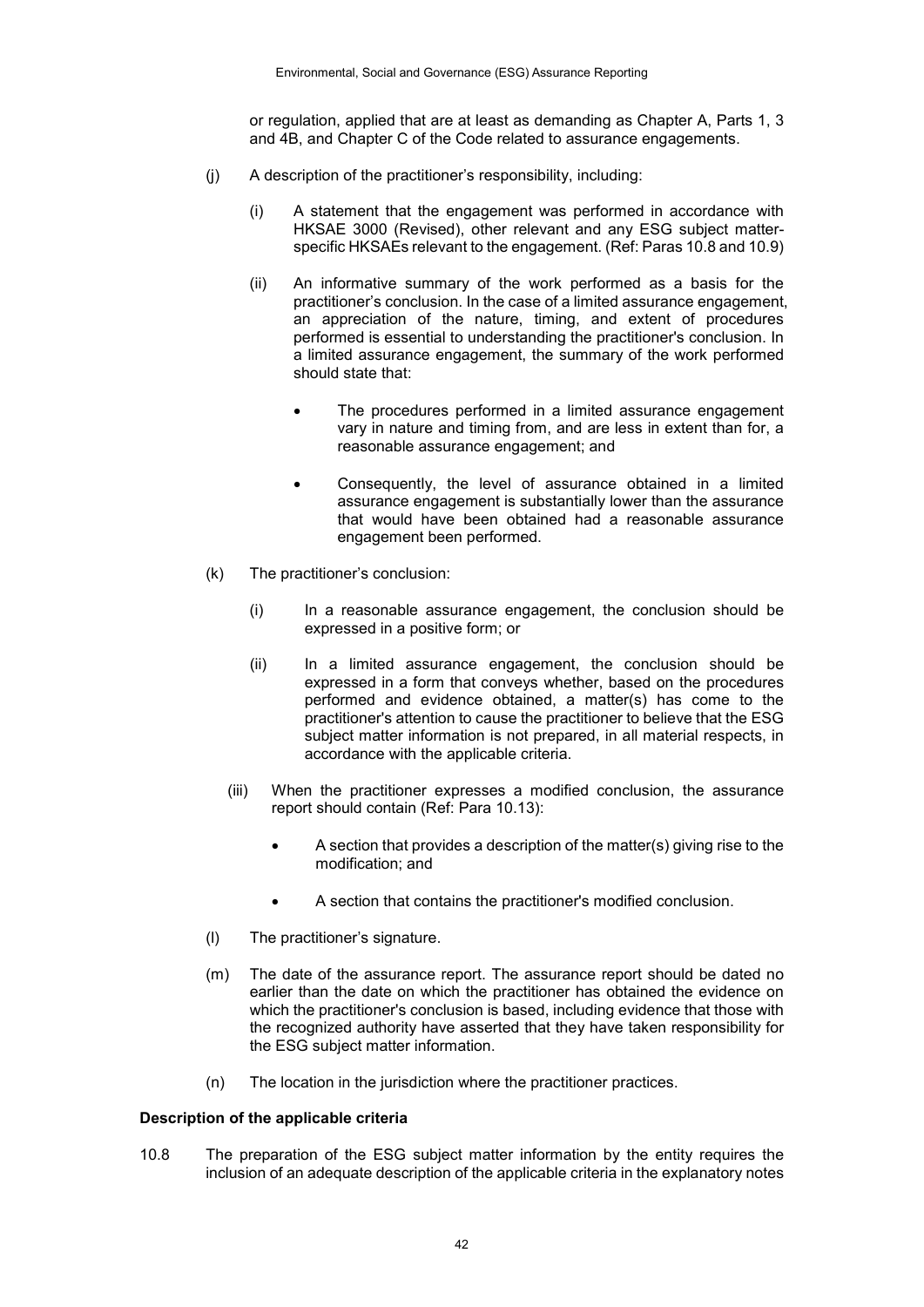to the ESG subject matter information. That description advises intended users of the framework(s) on which the ESG subject matter information is based, and is particularly important as there are significant differences among the various nature of ESG information and the relevant criteria used.

- 10.9 A description that the ESG subject matter information is prepared in accordance with particular applicable criteria is appropriate only if the ESG subject matter information complies with all the requirements of those applicable criteria that are effective during the period covered by the ESG subject matter information.
- 10.10 A description of the applicable criteria that contains imprecise qualifying or limiting language (for example, "the ESG subject matter information is in substantial compliance with the requirements of XYZ") is not an adequate description as it may mislead users of the ESG subject matter information.

#### **Complying with standards that are relevant to the engagement**

- 10.11 The practitioner should comply with HKSAE 3000 (Revised) and any ESG subject matter-specific HKSAEs relevant to the engagement. Where an ESG subject matter specific HKSAE applies to only part of the ESG subject matter information, it may be appropriate to cite both that ESG subject matter specific HKSAE and HKSAE 3000 (Revised).
- 10.12 The practitioner should not represent compliance with HKSAE 3000 (Revised) or any other HKSAE unless the practitioner has complied with the requirements of HKSAE 3000 (Revised) and any other HKSAE relevant to the engagement, including compliance with HKSQC 1 and the Code (paragraphs  $10.\overline{7}$ (h) to  $10.\overline{7}$ (i)). A statement that contains imprecise qualifying or limiting language (for example "the engagement was performed by reference to or based on HKSAE 3000 (Revised)") may mislead users of assurance reports.

#### **Modified conclusions**

10.13 In the circumstances where the practitioner expresses a qualified conclusion or a disclaimer of conclusion or adverse conclusion, the practitioner's report is to be modified accordingly as required in paragraph 69(l)(v) of HKSAE 3000 (Revised), Further guidance is set out in paragraphs 74 to 77, A183, A189 to A192 of HKSAE 3000 (Revised).

#### **Emphasis of matter paragraphs and other matter paragraphs**

- 10.14 If the practitioner considers it necessary to:
	- (a) Draw intended users' attention to a matter presented or disclosed in the ESG subject matter information that, in the practitioner's judgment, is of such importance that it is fundamental to intended users' understanding of the ESG subject matter information(an Emphasis of Matter paragraph); or
	- (b) Communicate a matter other than those that are presented or disclosed in the ESG subject matter information that, in the practitioner's judgment, is relevant to intended users' understanding of the engagement, the practitioner's responsibilities or the assurance report (an Other Matter paragraph),

and this is not prohibited by law or regulation, the practitioner should do so in a paragraph in the assurance report, with an appropriate heading, that clearly indicates the practitioner's conclusion is not modified in respect of the matter.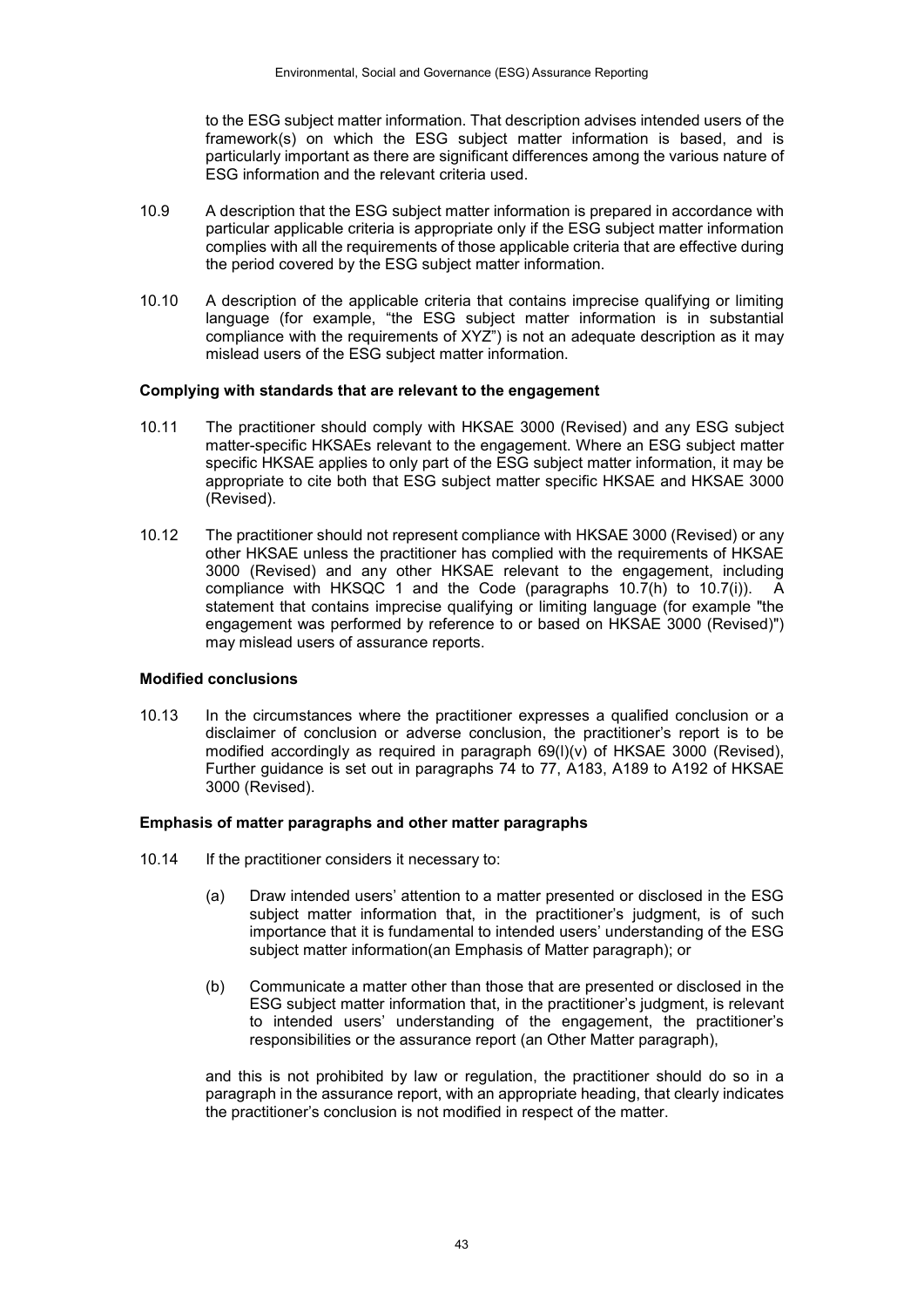#### **Considerations for practitioners when ESG report and assurance report are published on website**

- 10.15 An ESG report may be made available to users in printed form, or electronically, including on the entity's website. When the ESG report is only made available to users via the entity's website, the final paper version of the ESG subject matter information (i.e. the ESG information under assurance) obtained from the entity, rather than directly from the entity's website, is the relevant information on which the practitioner would perform procedures in accordance with this Technical Bulletin. The practitioner has no responsibility to search for the relevant ESG subject matter information that may be on the entity's website, nor to perform any procedures to confirm that ESG subject matter information is appropriately displayed on the entity's website or otherwise has been appropriately transmitted or displayed electronically.
- 10.16 Entities often publish their ESG report on their website. They often want to include the assurance report on that information to show that they have addressed their governance responsibilities. This published information often consists of voluminous reports, together with the associated applicable criteria used to measure and report the relevant ESG subject matter information, and usually the assurance report includes links with the relevant sections/pages of the ESG report on the website. There is therefore a risk that the assurance report can no longer be linked with the relevant sections/pages of the ESG report e.g. applicable criteria the practitioner used to make the assessment of the ESG subject matter.
- 10.17 To address these risks the practitioner should clarify in the engagement letter and obtain written representations from management that:
	- (a) the practitioner responsibility in relation to the ESG subject matter information will be the final paper version and the original signed assurance report attached
	- (b) the entity is responsible for the maintenance and integrity of ESG information published on the internet, including the link included in the assurance report to the ESG information which is published on the internet
- 10.18 Where the practitioner is aware that the ESG subject matter information, together with the assurance report, will be published electronically, it would be common to check that the version of the ESG subject matter information and/or the assurance report that the client intends to publish on the website are the same as the original versions.
- 10.19 Reference can also be made to Chapter 12 of the IAASB's EER Guidance which provides other guidance for preparing an assurance report by the practitioner.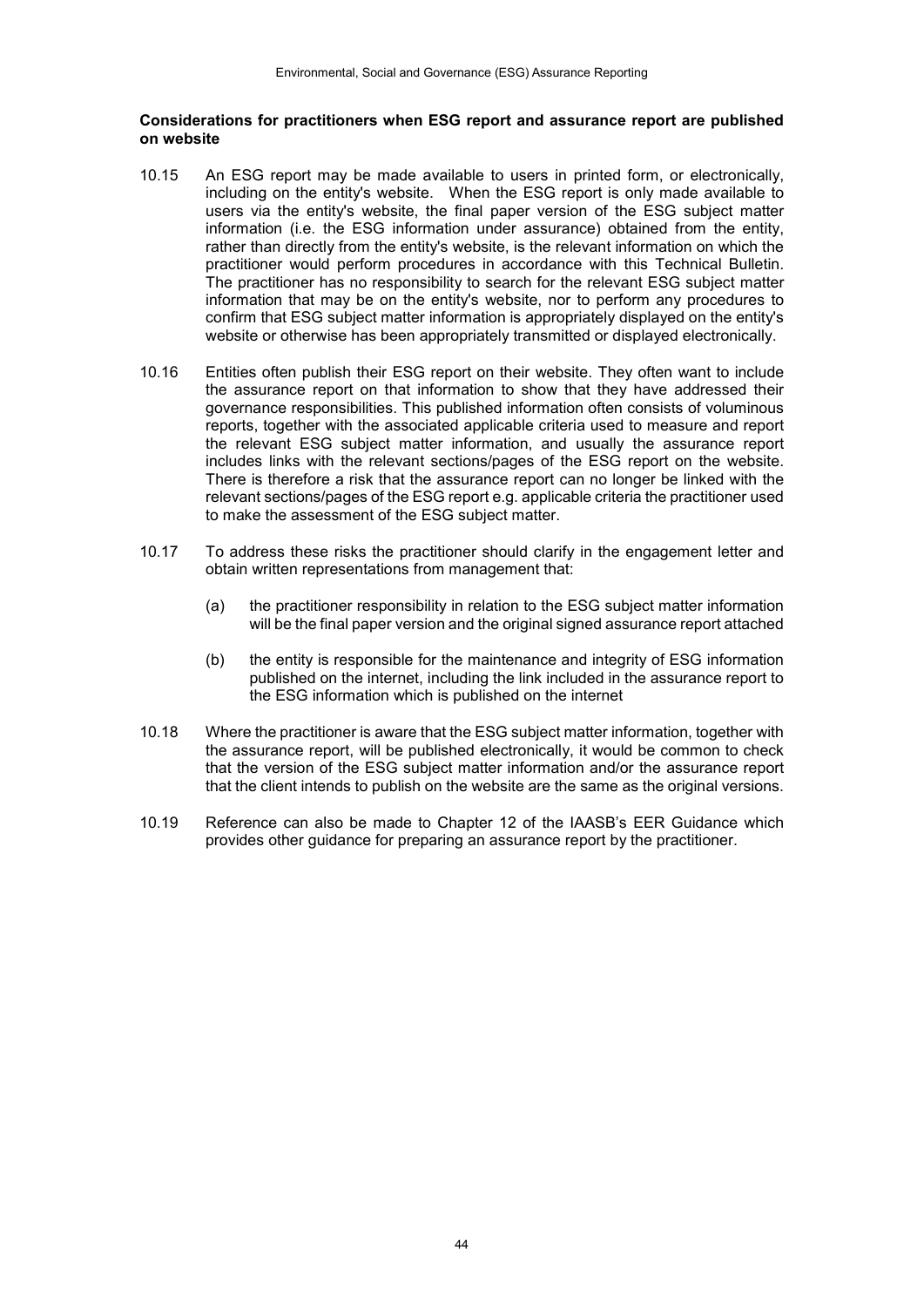## **Appendix 1**

# **Guidance on the procedures in limited and reasonable assurance engagements**

## **A1. Planning and performing the engagement**

*Understanding the Underlying Subject Matter and Other Engagement Circumstances*

#### **Extract from HKSAE 3000 (Revised) paragraphs 46L/R – 47L/R**

**Limited assurance Reasonable assurance 46L**.The practitioner shall obtain an understanding of the underlying subject matter and other engagement circumstances sufficient to: (a) Enable the practitioner to identify areas where a material misstatement of the subject matter information is likely to arise; and (b) Thereby, provide a basis for designing and performing procedures to address the areas identified in paragraph 46L(a) and to obtain limited assurance to support the practitioner's conclusion. (Ref: A101– A105, A108) **46R**. The practitioner shall obtain an understanding of the underlying subject matter and other engagement circumstances sufficient to: (a) Enable the practitioner to identify and assess the risks of material misstatement in the subject matter information; and (b) Thereby, provide a basis for designing and performing procedures to respond to the assessed risks and to obtain reasonable assurance to support the practitioner's conclusion. (Ref: A101–A104, A108) **47L**. In obtaining an understanding of the underlying subject matter and other engagement circumstances under paragraph 46L, the practitioner shall consider the process used to prepare the subject matter information. (Ref: A107) **47R**. In obtaining an understanding of the underlying subject matter and other engagement circumstances under paragraph 46R, the practitioner shall obtain an understanding of internal control over the preparation of the subject matter information relevant to the engagement. This includes evaluating the design of those controls relevant to the engagement and determining whether they have been implemented by performing procedures in addition to inquiry of the personnel responsible for the subject matter information. (Ref: A106)

*(References below refer to a paragraph in HKSAE 3000 (Revised))*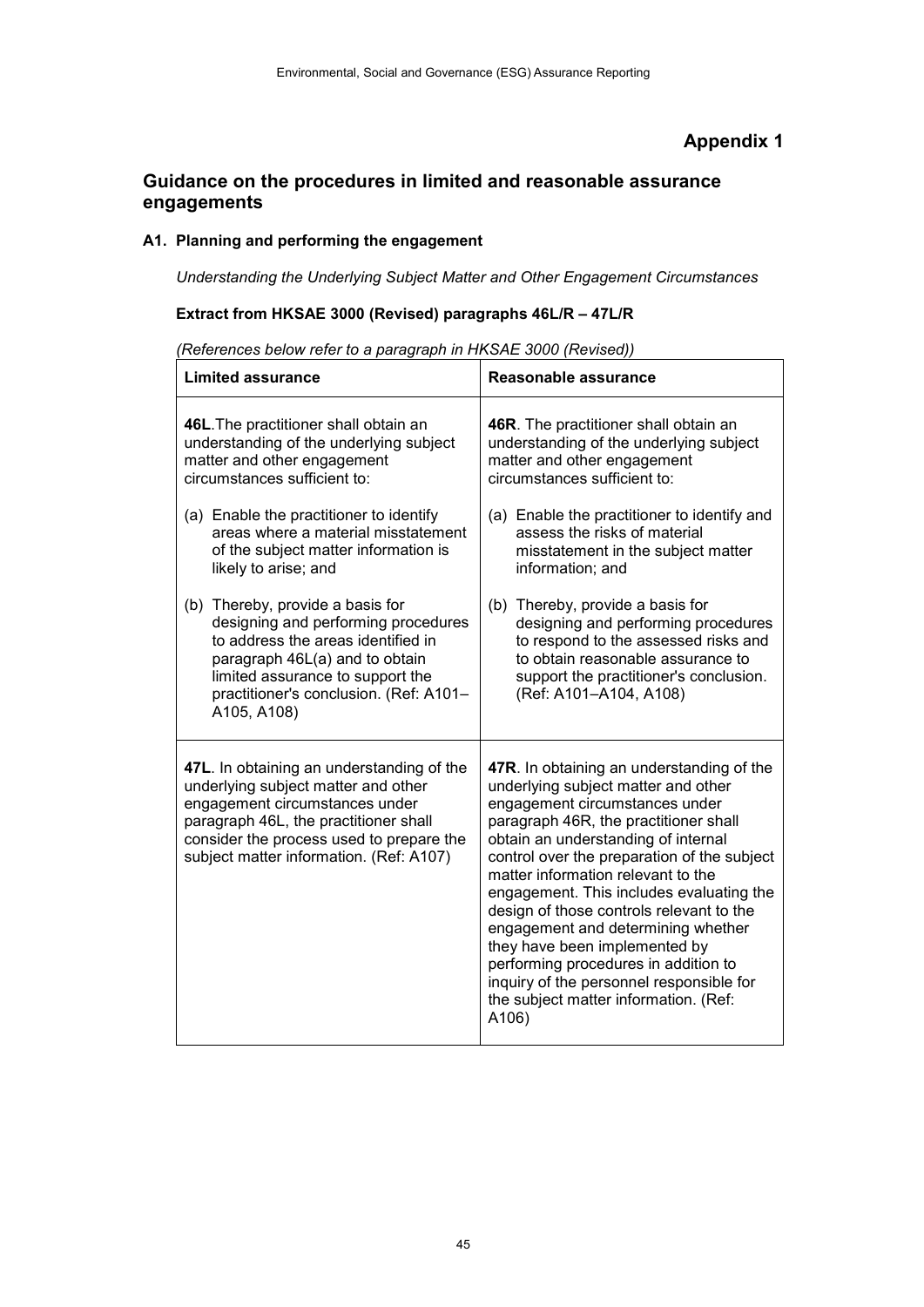# **A2. Obtaining evidence**

*Risk consideration and responses to risks*

## **Extract from HKSAE 3000 (Revised) paragraphs 48L/R – 49L/R**

# *(References below refer to a paragraph in HKSAE 3000 (Revised))*

| <b>Limited assurance</b><br>Reasonable assurance                                                                                                                                                                                                                                                                                                                                                                                                                                                                                                                                                                                                                                                                                                                                                                                                                                                                                                                                                                                                                                                                                                                                                                                                                                                                                                                                                                                                         |                                                                                                                                                                                                                                                                                                                                                                                                                                                                                                      |  |  |
|----------------------------------------------------------------------------------------------------------------------------------------------------------------------------------------------------------------------------------------------------------------------------------------------------------------------------------------------------------------------------------------------------------------------------------------------------------------------------------------------------------------------------------------------------------------------------------------------------------------------------------------------------------------------------------------------------------------------------------------------------------------------------------------------------------------------------------------------------------------------------------------------------------------------------------------------------------------------------------------------------------------------------------------------------------------------------------------------------------------------------------------------------------------------------------------------------------------------------------------------------------------------------------------------------------------------------------------------------------------------------------------------------------------------------------------------------------|------------------------------------------------------------------------------------------------------------------------------------------------------------------------------------------------------------------------------------------------------------------------------------------------------------------------------------------------------------------------------------------------------------------------------------------------------------------------------------------------------|--|--|
| 48L. Based on the practitioner's<br>48R. Based on the practitioner's<br>understanding (see paragraph 46L), the<br>understanding (see paragraph 46R) the<br>practitioner shall: (Ref: Para. A109-<br>practitioner shall: (Ref: A109-A111)<br>A113)<br>(a) Identify and assess the risks of<br>material misstatement in the subject<br>(a) Identify areas where a material<br>matter information; and<br>misstatement of the subject matter<br>information is likely to arise; and<br>(b) Design and perform procedures to<br>(b) Design and perform procedures to<br>respond to the assessed risks and to<br>address the areas identified in<br>obtain reasonable assurance to<br>paragraph 48L(a) and to obtain<br>support the practitioner's conclusion.<br>limited assurance to support the<br>In addition to any other procedures<br>on the subject matter information that<br>practitioner's conclusion.<br>are appropriate in the engagement<br>circumstances, the practitioner's<br>procedures shall include obtaining<br>sufficient appropriate evidence as to<br>the operating effectiveness of<br>relevant controls over the subject<br>matter information when:<br>(i)<br>The practitioner's assessment of<br>the risks of material<br>misstatement includes an<br>expectation that controls are<br>operating effectively, or<br>(ii)<br>Procedures other than testing of<br>controls cannot alone provide<br>sufficient appropriate evidence. |                                                                                                                                                                                                                                                                                                                                                                                                                                                                                                      |  |  |
| Determining Whether Additional<br>Procedures Are Necessary in a Limited<br>Assurance Engagement<br>49L. If the practitioner becomes aware of<br>a matter(s) that causes the practitioner to<br>believe that the subject matter<br>information may be materially misstated,<br>the practitioner shall design and perform<br>additional procedures to obtain further<br>evidence until the practitioner is able to:<br>(Ref: A113-A118)<br>(a) Conclude that the matter is not likely                                                                                                                                                                                                                                                                                                                                                                                                                                                                                                                                                                                                                                                                                                                                                                                                                                                                                                                                                                      | Revision of Risk Assessment in a<br>Reasonable Assurance Engagement<br>49R. The practitioner's assessment of the<br>risks of material misstatement in the<br>subject matter information may change<br>during the course of the engagement as<br>additional evidence is obtained. In<br>circumstances where the practitioner<br>obtains evidence that is inconsistent with<br>the evidence on which the practitioner<br>originally based the assessment of the<br>risks of material misstatement, the |  |  |
| to cause the subject matter                                                                                                                                                                                                                                                                                                                                                                                                                                                                                                                                                                                                                                                                                                                                                                                                                                                                                                                                                                                                                                                                                                                                                                                                                                                                                                                                                                                                                              | practitioner shall revise the assessment<br>and modify the planned procedures<br>accordingly. (Ref: A113)                                                                                                                                                                                                                                                                                                                                                                                            |  |  |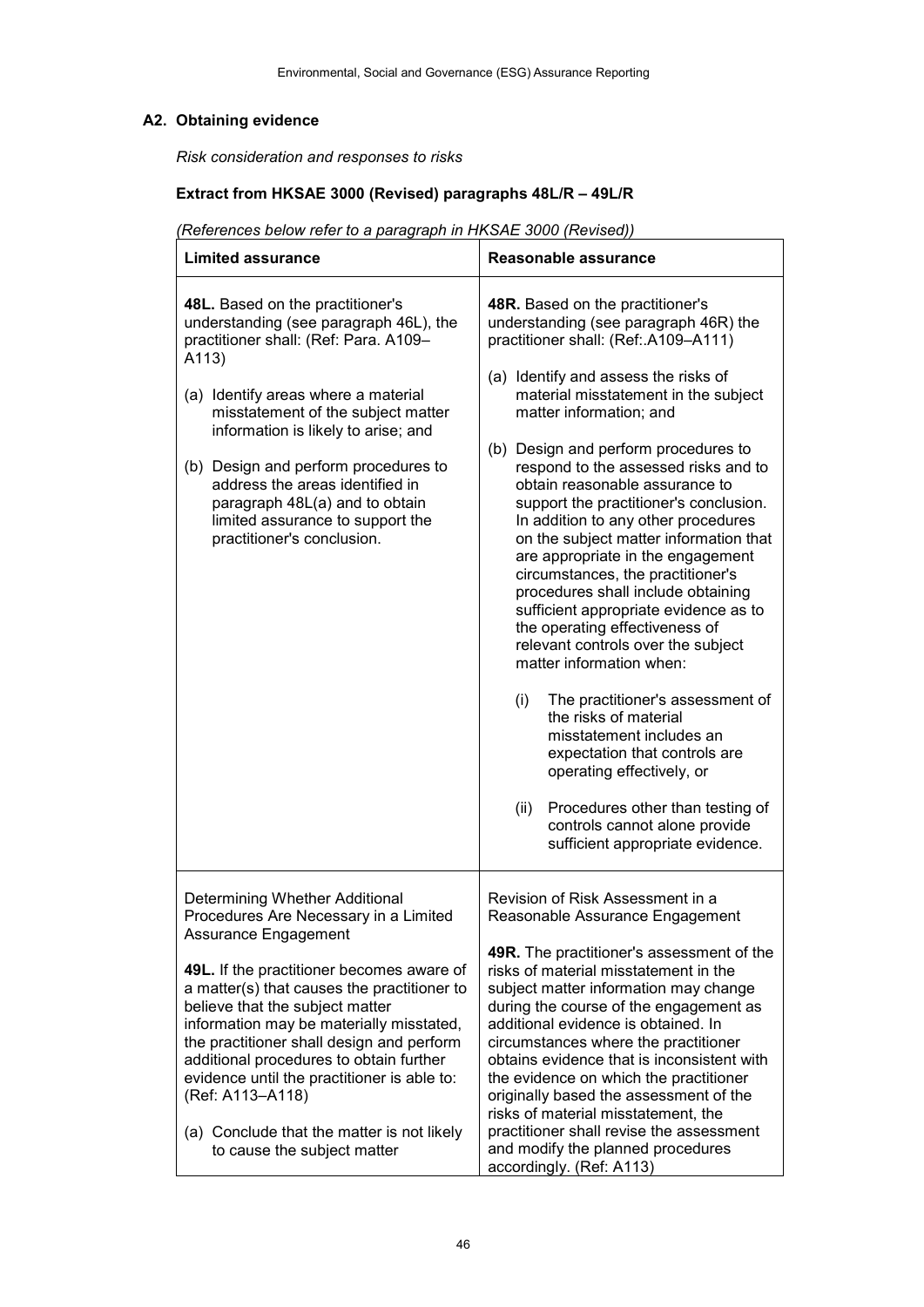| information to be materially<br>misstated; or                                                            |
|----------------------------------------------------------------------------------------------------------|
| (b) Determine that the matter(s) causes<br>the subject matter information to be<br>materially misstated. |

A3. In view of the varying level of assurance obtained through limited assurance as described above, an assurance practitioner needs to exercise professional judgement in determining the nature, timing and extent of work in a limited assurance engagement in view of the characteristics of an ESG reporting. For instance, trends and relationships in certain key performance indicators may not have been observed at all and therefore trend analysis and other substantive analytical procedure may be unpersuasive or not possible at all. In such case, the assurance practitioner may judge that detailed tests beyond inquiry and analytical procedures are needed. Similarly, in an ESG engagement of a more complex entity or involves a complex, specialised ESG subject matter, the assurance practitioner may judge that procedures other than testing of controls are not sufficient and therefore determine that there is a need to evaluate the design, implementation and operating effectiveness of relevant controls even though HKSAE 3000 (Revised) does not require performance of such procedures for a limited assurance engagement.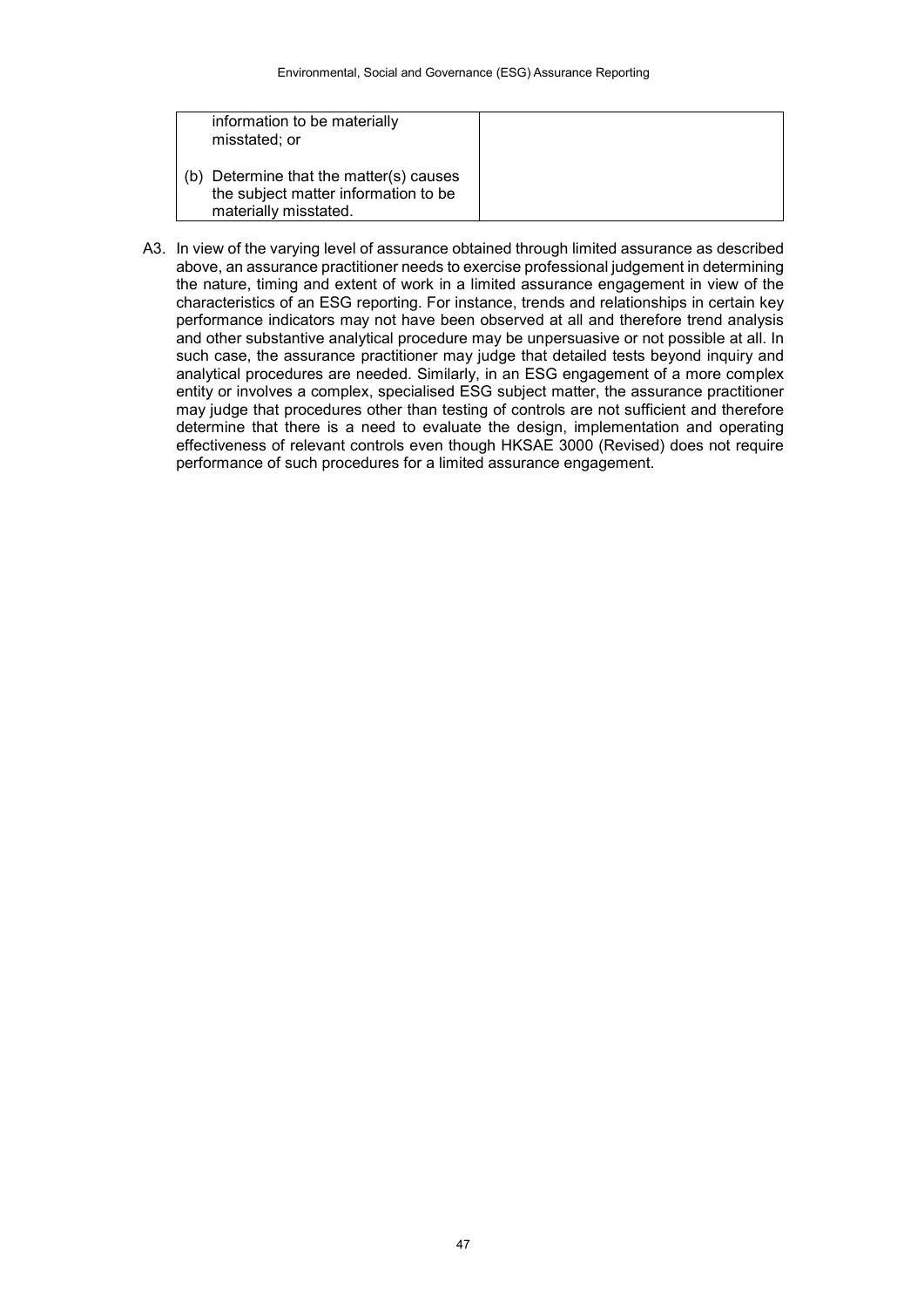# **Appendix 2**

#### **Illustrations of assurance reports on ESG information**

#### **Illustration 1:**

Circumstances include the following:

- Reasonable assurance engagement
- The ESG subject matter within the scope of the engagement is certain ESG information as specified by management
- The specified ESG information contains no comparative information
- The assurance engagement is conducted in accordance with Hong Kong Standard on Assurance Engagements 3000 (Revised), *Assurance Engagements Other Than Audits or Reviews of Historical Financial Information* and Hong Kong Standard on Assurance Engagements 3410, *Assurance Engagements on Greenhouse Gas Statements* (where applicable)issued by the HKICPA
- The report is an unmodified report

*The following illustrative report is for guidance only and is not intended to be exhaustive or applicable to all situations.*

#### INDEPENDENT PRACTITIONER'S REASONABLE ASSURANCE REPORT

#### [Appropriate Addressee]

We have undertaken a reasonable assurance engagement of the specific [ESG Information] of ABC for the year ended 31 December 202X, [[as identified<sup>[24](#page-47-0)</sup> in the [ESG Report] on [pages xx–yy]] or [as attached in Appendix [X] to this report]][25](#page-47-1). [This engagement was conducted by a multidisciplinary team including assurance practitioners, engineers and environmental scientists.][26](#page-47-2)

#### *ABC's Responsibility*

Pursuant to [[Appendix 27 to the Main Board Listing Rules] or [Appendix 20 to the GEM Listing Rules]] issued by The Stock Exchange of Hong Kong Limited, ABC is responsible for the preparation of the [ESG Information] in accordance with [applicable criteria], as set out [in [Note 1] to the [ESG Information] or [in Appendix [Y] to this report] (referred as "applicable criteria" thereafter) $24$ . This responsibility includes the design, implementation and maintenance of internal control relevant to the preparation of [ESG Information] that is free from material misstatement, whether due to fraud or error.

<span id="page-47-0"></span> $\overline{a}$ 24 Practitioners should agree with the entity the ESG information to be assured and clearly identified them in the ESG report or assurance report as appropriate.

<span id="page-47-1"></span><sup>25</sup> The specific ESG information subject to this assurance engagement and the applicable criteria can be referred to a specific note to the ESG information, or the specific pages of the ESG report, or set out in an Appendix to this report.

<span id="page-47-2"></span><sup>26</sup> The sentence should be deleted if it is not applicable to the engagement (for example, if the engagement was to report only on Scope 2 emissions and no other experts were used).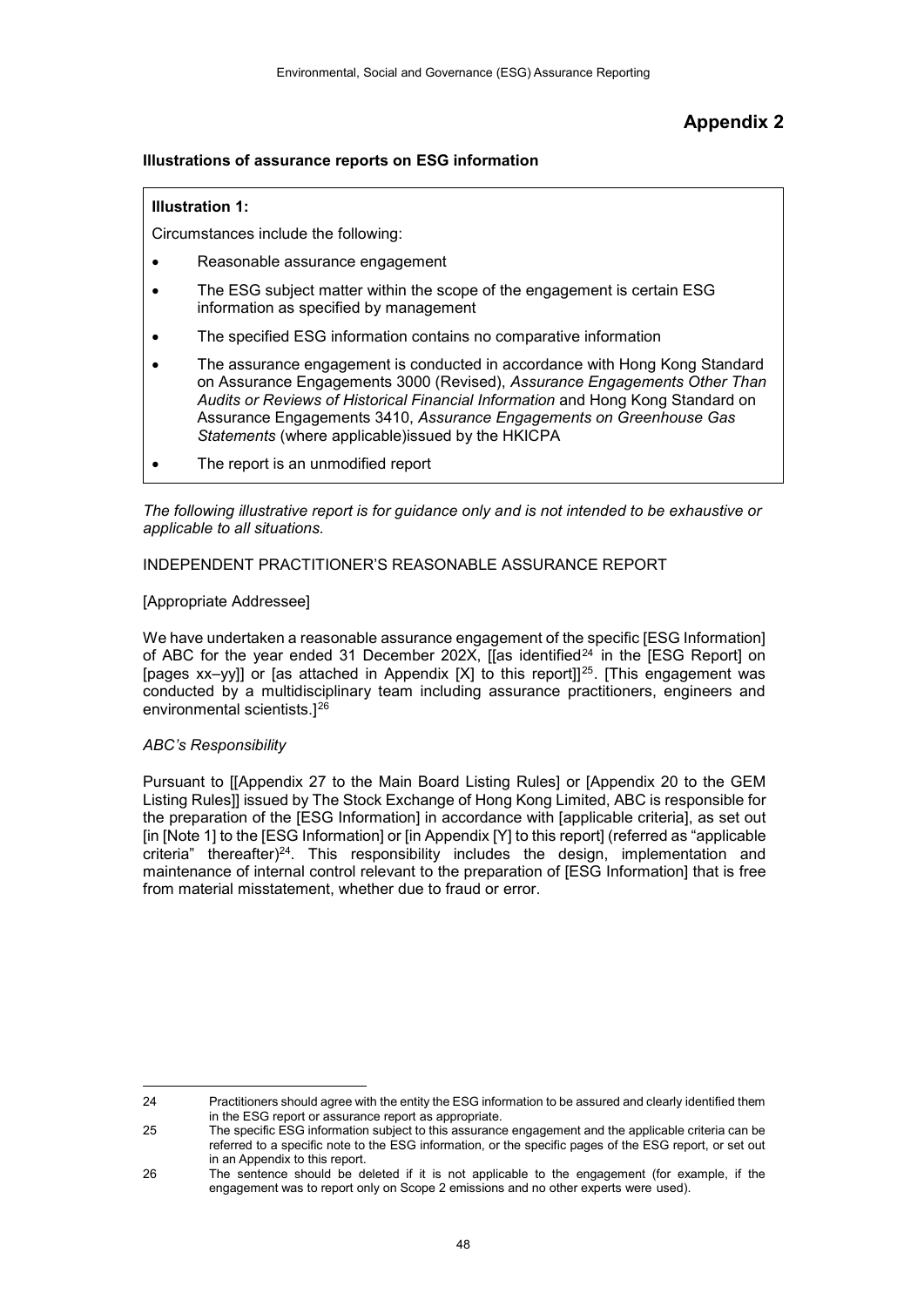#### *Our Independence and Quality Control*

We have complied with the independence and other ethical requirements of the *Code of Ethics for Professional Accountants* issued by the Hong Kong Institute of Certified Public Accountants ("HKICPA"), which is founded on fundamental principles of integrity, objectivity, professional competence and due care, confidentiality and professional behavior.

The firm applies Hong Kong Standard on Quality Control  $1^{27}$  $1^{27}$  $1^{27}$  and accordingly maintains a comprehensive system of quality control including documented policies and procedures regarding compliance with ethical requirements, professional standards and applicable legal and regulatory requirements.

#### *Our Responsibility*

Our responsibility is to express an opinion on the [ESG Information] based on the procedures we performed and the evidence we have obtained $^{28}$  $^{28}$  $^{28}$ . We conducted our reasonable assurance engagement in accordance with Hong Kong Standard on Assurance Engagements 3000 (Revised), *Assurance Engagements Other Than Audits or Reviews of Historical Financial Information* ("HKSAE 3000 (Revised)")[ and, in respect of greenhouse gas emissions, Hong Kong Standard on Assurance Engagements 3410, *Assurance Engagements on Greenhouse Gas Statements* ("HKSAE 3410")] issued by the HKICPA. That standard requires that we plan and perform this engagement to obtain reasonable assurance about whether the [ESG Information] is free from material misstatement.

A reasonable assurance engagement in accordance with HKSAE 3000 (Revised) [and HKSAE 3410] involves performing procedures to obtain evidence about the quantification of [ESG Information]. The nature, timing and extent of procedures selected depend on the practitioner's judgment, including the assessment of the risks of material misstatement, whether due to fraud or error, on the [ESG Information]. A reasonable assurance engagement also includes: <include procedures><sup>[29](#page-48-2)</sup>

We believe that the evidence we have obtained is sufficient and appropriate to provide a basis for our opinion.

#### [*Inherent Limitation[30](#page-48-3)*

[As discussed in [Note 1] to the [ESG Information],]<sup>[31](#page-48-4)</sup> quantification of [certain] ESG information is subject to inherent uncertainty because of [specify the matters giving rise to the uncertainty].

#### *Opinion*

 $\overline{a}$ 

In our opinion, the [ESG Information] for the year ended 31 December 202X is prepared, in all material respects, in accordance with the [applicable criteria] as set out [in [Note 1] to the [ESG Information] or [in Appendix [Y] to this report] $^{24}.$ 

[Practitioner's signature]

<span id="page-48-0"></span><sup>27</sup> HKSQC 1 *Quality Control for Firms that Perform Audits and Reviews of Financial Statements, and Other Assurance and Related Services Engagements.*

<span id="page-48-1"></span><sup>28</sup> Practitioners may consider it appropriate to clarify to whom they are responsible here or elsewhere in the report in accordance with their risk management policies and with reference to Professional Risk Management Bulletin No. 2 "Auditors' Duty of Care To Third Parties and The Audit Report".

<span id="page-48-2"></span><sup>29</sup> Include a summary of work performed based on the specific facts and circumstances of the engagement 30 Include this paragraph in case the practitioner wants to draw attention to significant inherent limitations

<span id="page-48-3"></span>associated with the evaluation or measurement of the ESG information against the applicable criteria. This illustrative language should be tailored according to the individual circumstances.

<span id="page-48-4"></span><sup>31</sup> Where there is no discussion of the inherent uncertainty in Note 1 to the ESG Information, this should be deleted.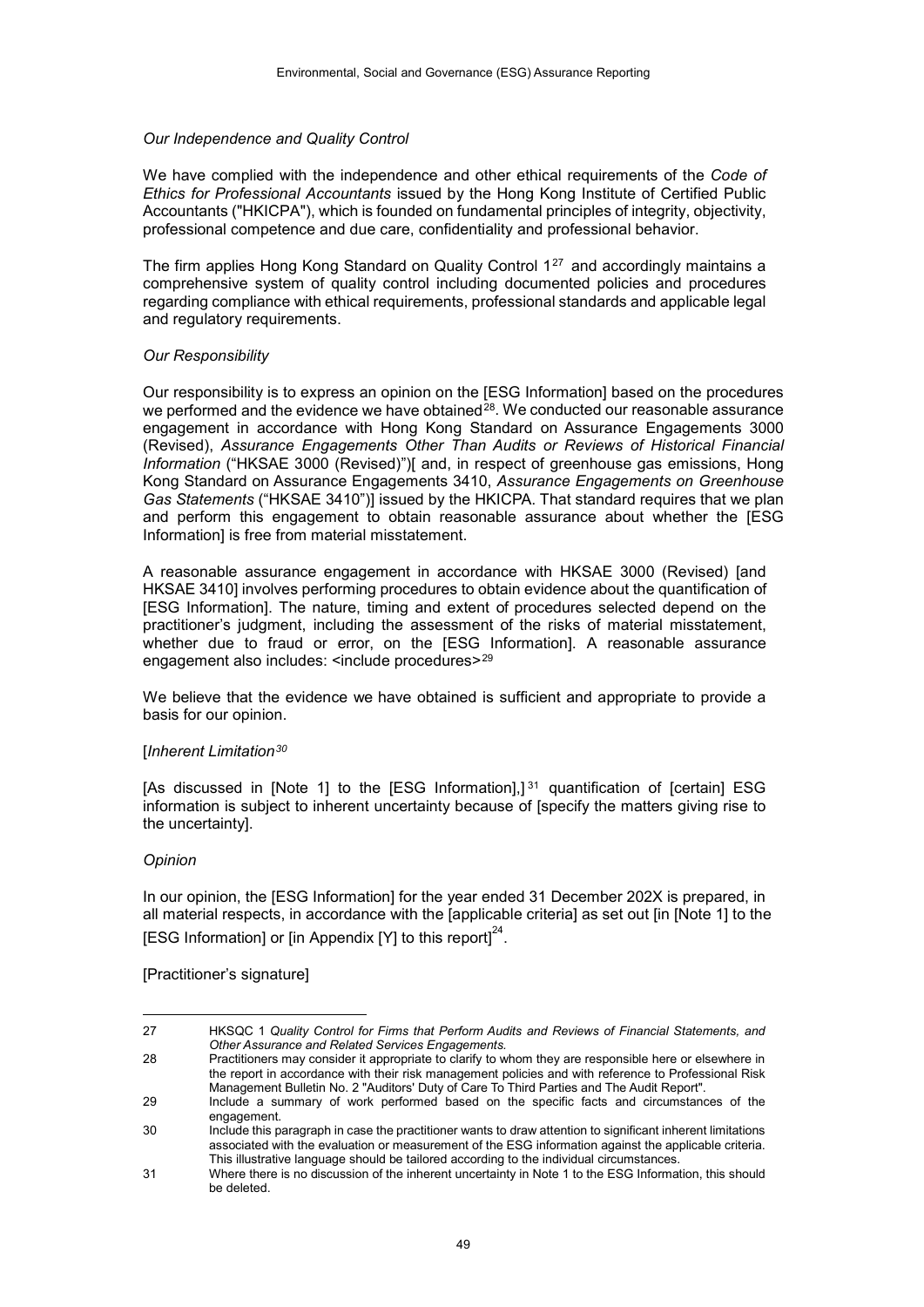# [Date of the assurance report]

[Practitioner's address]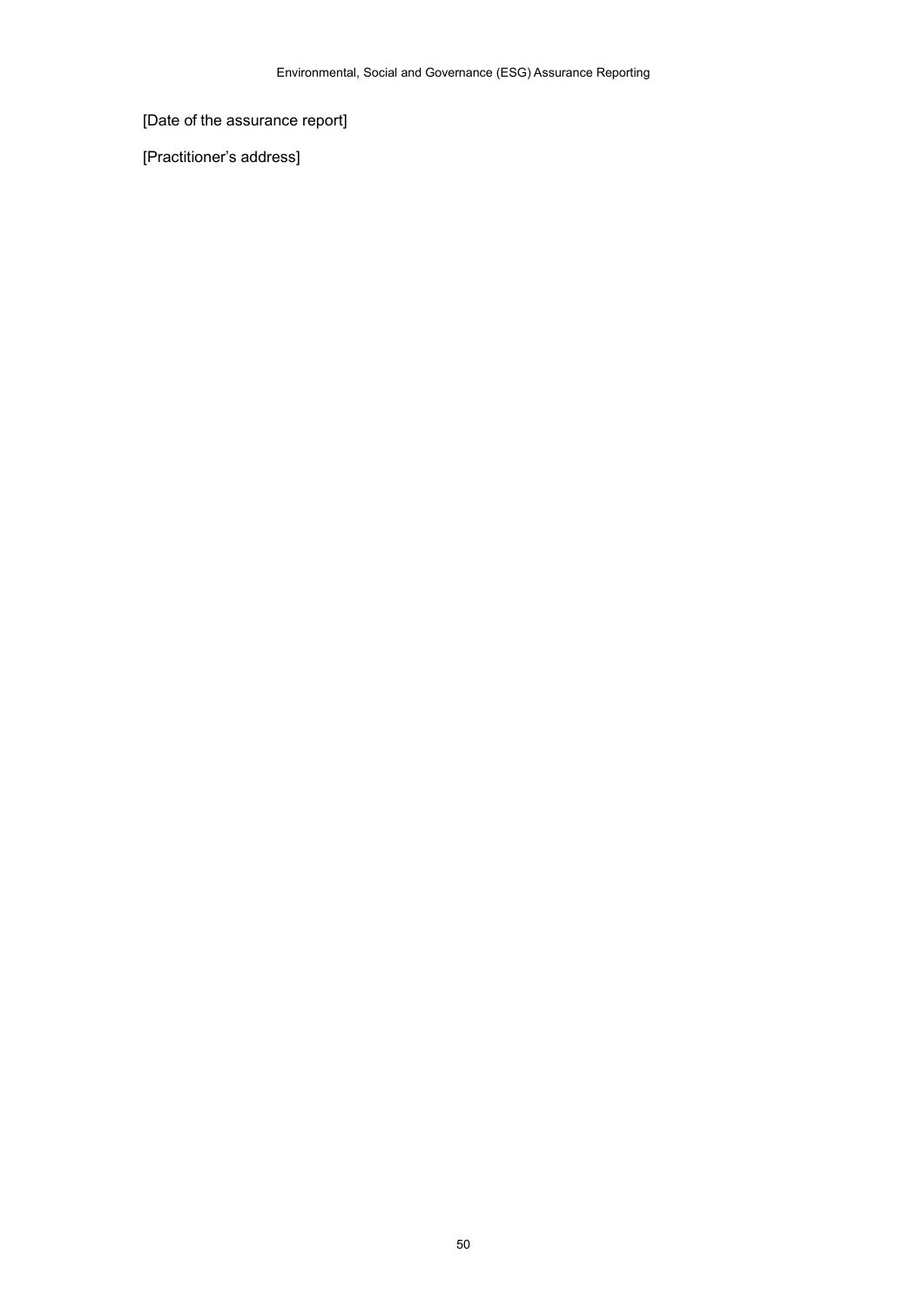## **Illustration 2:**

Circumstances include the following:

- Limited assurance engagement
- The ESG subject matter within the scope of the engagement is certain ESG information as specified by management
- The specified ESG information contains no comparative information
- The assurance engagement is conducted in accordance with Hong Kong Standard on Assurance Engagements 3000 (Revised), *Assurance Engagements Other Than Audits or Reviews of Historical Financial Information* and Hong Kong Standard on Assurance Engagements 3410 *Assurance Engagements on Greenhouse Gas Statements* (where applicable) issued by the HKICPA
- The report is an unmodified report

*The following illustrative report is for guidance only and is not intended to be exhaustive or applicable to all situations.*

#### INDEPENDENT PRACTITIONER'S LIMITED ASSURANCE REPORT

#### [Appropriate Addressee]

We have undertaken a limited assurance engagement of the specific [ESG Information] of ABC for the year ended 31 December 202X, [[as identified<sup>[32](#page-50-0)</sup> in the ESG Report] on pages [xx–yy] or [as attached in Appendix [X] to this report]]<sup>[33](#page-50-1)</sup>. [This engagement was conducted by a multidisciplinary team including assurance practitioners, engineers and environmental scientists.]<sup>[34](#page-50-2)</sup>

#### *ABC's Responsibility*

Pursuant to [[Appendix 27 to the Main Board Listing Rules] or [Appendix 20 to the GEM Listing Rules]] issued by The Stock Exchange of Hong Kong Limited, ABC is responsible for the preparation of the [ESG Information] in accordance with [applicable criteria], as set out in [in [Note 1] to the [ESG Information] or [in Appendix [Y] to this report] (referred as "applicable criteria" thereafter)32. This responsibility includes the design, implementation and maintenance of internal control relevant to the preparation of [ESG Information] that is free from material misstatement, whether due to fraud or error.

#### *Our Independence and Quality Control*

We have complied with the independence and other ethical requirements of the *Code of Ethics for Professional Accountants* issued by the Hong Kong Institute of Certified Public Accountants ("HKICPA"), which is founded on fundamental principles of integrity, objectivity, professional competence and due care, confidentiality and professional behavior.

The firm applies Hong Kong Standard on Quality Control  $1^{35}$  $1^{35}$  $1^{35}$  and accordingly maintains a comprehensive system of quality control including documented policies and procedures regarding compliance with ethical requirements, professional standards and applicable legal and regulatory requirements.

<span id="page-50-0"></span> $\overline{a}$ 32 Practitioners should agree with the entity the ESG information to be assured and clearly identified them in the ESG report or assurance report as appropriate.

<span id="page-50-1"></span><sup>33</sup> The specific ESG information subject to this assurance engagement and the applicable criteria can be referred to a specific note to the ESG information, or the specific pages of the ESG report, or set out in an Appendix to this report.

<span id="page-50-2"></span><sup>34</sup> The sentence should be deleted if it is not applicable to the engagement (for example, if the engagement was to report only on Scope 2 emissions and no other experts were used).

<span id="page-50-3"></span><sup>35</sup> HKSQC 1, *Quality Control for Firms that Perform Audits and Reviews of Financial Statements, and Other Assurance and Related Services Engagements*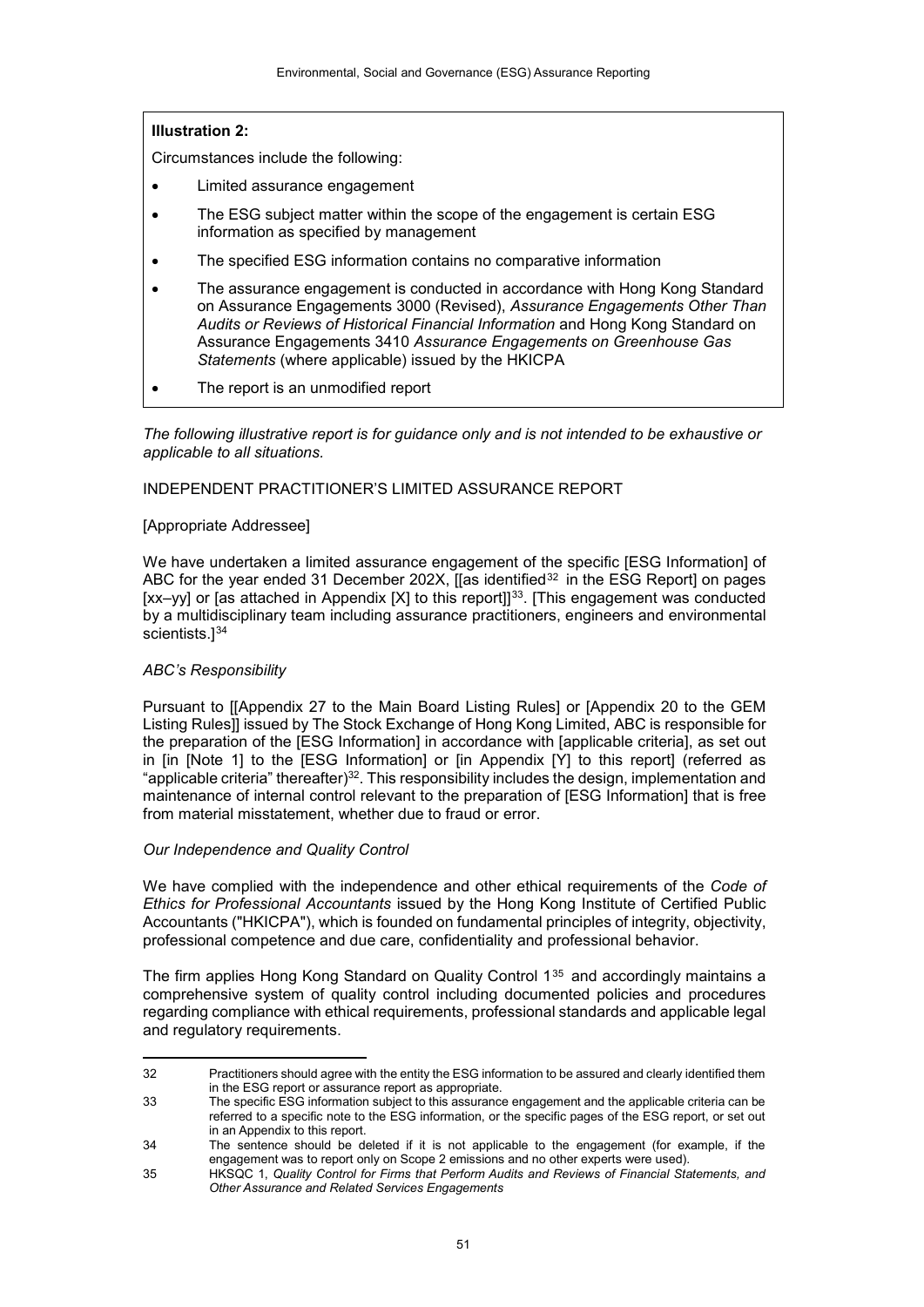#### *Our Responsibility*

Our responsibility is to express a limited assurance conclusion on the [ESG Information] based on the procedures we have performed and the evidence we have obtained[36](#page-51-0). We conducted our limited assurance engagement in accordance with Hong Kong Standard on Assurance Engagements 3000 (Revised), *Assurance Engagements Other Than Audits or Reviews of Historical Financial Information* ("HKSAE 3000 (Revised)")[ and, in respect of greenhouse gas emissions, Hong Kong Standard on Assurance Engagements 3410, *Assurance Engagements on Greenhouse Gas Statements* ("HKSAE 3410")] issued by the HKICPA. That standard requires that we plan and perform this engagement to obtain limited assurance about whether the [ESG Information] is free from material misstatement.

A limited assurance engagement undertaken in accordance with HKSAE 3000 (Revised)[, and HKSAE 3410] involves assessing the suitability in the circumstances of ABC's use of [applicable criteria] as the basis for the preparation of the [ESG Information], assessing the risks of material misstatement of the [ESG Information] whether due to fraud or error, responding to the assessed risks as necessary in the circumstances, and evaluating the overall presentation of the [ESG Information]. A limited assurance engagement is substantially less in scope than a reasonable assurance engagement in relation to both the risk assessment procedures, including an understanding of internal control, and the procedures performed in response to the assessed risks. Within the scope of our work we performed amongst others the following procedures: <include procedures>[37](#page-51-1)

The procedures performed in a limited assurance engagement vary in nature and timing from, and are less in extent than for, a reasonable assurance engagement. Consequently, the level of assurance obtained in a limited assurance engagement is substantially lower than the assurance that would have been obtained had we performed a reasonable assurance engagement. Accordingly, we do not express a reasonable assurance opinion about whether ABC's [ESG Information] has been prepared, in all material respects, in accordance with the [applicable criteria] as set out [in [Note 1] to the [ESG Information] or [in Appendix [Y] to this report] $^{32}$ .

#### [*Inherent Limitation[38](#page-51-2)*

[As discussed in [Note 1] to the [ESG Information],]<sup>[39](#page-51-3)</sup> quantification of [certain] ESG information is subject to inherent uncertainty because of [specify the matters giving rise to the uncertainty].

#### *Conclusion*

 $\overline{a}$ 

Based on the procedures we have performed and the evidence we have obtained, nothing has come to our attention that causes us to believe that ABC's [ESG Information] for the year ended 31 December 202X is not prepared, in all material respects, in accordance with the [applicable criteria] as set out [in [Note 1] to the [ESG Information] or [in Appendix [Y] to this report $]^{32}$ .

<span id="page-51-0"></span>36 Practitioners may consider it appropriate to clarify to whom they are responsible here or elsewhere in the report in accordance with their risk management policies and with reference to Professional Risk Management Bulletin No. 2 "Auditors' Duty of Care To Third Parties and The Audit Report".

<span id="page-51-1"></span>37 The procedures are to be summarized but not to the extent that they are ambiguous, nor described in a way that is overstated or embellished or that implies that reasonable assurance has been obtained. It is important that the description of the procedures does not give the impression that an agreed-upon procedures engagement has been undertaken, and in most cases will not detail the entire work plan.

<span id="page-51-2"></span>38 Include this paragraph in case the practitioner wants to draw attention to significant inherent limitations associated with the evaluation or measurement of the ESG information against the applicable criteria. This illustrative language should be tailored according to the individual circumstances.

<span id="page-51-3"></span><sup>39</sup> Where there is no discussion of the inherent uncertainty in Note 1 to the ESG Information, this should bedeleted.